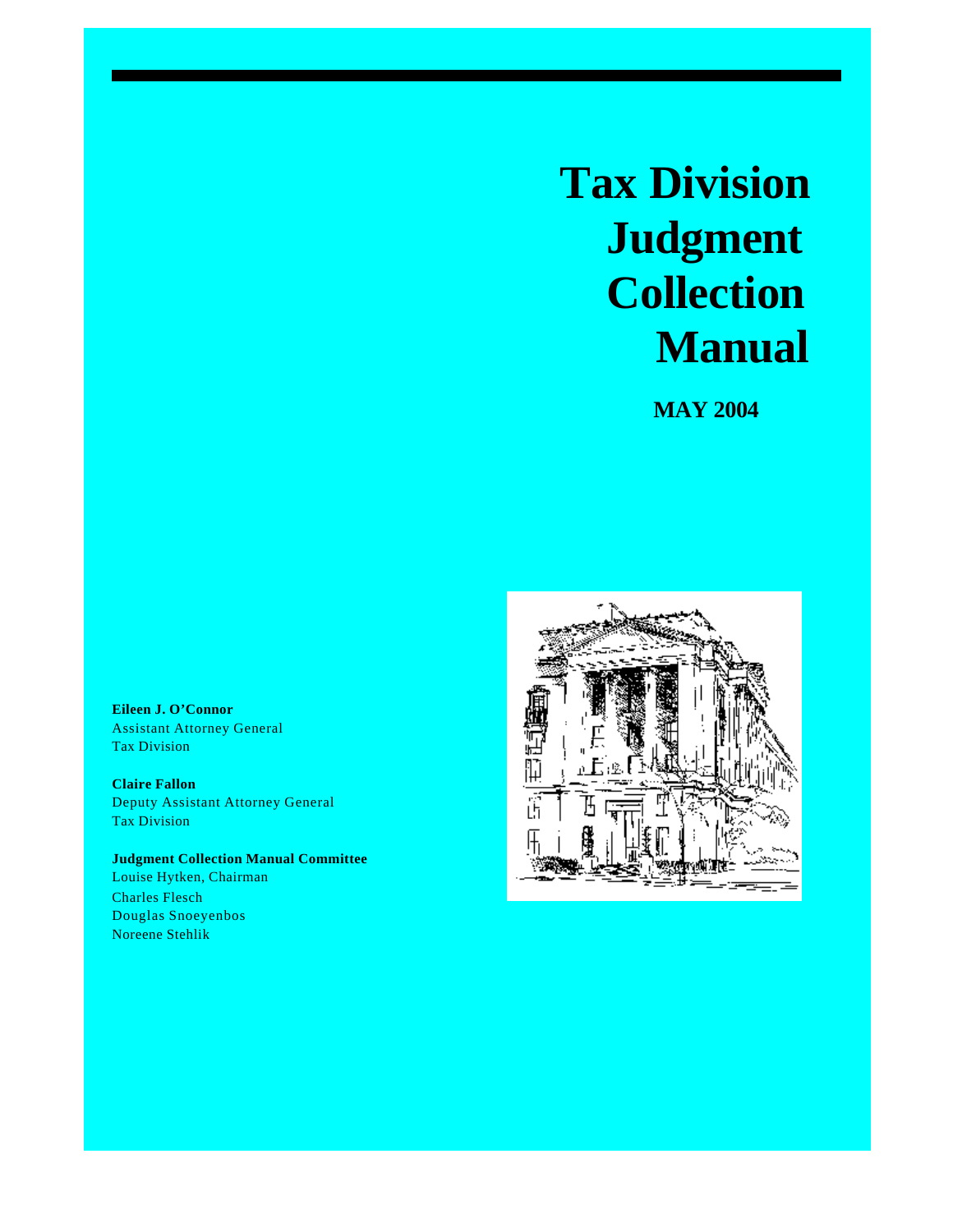# **TAX DIVISION JUDGMENT COLLECTION MANUAL**

# **TABLE OF CONTENTS**

| I. |           |                                                                                   |
|----|-----------|-----------------------------------------------------------------------------------|
|    | A.        |                                                                                   |
|    | <b>B.</b> |                                                                                   |
|    | C.        |                                                                                   |
|    | D.        |                                                                                   |
| П. |           |                                                                                   |
|    | A.        | Introduction:                                                                     |
|    | <b>B.</b> |                                                                                   |
|    | C.        |                                                                                   |
|    | D.        |                                                                                   |
|    | Ε.        | Prejudgment Remedies Under the Federal Debt Collection Procedures                 |
|    | F.        |                                                                                   |
|    | G.        |                                                                                   |
| Ш. |           | Entering Judgment, Stays of Collection, and Obtaining a Judgment Lien 7           |
|    |           |                                                                                   |
|    | <b>B.</b> | Form of Judgment $\dots\dots\dots\dots\dots\dots\dots\dots\dots\dots\dots\dots 8$ |
|    | C.        |                                                                                   |
|    | D.        |                                                                                   |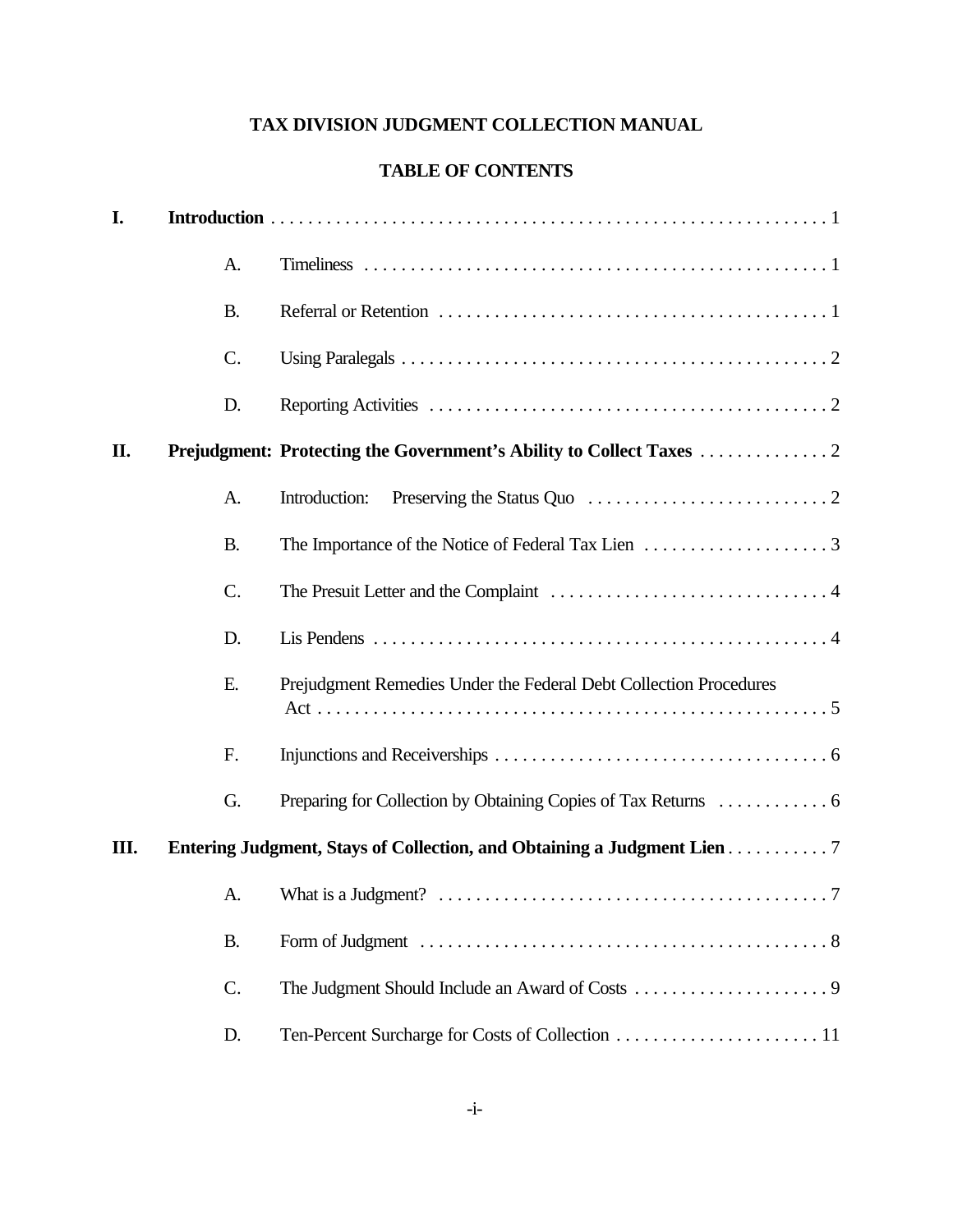|     | Ε.              |    |                                                         |
|-----|-----------------|----|---------------------------------------------------------|
|     |                 | 1. | Automatic Stay of Collection of a Judgment 12           |
|     |                 | 2. | Motions to Stay Collection of a Judgment 13             |
|     |                 | 3. |                                                         |
|     | F.              |    |                                                         |
|     |                 | 1. |                                                         |
|     |                 | 2. |                                                         |
|     |                 | 3. |                                                         |
| IV. |                 |    |                                                         |
|     | A.              |    |                                                         |
|     | <b>B.</b>       |    | Demand for Payment and Instituting Rule 69 Discovery 17 |
|     | $\mathcal{C}$ . |    |                                                         |
|     |                 | 1. |                                                         |
|     |                 | 2. |                                                         |
|     |                 | 3. | Fraudulent Conveyances & Nominee Ownership 21           |
|     |                 | 4. | More on Nominees, Alter Egos and Successors 22          |
|     |                 | 5. | Using Computerized Database Services to Locate          |
|     |                 | 6. | Other Sources of Information on Collecting Judgments 24 |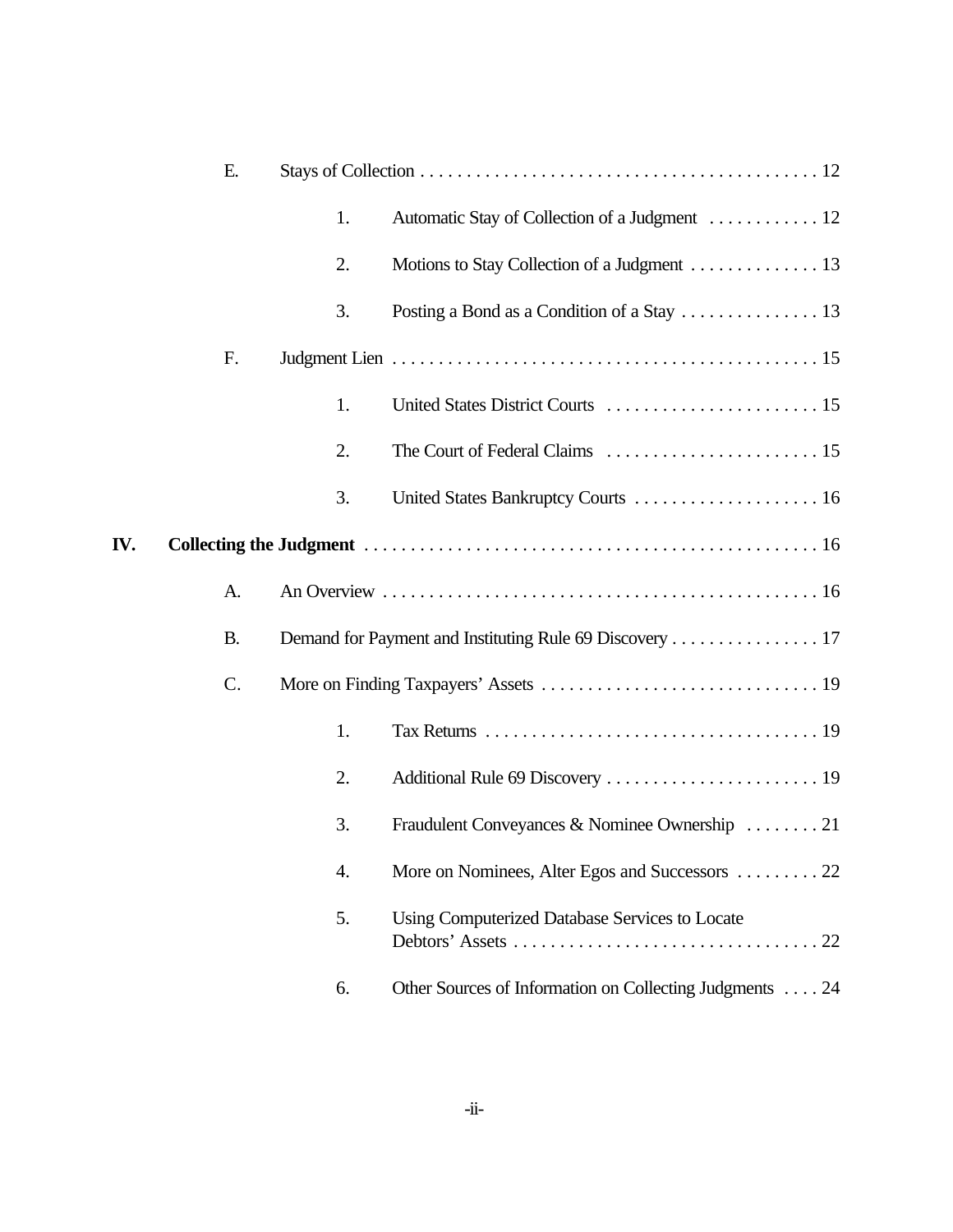| D. |    |               |                                                                                |
|----|----|---------------|--------------------------------------------------------------------------------|
|    | 1. |               |                                                                                |
|    | 2. |               |                                                                                |
|    | 3. |               | Effect, if any, of State Exemption Statutes 28                                 |
|    | 4. |               | Extent of Survival of Tax Claims After Bankruptcy 29                           |
| Е. |    |               |                                                                                |
|    | 1. |               |                                                                                |
|    | 2. |               |                                                                                |
|    |    | a.            |                                                                                |
|    |    | $\mathbf b$ . | Auctions and Private Sales Under 28<br>U.S.C. $\S\S 2001$ , 2002, and 2004  33 |
|    |    | c.            |                                                                                |
|    |    | d.            |                                                                                |
|    | 3. |               | The Federal Debt Collection Procedures Act  35                                 |
|    |    | a.            | Notice and Other Preconditions 36                                              |
|    |    |               |                                                                                |
|    |    | c.            | Court-Ordered Installment Payments 37                                          |
|    | 4. |               |                                                                                |
|    |    | a.            | IRAs and Other Retirement Funds 38                                             |
|    |    | $\mathbf b$ . |                                                                                |
|    |    | c.            |                                                                                |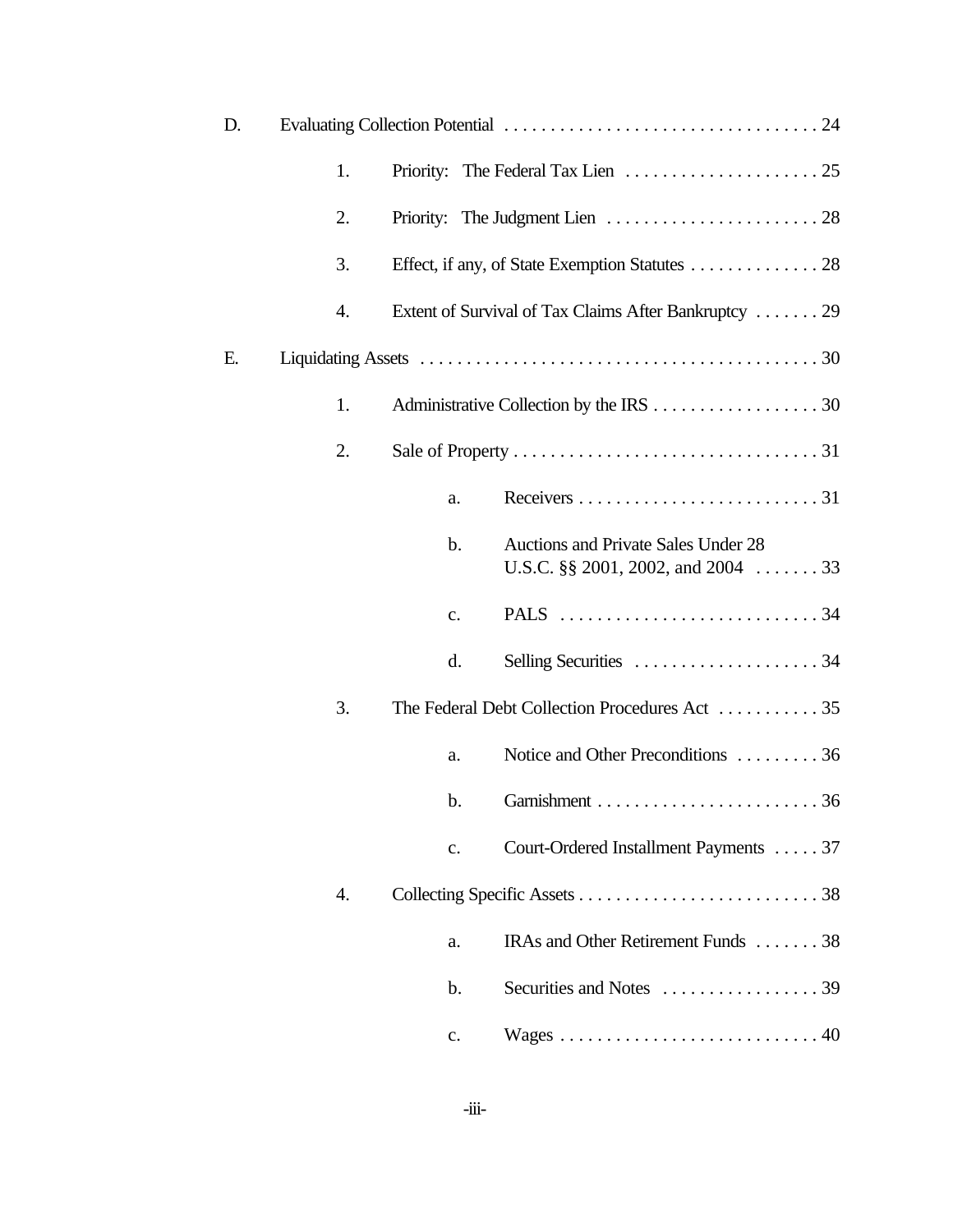|      |    | Co-owned Property  41<br>$d_{\cdot}$                                            |
|------|----|---------------------------------------------------------------------------------|
| V.   |    |                                                                                 |
| VI.  |    | Reporting Collection Activities to the Case Management System  42               |
| VII. |    | Closing of Cases and Reference of Judgments for Further Collection Activity  43 |
|      | A. |                                                                                 |
|      | B. |                                                                                 |

# **EXHIBITS**

| Exhibit 2 – Internal Revenue Service Campuses Addresses and Telephone List 7                 |
|----------------------------------------------------------------------------------------------|
|                                                                                              |
|                                                                                              |
|                                                                                              |
|                                                                                              |
| Exhibit 7 – Letter to United States Attorney re: Filing of Abstract of Judgment, Abstract of |
|                                                                                              |
| Exhibit 9 – Form 433-A - Collection Information Statement for Wage Earners and Self-Employed |
|                                                                                              |
| Exhibit 11 – United States' Request for Production of Documents to Judgment Debtor  18,20    |
| Exhibit 12 – Motion to Compel Answers to Interrogatories and Request for Production 20       |
|                                                                                              |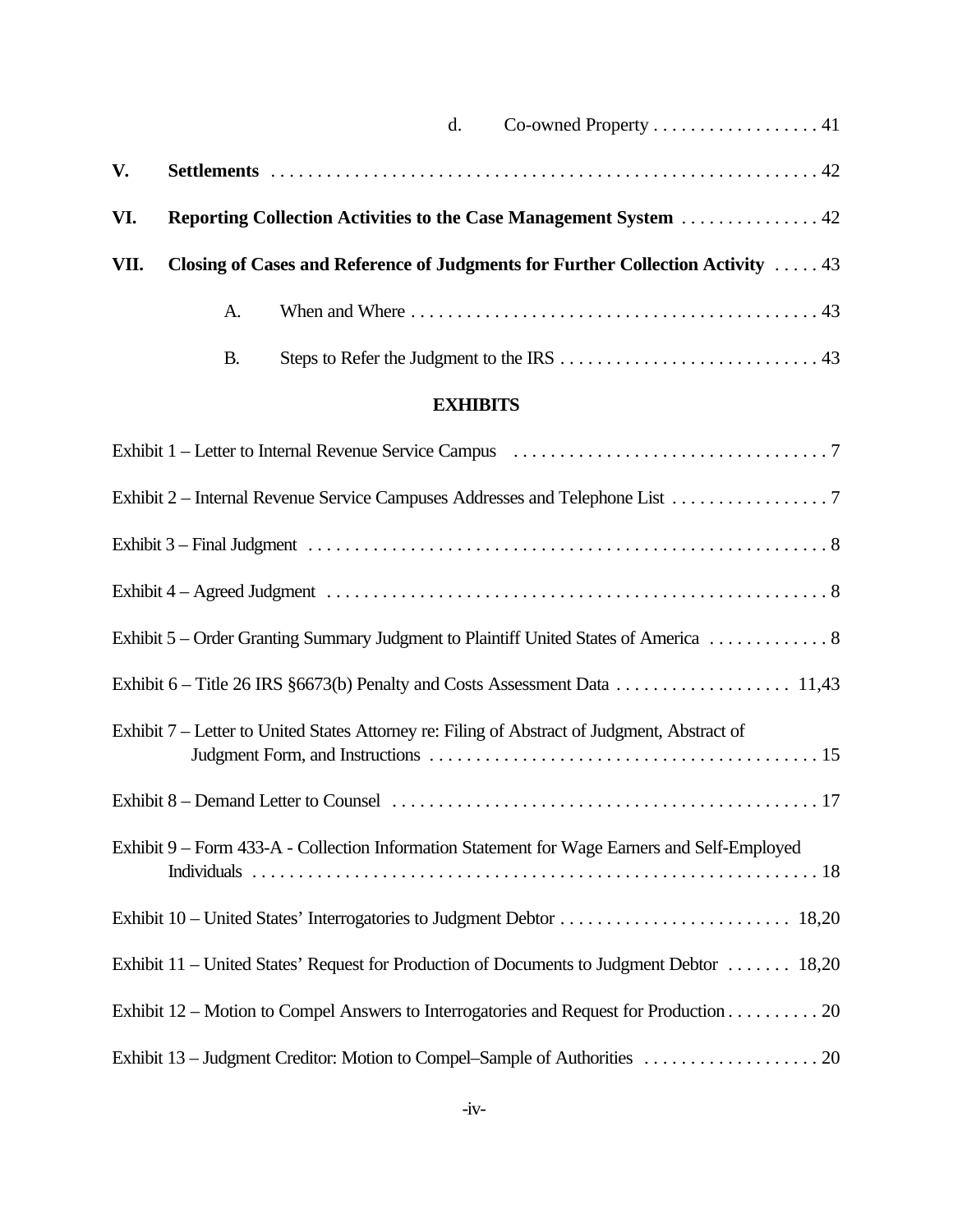| Exhibit 26 - Notice and Motion for Court-Ordered Installment Payments 36                      |
|-----------------------------------------------------------------------------------------------|
| Exhibit 26A – Order Setting Hearing on United States' Motion for Insallment Payment Order  36 |
|                                                                                               |
| Exhibit 28 – Letter to Technial Support – Referral of Judgment Collection 44                  |
|                                                                                               |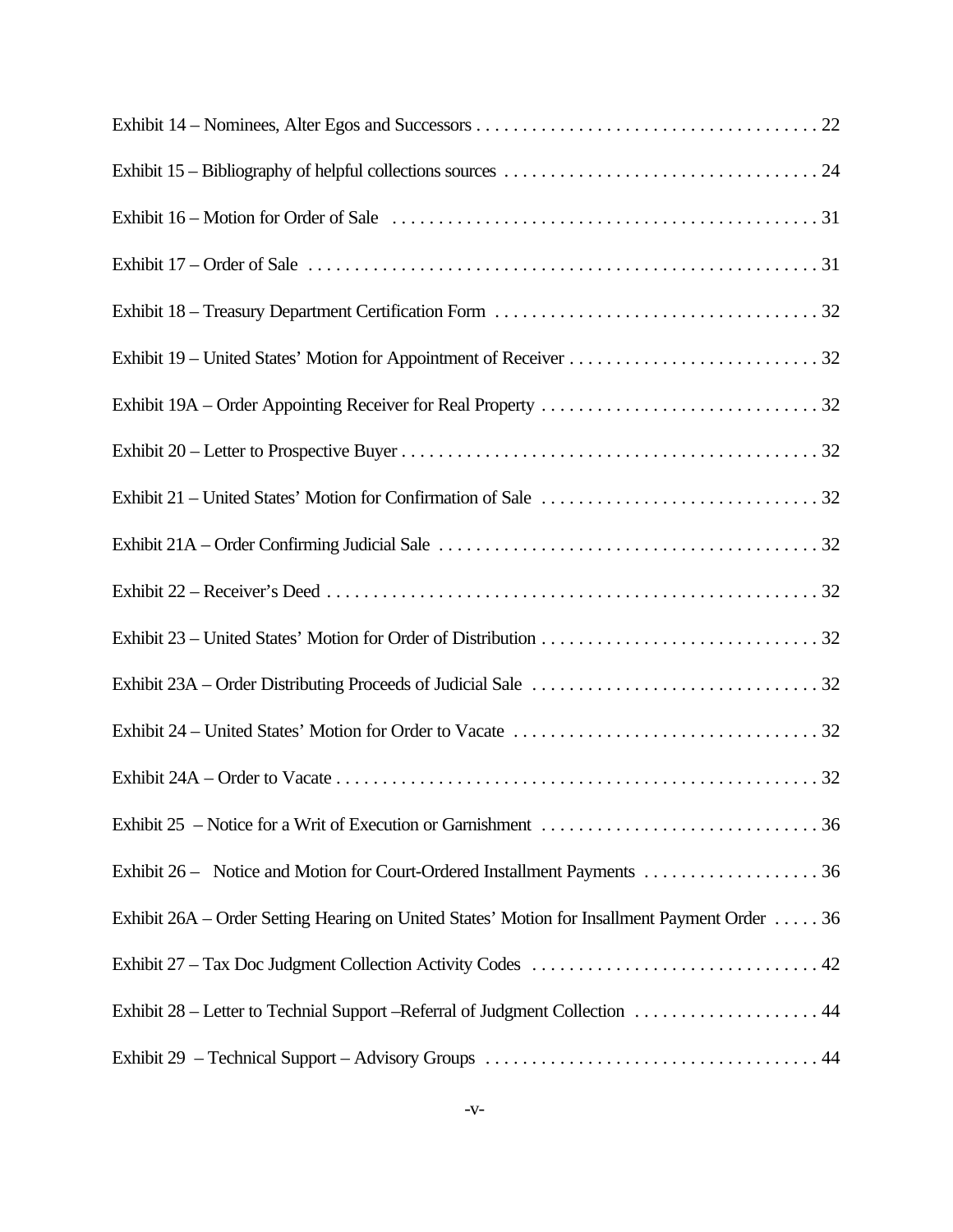[Exhibit 30 – Letter to Immigration and Naturalization Service - Request for Border Check](www.usdoj.gov/tax/readingroom/JCM2004/exh30.pdf) ....... 44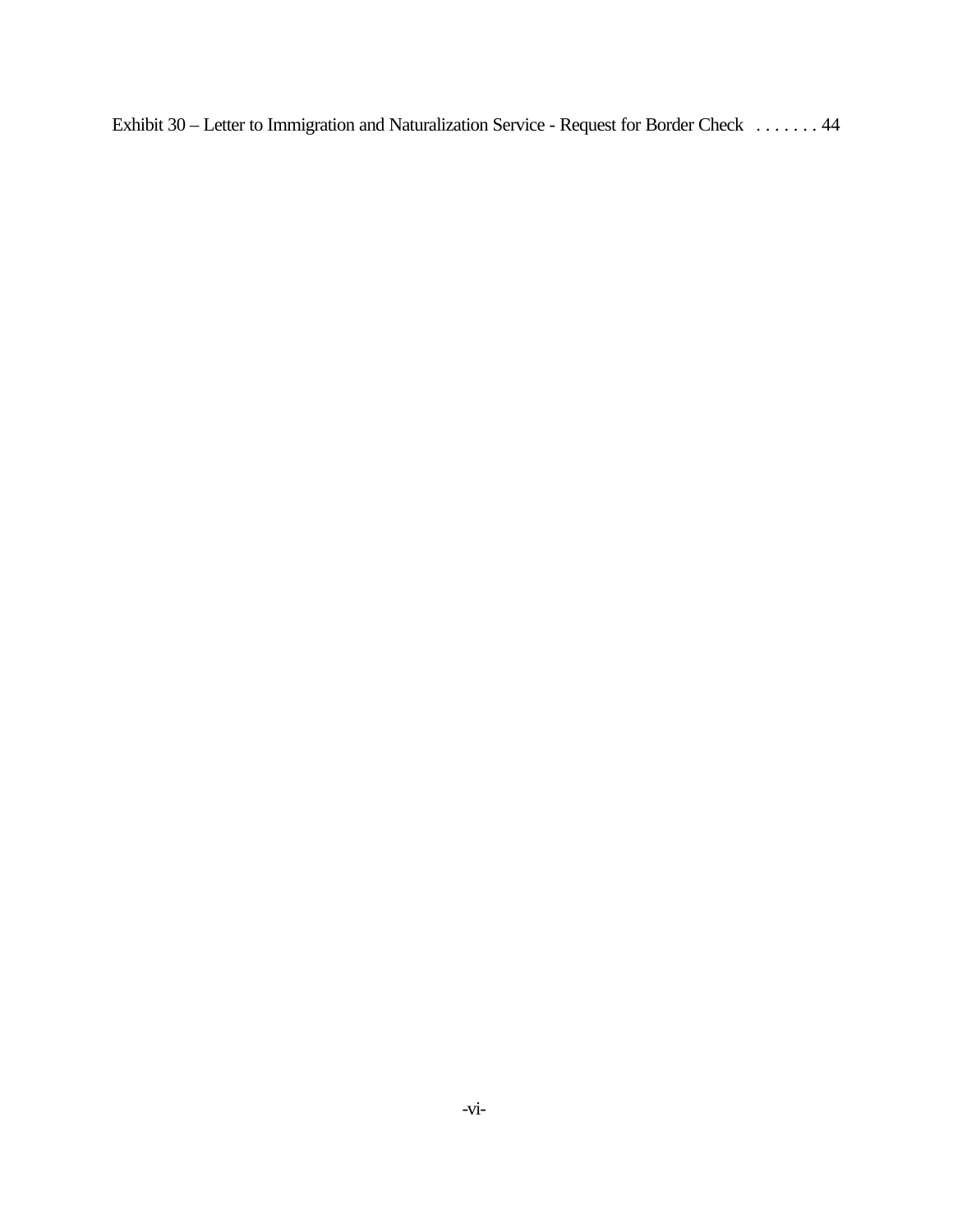# <span id="page-7-0"></span>**I. Introduction**

Collection of judgments is an essential part of the Division's work. It requires imagination, perseverance, and skill in using federal tax lien and levy law, postjudgment discovery, judicial sale procedures, the Federal Debt Collection Procedures Act (FDCPA), and state judgment execution laws. This Tax Division Judgment Collection Manual sets forth the Tax Division's collection policies, explains the laws authorizing enforced judgment collection, and furnishes suggestions as to how to collect tax judgments. The legal discussions and suggestions are not intended to be exhaustive, but merely to serve as a guide for collection activities. This manual and the exhibits and forms included with it are not intended to create or recognize any legally enforceable right in any person.

# **A. Timeliness**

Collection should be pursued promptly, as well as vigorously, uniformly, and fairly; delay greatly reduces the likelihood of collection. In most cases, the trial attorney should complete initial collection efforts within nine months after entry of judgment. Collection of amounts owed pursuant to a settlement, especially in the early stages, should be monitored closely. If default occurs, appropriate action to enforce collection should be taken promptly.

# **B. Referral or Retention**

After initial collection efforts have been completed, the trial attorney and section chief or assistant chief should decide whether to retain the case or refer it to the IRS (or United States Attorney). In making that decision, an attorney should consider whether the IRS has already attempted to effect collection administratively.<sup>1</sup> If the IRS has referred a suit to reduce assessments to judgment and to foreclose the tax liens on identified property of the taxpayer, it is likely that the IRS has already exhausted its administrative collection efforts. Cases in this category are often prime candidates for referral to the IRS for monitoring as soon as the uncollectibility of the judgment is confirmed. The determination of uncollectibility must be made as of the time the judgment is obtained and should not be based on the IRS's determination made when the case was initially referred (a determination that often is made years earlier than the date of the judgment). The steps necessary to transfer a judgment to the IRS are set forth at § VII.B, *infra*.

<sup>&</sup>lt;sup>1</sup> As used in this Manual, the terms "administrative remedies" or "administrative collection" refer to collection actions that the Internal Revenue Code (I.R.C.) authorizes the IRS to take after assessment. Administrative collection may be pursued without first obtaining a judgment in a court (and can also be pursued after entry of judgment). In contrast, authority for collection actions that the Tax Division may take arises from the Government's status as a judgment creditor and is generally based on provisions in the Judicial Code (28 U.S.C.), the Internal Revenue Code, and the Federal Rules of Civil Procedure.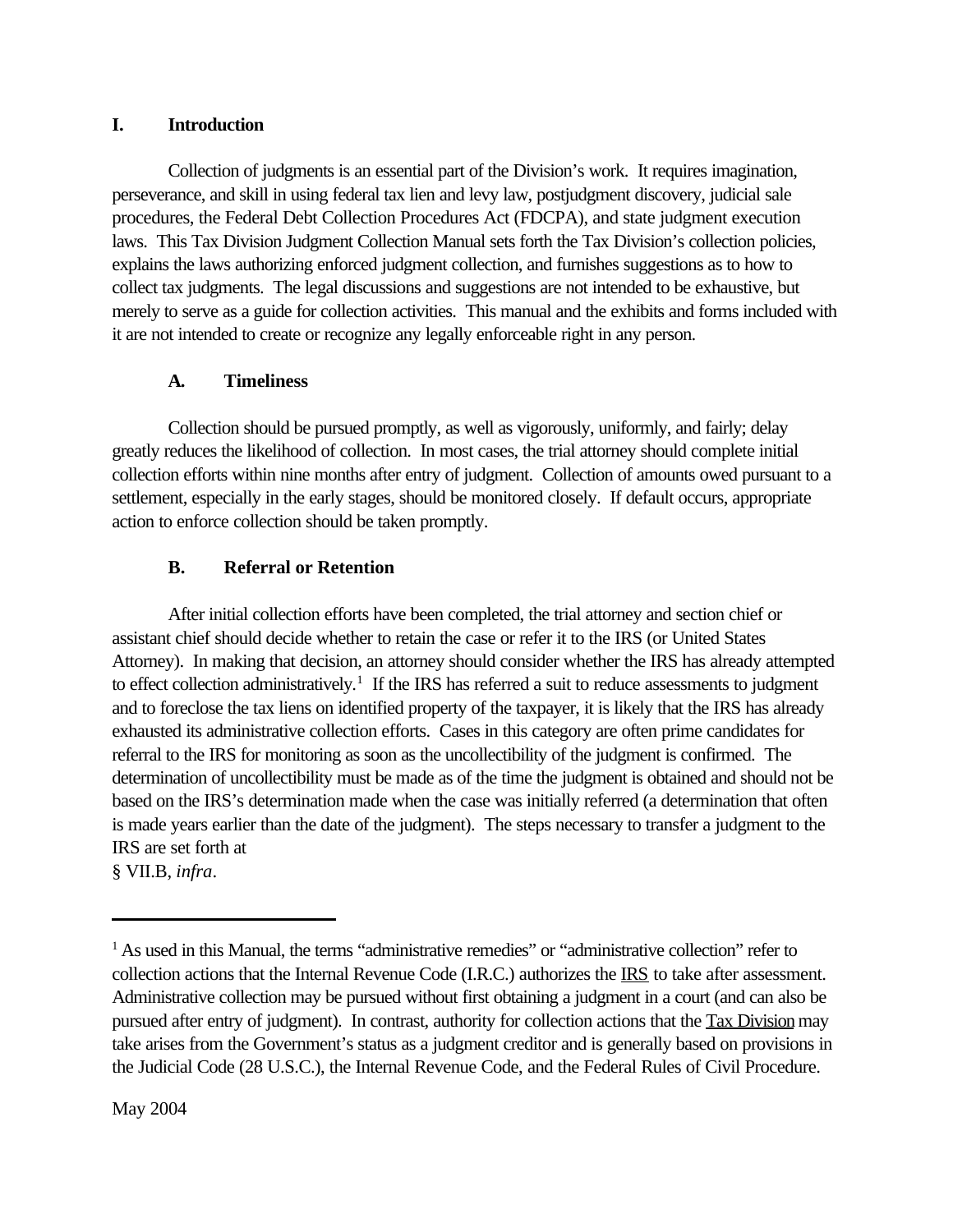<span id="page-8-0"></span>In some cases, however, administrative remedies either were not available to, or were not exhausted by, the IRS. For example, liabilities for failure to honor a levy and liabilities under I.R.C. § 3505 are not assessed, and thus, cannot be the subject of a presuit IRS levy. Also, in trust fund recovery penalty refund suits and other partial-payment refund cases involving divisible assessments in which we file counterclaims, the IRS is generally required to defer collection during the pendency of the litigation. The IRS may not have worked these cases thoroughly from a collection standpoint, and many of the cases may have substantial collection potential.

If initial investigation or postjudgment discovery reveals collection potential, a case should be retained by the Tax Division.

# **C. Using paralegals**

Successful judgment collection will require substantial amounts of the trial attorney's time, but the attorney should seek the assistance of a paralegal for some of the more routine collection tasks, such as initial demand letters and initial collection interrogatories.

#### **D. Reporting activities**

As explained in Part VI, *infra*, it is essential that attorneys and paralegals accurately and promptly report their collection and payment activities on TaxDoc, the Division's automated case management system. Additionally, paralegal and attorney time spent on collection matters should be reported on TaxDoc time reports as "Collection Activities" for the designated case. Accurate time and activity reporting enables Division management to track both the status of outstanding judgments and the amount of attorney and paralegal time devoted to judgment collection.

# **II. Prejudgment: Protecting the Government's Ability to Collect Taxes**

#### **A. Introduction: Preserving the Status Quo**

A collection case may take months, if not years, to progress to judgment. In order to prevent dissipation of assets during this time period and preserve the Government's priority against competing claimants, the trial attorney should evaluate the collection potential of a case even before suit is brought, and continue to consider collectibility during all stages of the case prior to obtaining a judgment.

Generally when the IRS requests the Tax Division to initiate a collection suit and the IRS is aware of assets that may be easily dissipated or moved beyond the Government's reach, the IRS will request that the Tax Division initiate litigation to preserve the status quo, including at times obtaining a Temporary Restraining Order (TRO). On occasion, however, a Tax Division trial attorney may learn of the existence of a fraudulent conveyance or the existence of taxpayer's beneficial interest in property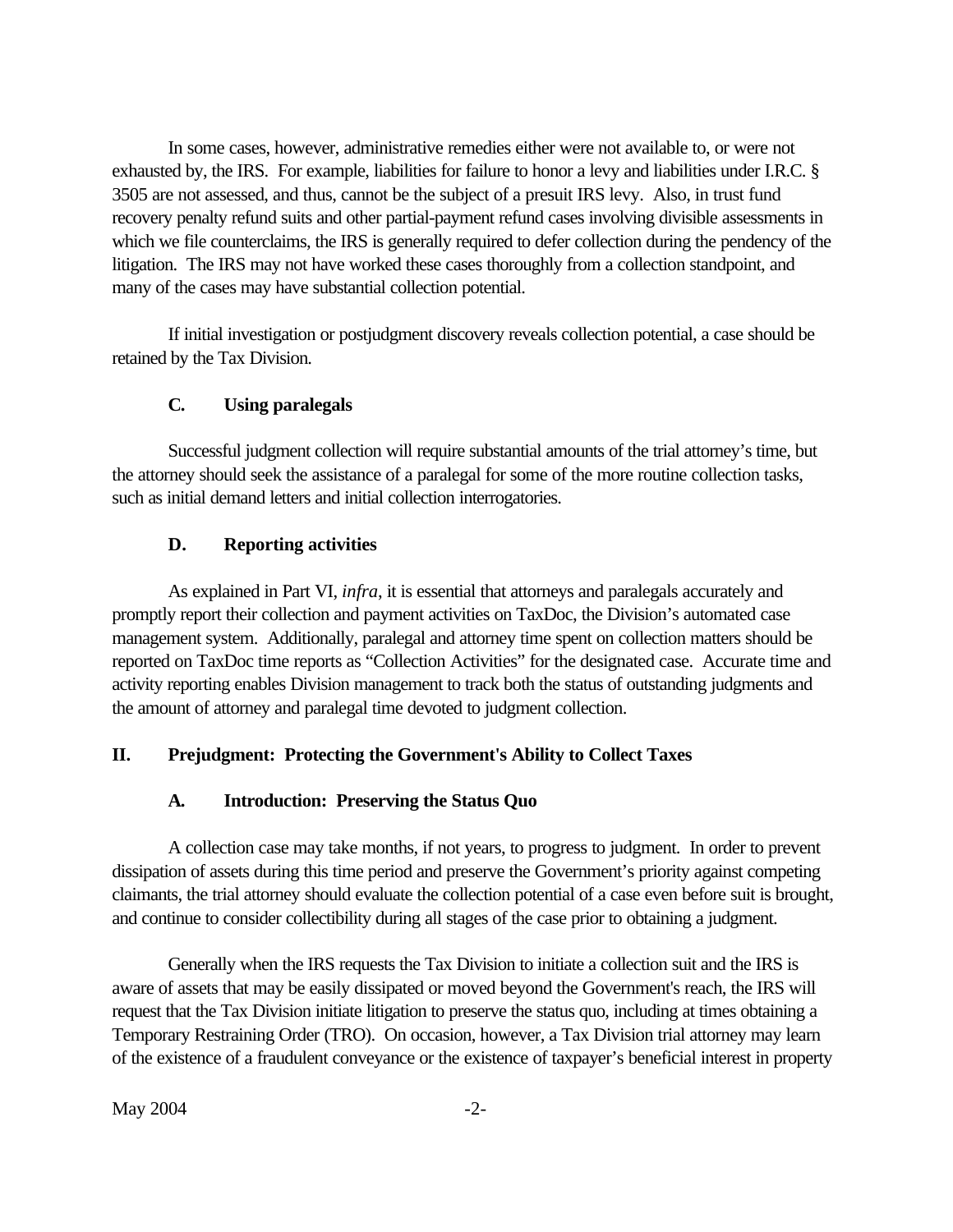<span id="page-9-0"></span>where legal title is held by a nominee/transferee/alter ego of the taxpayer that was not known to the IRS. In that case, the trial attorney, after consulting with the section chief, should request the IRS to consider filing a nominee lien and should seek the IRS's views as to whether the Tax Division should file suit to set aside the fraudulent conveyance or determine that certain property is subject to our tax lien because legal title is held by a nominee, transferee, or alter ego of the taxpayer.

### **B. The Importance of the Notice of Federal Tax Lien**

When we are reducing an assessment to judgment, either in a collection suit initiated by the United States as plaintiff or by way of counterclaim in a refund suit involving a divisible assessment, notices of federal tax liens should already have been filed.<sup>2</sup> In many cases where the 10-year statute of limitations is about to expire, the notice of tax lien will need to be refiled. Careful attention should be paid to ensure that the IRS does this. Notices of lien should be carefully reviewed because many notices state that they are self releasing if not refiled by the date shown on the notice. If the lien expires, a new notice of federal lien can be filed, but it may affect the Government's priority against competing liens.

When bringing a suit to set aside a fraudulent conveyance or to determine that real property is held by a nominee or alter ego of the taxpayer, the trial attorney should determine whether the IRS has filed a nominee lien notice, which serves to prevent the title holder from transferring the property beyond the Government's reach and also preserves the Government's priority position. If notices of federal tax lien have not been filed, the attorney should consider requesting the IRS to file them, bearing in mind that the filing will trigger the taxpayer's right to a post filing administrative hearing pursuant to I.R.C. § 6320.3

<sup>3</sup> The changes enacted to the Internal Revenue Code as part of the Internal Revenue Service Restructuring and Reform Act of 1998, Pub. L. No. 105-206, make IRS administrative collection more difficult while litigation is pending. In refund litigation concerning divisible assessments (such as trust fund recovery penalty or excise tax assessments), where the taxpayer has made a partial payment and the United States has counterclaimed for the balance, the IRS is prohibited from collecting administratively during litigation unless (1) the taxpayer waives the restriction, in writing, or (2) the Secretary finds that collection of the tax is in jeopardy. I.R.C. § 6331(i)(3). If the suit involves a nondivisible assessment (*e.g.*, an income tax assessment or a nondivisible penalty), there is no statutory restriction on collection; but as a practical matter, IRS collection will probably be cumbersome because, if the taxpayer utilizes the protections of I.R.C. § 6330, a court will probably be reluctant to permit collection to proceed until judgment has been entered. A better alternative, if the statutory requirements are met, is to utilize the prejudgment remedies of the Federal Debt Collection Procedures (continued...)

<sup>&</sup>lt;sup>2</sup> A discussion of the federal tax lien, how and when it arises, and the significance of the notice of federal tax lien is contained on § IV.D.1, *infra*.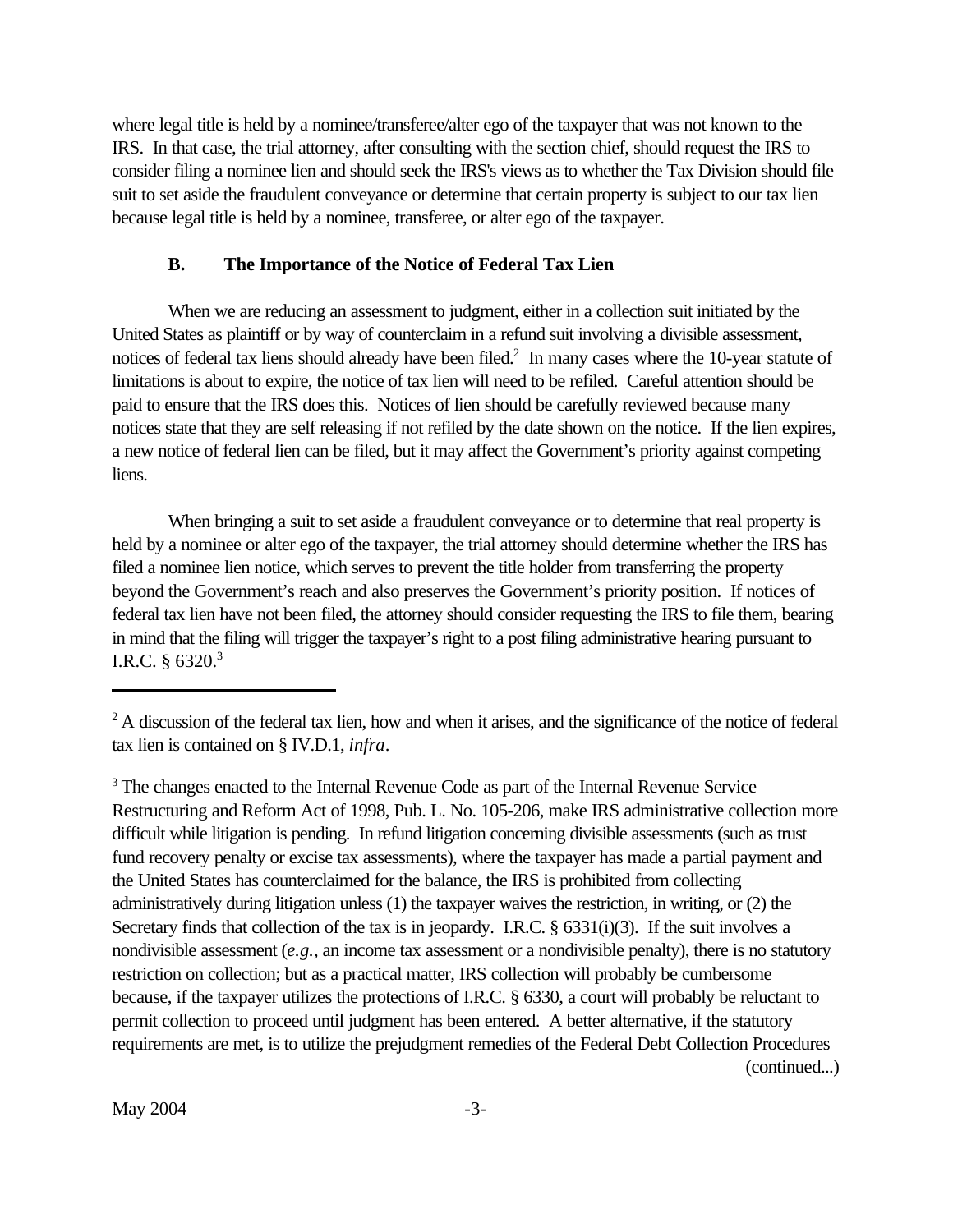# <span id="page-10-0"></span>**C. The Presuit Letter and the Complaint**

It is good practice to caution the taxpayer at the earliest opportunity that the United States will be seeking to recover all available costs of collection. As explained more fully below (*see* § III.D., *infra*), the United States is entitled to recover a ten-percent surcharge on the final judgment if certain conditions are met. Accordingly, if the trial attorney sends the taxpayer a presuit letter prior to bringing a collection suit, the following language about the surcharge should be included:

> We will also seek to recover the 10% surcharge under 28 U.S.C. § 3011 in the event that we are required to use any of the remedies in subchapter B or C of the Federal Debt Collection Procedures Act (28 U.S.C. §§ 3101-3206) to collect this debt.

Simply mentioning the existence of the surcharge provision in a presuit letter may be enough to cause a prospective defendant to pay the underlying debt in full.

Similarly, in drafting complaints and counterclaims seeking money judgments you may want to specify that, if the United States must use any of the remedies in subchapter B or C of the FDCPA, then it will seek the ten-percent surcharge.

# **D. Lis Pendens**

In all suits involving real property, the trial attorney should determine whether it is necessary to file a notice of lis pendens (pending litigation) promptly after filing the complaint. A notice of lis pendens should be filed if the property is not encumbered by a notice of federal tax lien. For example, if the taxpayer has an interest in the property but the property is held in the name of another and there is no nominee lien filed, a notice of lis pendens should be filed. If possible, the notice should be filed on the same day or within one or two days of filing the complaint, to ensure that the notice is filed before the complaint is served on the record owner of the land.

A properly filed notice of lis pendens, like a notice of federal tax lien, places anyone who might consider purchasing or acquiring an interest in property that is the subject of pending litigation on notice of the rights of the seller's adversary, and the purchaser would take the property subject to whatever valid judgment is entered in the litigation.<sup>4</sup> Without a notice of lis

 $3$  (...continued)

Act, *see infra* § II.F.

<sup>4</sup>State-law requirements regarding the filing of a notice of lis pendens must be complied with in order to (continued...)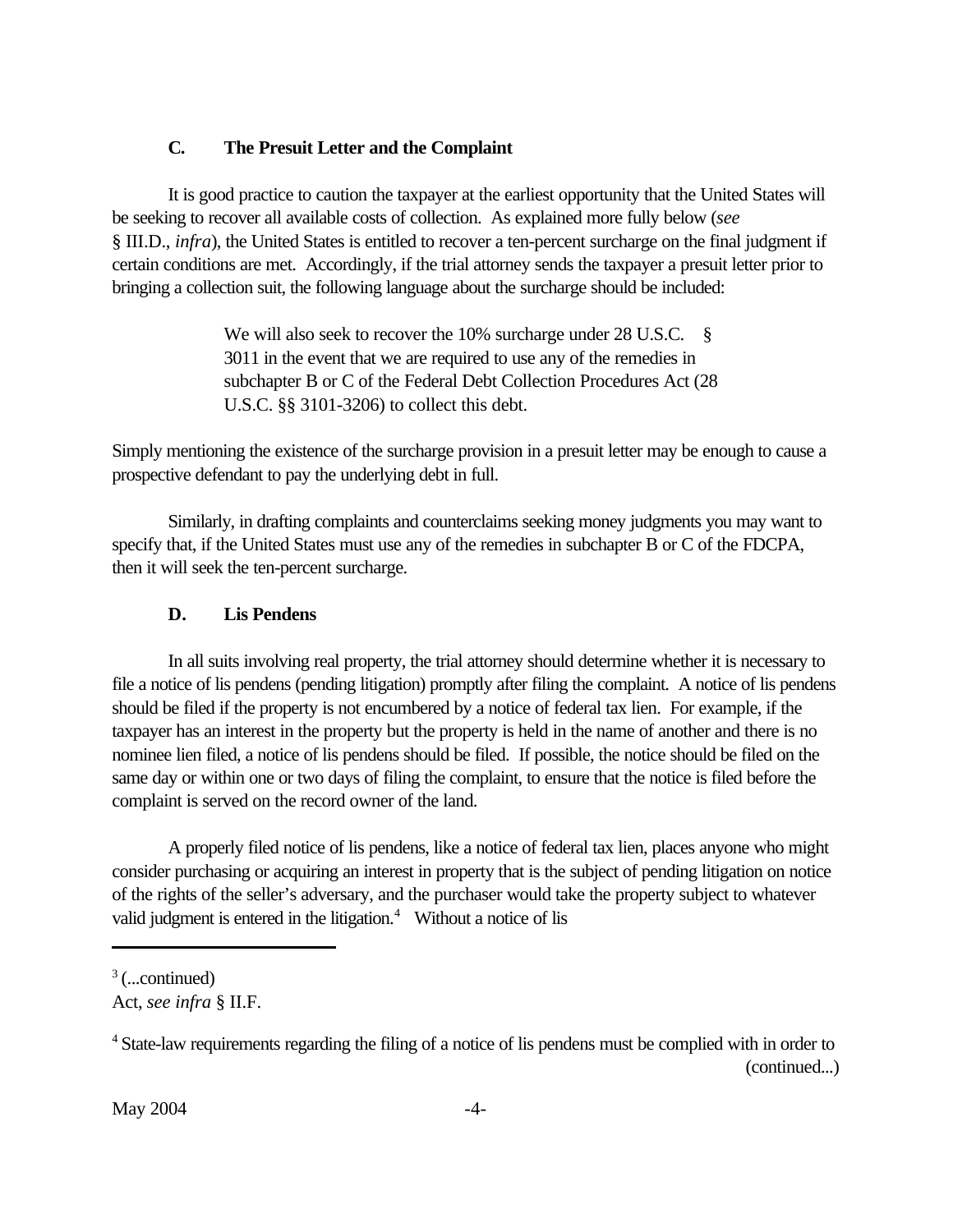<span id="page-11-0"></span>pendens (or notice of tax lien or nominee lien), the current record owner may be able to transfer or mortgage the property, possibly giving the transferee or mortgagee a claim prior to that of the Government.

# **E. Prejudgment Remedies Under the Federal Debt Collection Procedures Act<sup>5</sup>**

The Federal Debt Collection Procedures Act, 28 U.S.C. § 3001 *et seq*., provides expressly for prejudgment remedies, such as attachment (§ 3102), receivership (§ 3103), garnishment (§ 3104), and sequestration (§ 3105), which the United States may seek in conjunction with its complaint or at any time after filing a civil action on a claim for a debt. 28 U.S.C. § 3101. The usual grounds for a prejudgment remedy are that, with the effect of hindering, delaying or defrauding the United States, the debtor is about to leave the United States, has or is about to conceal or destroy property, has or is about to convert property into money or securities to the prejudice of the United States, or has evaded service of process or temporarily left the United States. 28 U.S.C. § 3101(b)(1). Another potential basis for obtaining a prejudgment remedy is that the prejudgment remedy is required to obtain *in rem* jurisdiction within the United States, when the debtor resides outside the United States.<sup>6</sup> Prejudgment remedies require notice to the debtor and any person believed to have possession or control of property subject to the remedy, although the hearing may be postseizure.<sup>7</sup>

If the taxes and statutory additions involved in a collection suit exceed \$50,000 and the United States applies for a prejudgment remedy, the United States may conduct prejudgment discovery regarding the taxpayer's financial condition in the same manner in which postjudgment discovery is authorized by 28 U.S.C. § 3015(a) and Fed. R. Civ. P. 69. 28 U.S.C. § 3015(b).

<sup>5</sup>For a fuller discussion of the FDCPA, *see* IV.E.3, *infra*.

<sup>6</sup>28 U.S.C. § 3101(b)(2); *see also* 28 U.S.C. § 3102(b)(3).

 $4$  (...continued)

give constructive notice of such an action pending in a United States District Court. 28 U.S.C. § 1964; *see generally*, 51 AM.JUR. 2d. *Lis Pendens*, § 1 *et seq*. (1970 & 1991 Cum. Supp.). An Assistant United States Attorney who handles collection matters or a fellow trial attorney who is familiar with state-law procedures are good sources for ascertaining, without extensive research, the correct form and method of filing a notice of lis pendens for a particular state.

<sup>7</sup>28 U.S.C. § 3101(d). *See NLRB v. EDP Med. Computer Sys., Inc.*, 6 F.3d 951, 956 (2d Cir. 1993) (approving *ex parte* application for prejudgment garnishment on showing of reasonable cause to believe debtor was about to flee, dispose of assets, or evade service of process).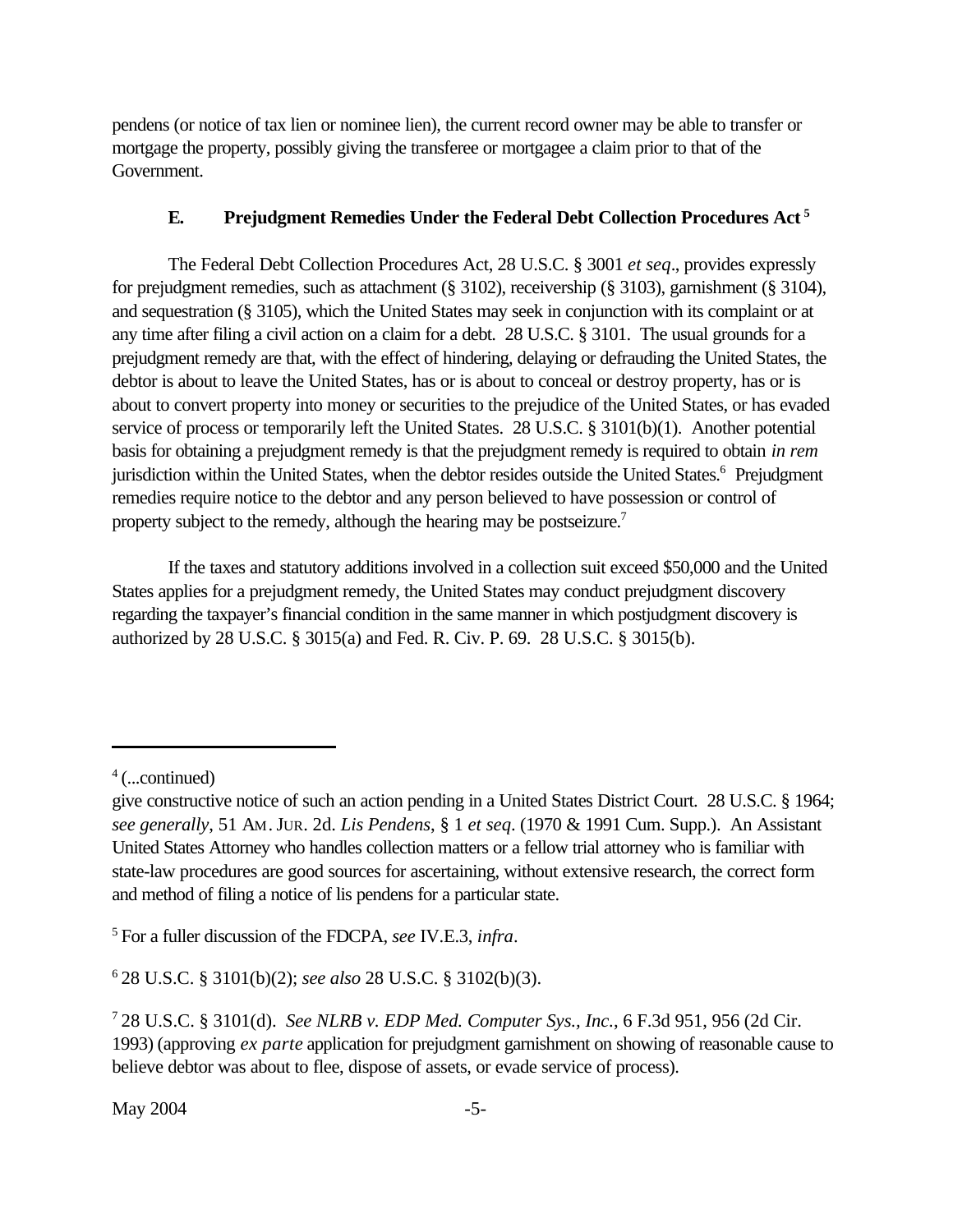### **F. Injunctions and Receiverships**

<span id="page-12-0"></span>A broad range of equitable actions is available pursuant to I.R.C. §§ 7402(a) and 7403 to preserve a taxpayer's assets for collection, including an injunction to freeze or turn over assets,<sup>8</sup> repatriation of assets,<sup>9</sup> a writ of *ne exeat republica* to restrain a taxpayer from leaving the country,<sup>10</sup> or appointment of a receiver.<sup>11</sup> Where necessary, the Government can seek a temporary restraining order and preliminary injunction to preserve assets while litigating the merits of a permanent injunction.

# **G. Preparing for Collection by Obtaining Copies of Tax Returns**

At the outset of the litigation, the trial attorney should consider obtaining copies of the taxpayer's income tax returns for all years commencing with the first year in suit (or for some more recent years) to determine potential sources of collection, since by the time the litigation is concluded the IRS may have destroyed some or all of the returns in accordance with its document-retention

<sup>10</sup>*E.g., United States v. Lipper*, 1981 WL 1762 (N.D. Cal.1981) (granting writ). *But see United States v. Shaheen*, 445 F.2d 6 (7th Cir. 1971) (vacating writ where government presented no evidence of liability other than jeopardy assessments, no evidence taxpayer intended to transfer assets abroad, where identified transfers occurred prior to jeopardy assessments, and no showing taxpayer intended to absent himself permanently from the United States); *United States v. Robbins*, 235 F. Supp. 353 (E.D. Ark. 1964) (denying writ).

<sup>11</sup> A receiver may be appointed pursuant to § 7402(a) or § 7403 to prevent transfers and concealment of taxpayer's property, *see Florida v. United States*, 285 F.2d 596 (8th Cir. 1960), or the waste or dissipation of taxpayer's assets, *see United States v. Peelle Co.*, 224 F.2d 667 (2d Cir. 1955); *Goldfine v. United States*, 300 F.2d 260 (1st Cir. 1962). Where a receiver has been appointed, a court may order the taxpayer to turn assets over to the receiver. *Florida v. United States, supra* (stock certificates); *United States v. Ross*, 302 F.2d 831 (2d Cir. 1962) (stock of foreign corporation not doing business in the United States).

 $\text{May } 2004$  -6-

<sup>8</sup>*See United States v. First Nat'l City Bank*, 379 U.S. 378 (1965) (enjoining domestic bank from transferring taxpayer's funds to branch offices within or without the United States).

<sup>9</sup>*See, e.g., United States v. McNulty*, 446 F. Supp. 90 (N.D. Cal. 1978) (taxpayer directed to repatriate Irish Sweepstakes winnings and deposit them with clerk of court); *United States v. Greene*, 1984 WL 256 (N.D. Cal. 1984) (asset repatriation appropriate where jeopardy assessment showed substantial tax liability and government's ability to collect tax might otherwise be jeopardized); *United States v. Pozsgay*, 1995 WL 848333 (E.D. Mo. 1995) (default order of asset repatriation entered).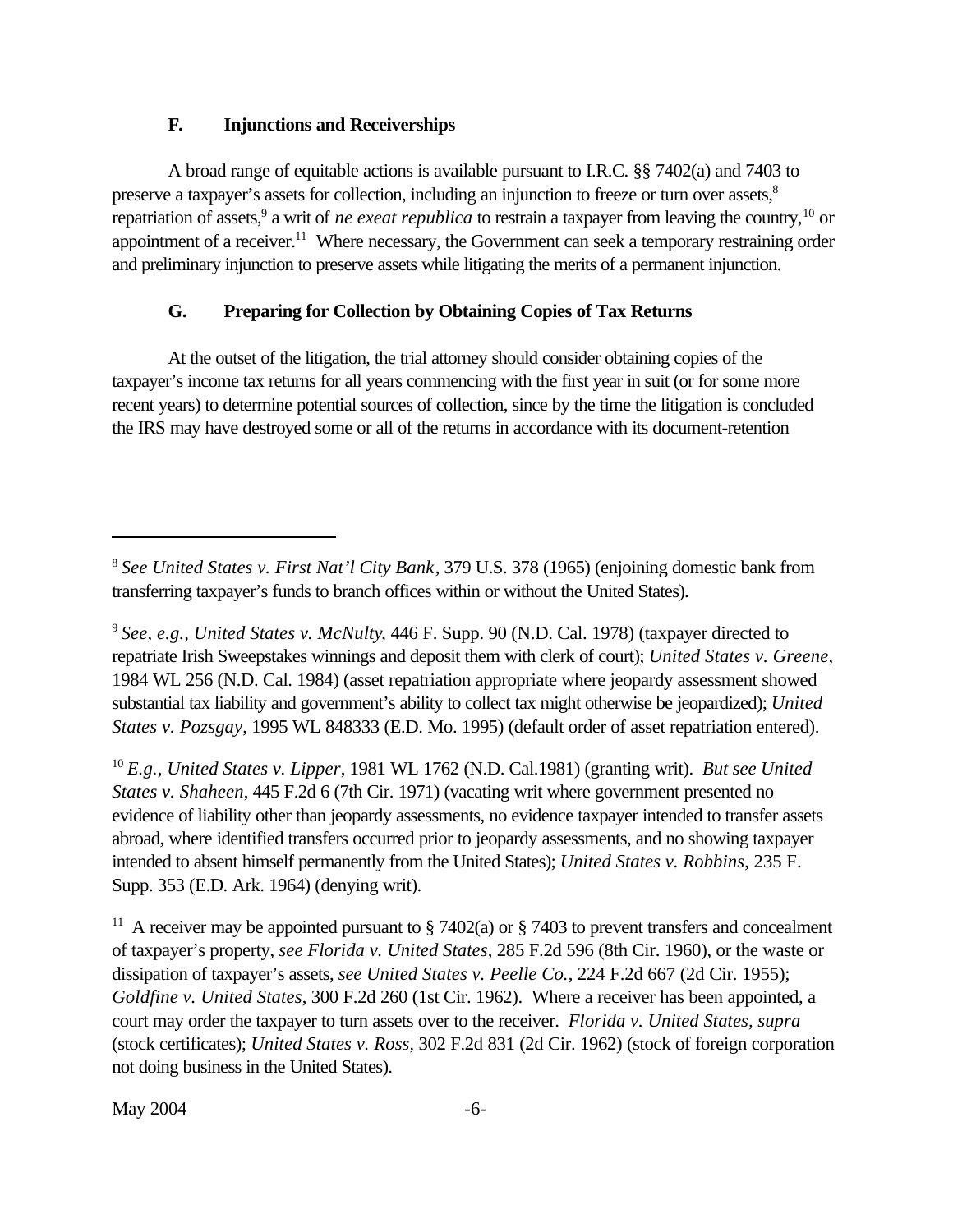<span id="page-13-0"></span>policy. Income tax returns should routinely be obtained in any case where the liability exceeds \$25,000.<sup>12</sup>

#### **III. Entering Judgment, Stays of Collection, and Obtaining a Judgment Lien**

#### **A. What is a Judgment?**

A judgment is "any order from which an appeal lies." Fed. R. Civ. P. 54(a). Fed. R. Civ. P. 58 provides that a judgment "shall be set forth on a separate document." A judgment "should be a self-contained document, saying who has won and what relief has been awarded, but omitting the reasons for this disposition, which should appear in the court's opinion."<sup>13</sup> Nevertheless, Rule 58, as amended effective December 1, 2002, provides that a judgment or amended judgment will be considered entered *either* when set forth on a separate document and entered on the docket *or* – even if not set out on a separate document as required – after 150 days from the docket entry. Rule 58 thus statutorily modifies *United States v. Indrelunas*, 411 U.S. 216 (1973), which had effectively safeguarded a judgment debtor against forfeiture by requiring a judgment to be entered on a separate document, with no stated time limit (although presumably subject to a laches argument). The *Indrelunas* court had held in that case that the final appealable order was the money judgment entered some two years after the jury verdict, and not the civil docket entry "Enter judgment on the verdicts. Jury discharged."

The courts have generally construed the term "final decision" as used in 28 U.S.C. § 1291 as a decision that disposes of all claims of all parties in a lawsuit. A decision that disposes of fewer than all claims or all parties is, as a general rule, a nonappealable interlocutory order. An important exception to this general rule is provided in Fed. R. Civ. P. 54, which permits a court, when multiple claims and/or parties are involved, to direct entry of a final judgment upon an express determination by the court that there is no just reason for delay. Rule 54(b) becomes important if we obtain a favorable decision as to one of several claims or one of several parties. This situation arises commonly in trust fund recovery suits where several responsible persons are joined as defendants on the Government's complaint or counterclaim, and the Government obtains a default judgment or summary judgment against one defendant but has to proceed to trial before obtaining judgment against others. When this happens, a

 $12$  Requests to the IRS for income tax returns may be made in writing or by telephone to IRS Technical Support (formerly SPS), the Area Counsel or the Service Campus (formerly Service Center), followed by a confirming fax or letter. Service Campus personnel have been instructed to call for written confirmation if they have not received it within five days of the telephone request. See **[Exhibit 1](www.usdoj.gov/tax/readingroom/JCM2004/exh01.pdf)** (form of letter to Service Campus); **[Exhibit 2](www.usdoj.gov/tax/readingroom/JCM2004/exh02.pdf)** (list of Service Campuses with names and telephone numbers of contacts at each Campus).

<sup>13</sup>*Otis v. City of Chicago*, 29 F.3d 1159, 1163 (7th Cir. 1994).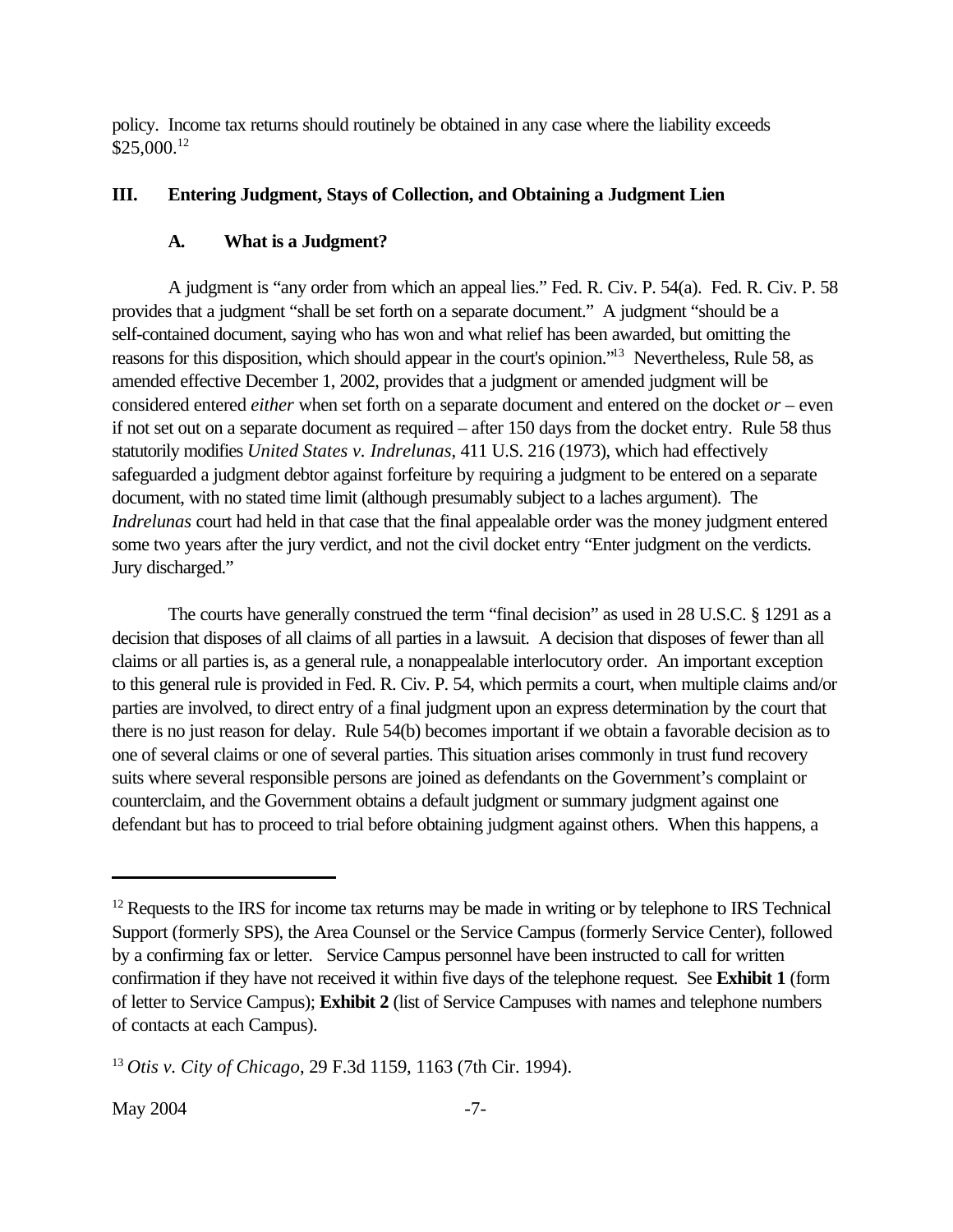<span id="page-14-0"></span>trial attorney should request the court to make a Rule 54(b) determination and direct entry of final judgment. This will allow the Government to proceed without delay to collect the judgment.

Accordingly, unless otherwise specified, the term "judgment" as used in this Manual means either a final decision that disposes of all claims of all parties in a lawsuit, or a 54(b) decision.

### **B. Form of Judgment**

A money judgment in favor of the United States in a tax case should state one figure that is the entire amount to which the United States is entitled, including tax, assessed interest and penalties, collection fees (including lien notice filing fees), and accrued but unassessed interest and penalties. In addition, the language of the judgment should make clear that it covers interest, penalties, and collection fees that may accrue in the future. A judgment should also state that it includes costs under 28 U.S.C. § 1920, unless none were incurred, although the amount of those costs need not be specified.

Under 28 U.S.C. § 1961(c)(1), interest accrues on tax liabilities, including judgments, at the rate set forth in I.R.C. § 6621. That rate can change quarterly, so tax judgments should not specify a numerical rate of interest. Under I.R.C. § 6622, interest on tax liabilities, including judgments, compounds daily. Interest accrues on the entire unpaid balance of the liability, including interest and penalties.<sup>14</sup>

The trial attorney should contact the IRS and obtain a payout figure including all tax, penalties, interest, and collection fees, for a date close to, but not after, the date on which the judgment will be entered by the court. The judgment should recite that "judgment is entered in favor of the United States and against [taxpayer] for unpaid [type] taxes for the [period of liability] in the amount of \$\_ plus interest and other statutory additions accruing from and after [date of payout figure]." Sample forms of judgment are attached as **Exhibits [3,](www.usdoj.gov/tax/readingroom/JCM2004/exh03.pdf) [4,](www.usdoj.gov/tax/readingroom/JCM2004/exh04.pdf) and [5](www.usdoj.gov/tax/readingroom/JCM2004/exh05.pdf)**.

We generally should not set out the terms of a settlement in the judgment. If there is a default on the settlement obligations, we want to execute on the judgment, and the terms of settlement are academic. The exchange of correspondence (offer and acceptance letters) that constitutes the settlement agreement is a contract, which protects the taxpayer. The judgment for the full amount of the liability is to protect the Government in case the taxpayer defaults on obligations under the settlement. When the judgment is for the full amount sought from the taxpayer instead of the lesser amount

<sup>&</sup>lt;sup>14</sup> Sometimes courts mistakenly enter judgment incorporating the interest rate for non-tax judgments in favor of the United States that is set forth at 28 U.S.C. § 1961(a). These mistakes should be corrected immediately, either by calling the judge's scheduling clerk and asking for change, or, if necessary, filing a formal motion.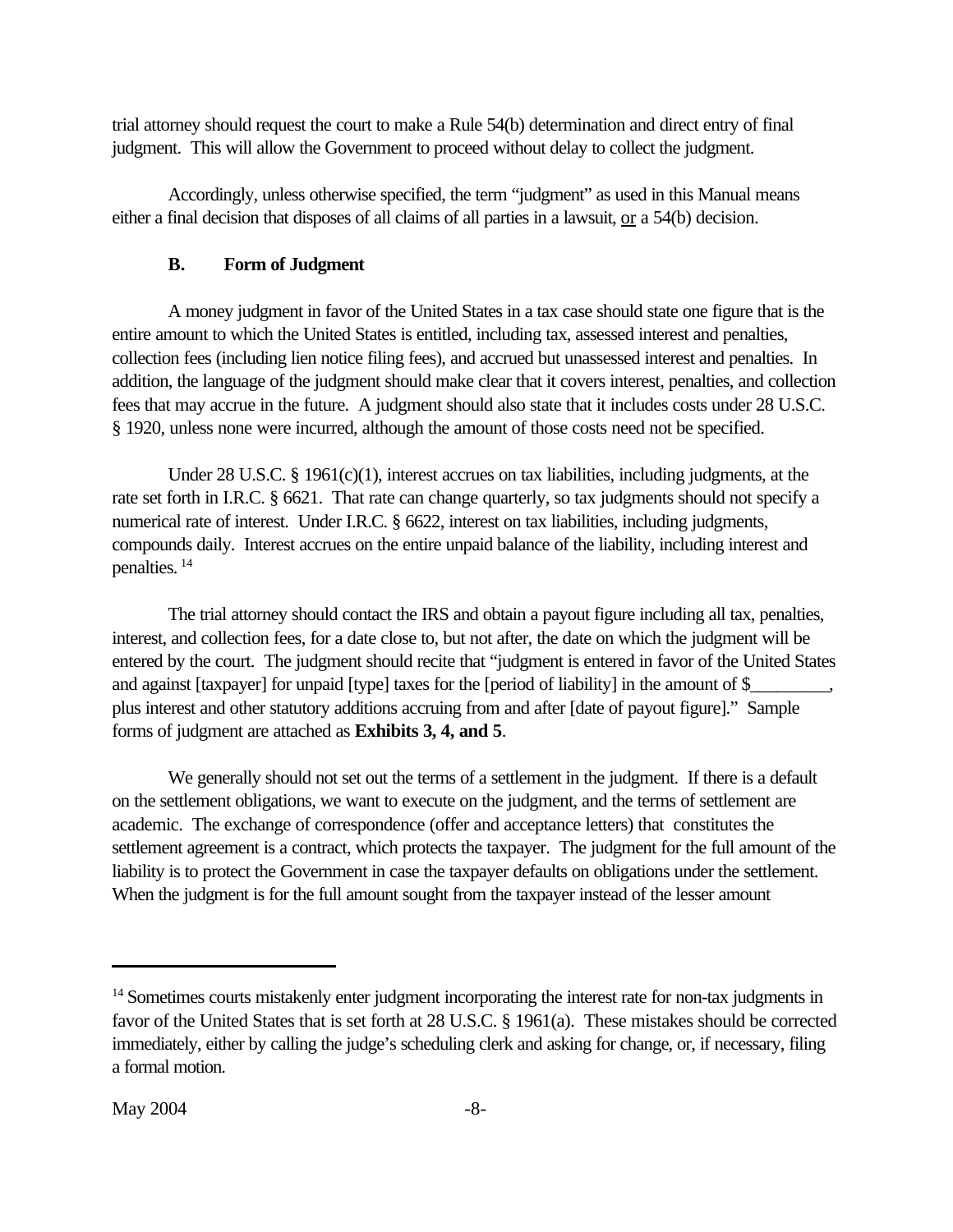<span id="page-15-0"></span>accepted under the settlement, the judgment also serves to give the taxpayer a strong financial incentive to comply with the terms of the settlement.

A judgment securing installment payments (or collateral agreement payments) under a settlement should be entered immediately, and the abstract of judgment filed promptly to create a judgment lien.

# **C. The Judgment Should Include an Award of Costs**

The United States, like any other litigant, is entitled to an award of costs when it prevails in an action.<sup>15</sup> The district courts use a standard form for the bill of costs  $(AO 133)$ , <sup>16</sup> which the trial attorney should submit to the clerk.<sup>17</sup> Only those costs enumerated in 28 U.S.C. § 1920 are taxable.<sup>18</sup> Before submitting a bill of costs, the attorney should also check the local rules, which often contain provisions relating to taxation of costs.

- ! *fees of the clerk* (28 U.S.C. § 1920(1)): The United States as plaintiff may seek as a cost an amount equal to the clerk's filing fee (even though the United States is not required to pay the fee).  $19$
- ! *fees for services of marshal* (28 U.S.C. § 1920(1)): The fees of the United States Marshal for service of summonses and subpoenas, pursuant to 28 U.S.C. § 1921, are taxable. There is conflicting authority whether the fees of private process servers are taxable. <sup>20</sup>

<sup>16</sup> This form is available on Informs Filler.

<sup>17</sup> Any party objecting to the clerk's taxation of costs must object within five days of the clerk's action. Fed. R. Civ. P. 54(d)(1).

<sup>18</sup>*Crawford Fitting Co. v. J.T. Gibbons, Inc.*, 482 U.S. 437 (1987). In addition to the categories discussed above, § 1920(6) also allows taxation for the compensation of court-appointed experts and interpreters. This category will generally be inapplicable to Tax Division cases, however.

<sup>19</sup>*See* 28 U.S.C. § 2412(a)(2).

 $\text{May } 2004$   $-9$ -

<sup>&</sup>lt;sup>15</sup> Fed. R. Civ. P. 54(d) provides that "costs shall be allowed as of course to the prevailing party unless the court otherwise directs."

<sup>&</sup>lt;sup>20</sup> See 10 JAMES W. MOORE, MOORE'S FEDERAL PRACTICE § 54.103[3][a] (Matthew Bender 3d ed.), § 54.103[3][b] nn. 17, 18 (citing cases).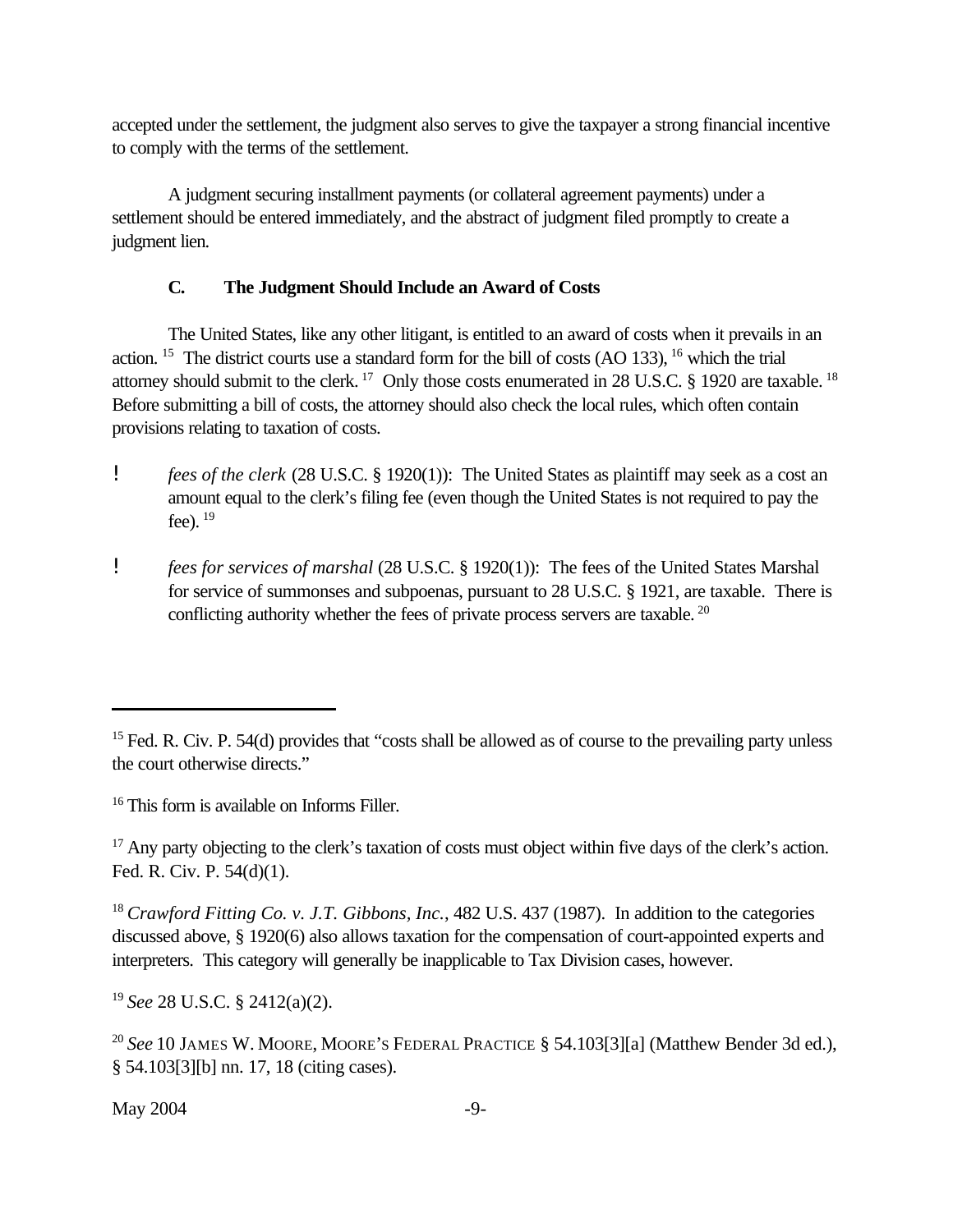- ! *fees of court reporters* (28 U.S.C. § 1920(2)): This includes fees for deposition transcripts and for court transcripts, including any pretrial or post-trial hearings, "necessarily obtained for use in the case," which includes depositions that are introduced into evidence (at trial or in support of a motion for summary judgment), as well as transcripts that may be included in an appellate record, and which may include the cost of the copy as well as the cost of the original transcript.<sup>21</sup> Where the "necessarily obtained for use in the case" standard is met, the prevailing party can also recover costs of depositions used solely for discovery.<sup>22</sup>
- ! *fees for witnesses* (28 U.S.C. § 1920(3)): Fees for witnesses include all fees payable under 28 U.S.C. § 1821, which include the daily attendance fee (§ 1821(b)), travel expenses (§ 1821(c)), and a subsistence allowance  $(\S 1821(d))$ .<sup>23</sup> Fees for expert witnesses above the statutory cap are not allowable.  $24$
- ! *fees for exemplification and copies "necessarily obtained for use in the case"* (28 U.S.C. § 1920(4)): Courts generally allow photocopying expenses for documents served on or produced to the opposing party (including discovery documents) or documents filed with the court, but not for photocopies for the party's own use.<sup>25</sup> "Exemplification" may also include

<sup>23</sup>*See*10 MOORE, *supra*, § 54.103[3][c][ii] - [iv] (citing cases).

<sup>24</sup>*Crawford Fitting Co. v. J.T. Gibbons, Inc.*, 482 U.S. 437 (1987).

<sup>&</sup>lt;sup>21</sup> *Id.*, § 54.103[3][c][i] nn. 29, 30 (depositions introduced into evidence) (citing cases); *Id.*, § 54-103[3][e] (transcripts included in appellate record); *see also Alflex Corp. v. Underwriters Labs., Inc.*, 914 F.2d 175 (9th Cir. 1990) (*per curiam*) (original plus copy of deposition taxable).

<sup>22</sup>*See*10 MOORE, *supra*, § 54.103[3]]c][i] & n. 32 (citing cases).

<sup>25</sup>*E.g., Haagen-Dazs Co. v. Double Rainbow Gourmet Ice Creams, Inc.*, 920 F.2d 587 (9th Cir. 1990) (taxing photocopying expenses for discovery documents not offered into evidence); *see also McMillan v. United States*, 891 F. Supp. 408, 415 (W.D. Mich. 1995) (citing cases);10 MOORE, *supra*, § 54.103[3][d] & n.70 (citing cases). In *Northbrook Excess & Surplus Ins. Co. v. Proctor & Gamble Co*., 924 F.2d 633, 643 (7th Cir. 1991), the court concluded that a description of photocopying costs was not required to be "so detailed as to make it impossible economically to recover photocopying costs." Some courts also set maximum per-page photocopying charges. *See, e.g., Yasui v. Maui Elec. Co.*, 78 F. Supp. 2d 1124, 1129 (D. Haw. 1999) (maximum charge of \$.10 per page).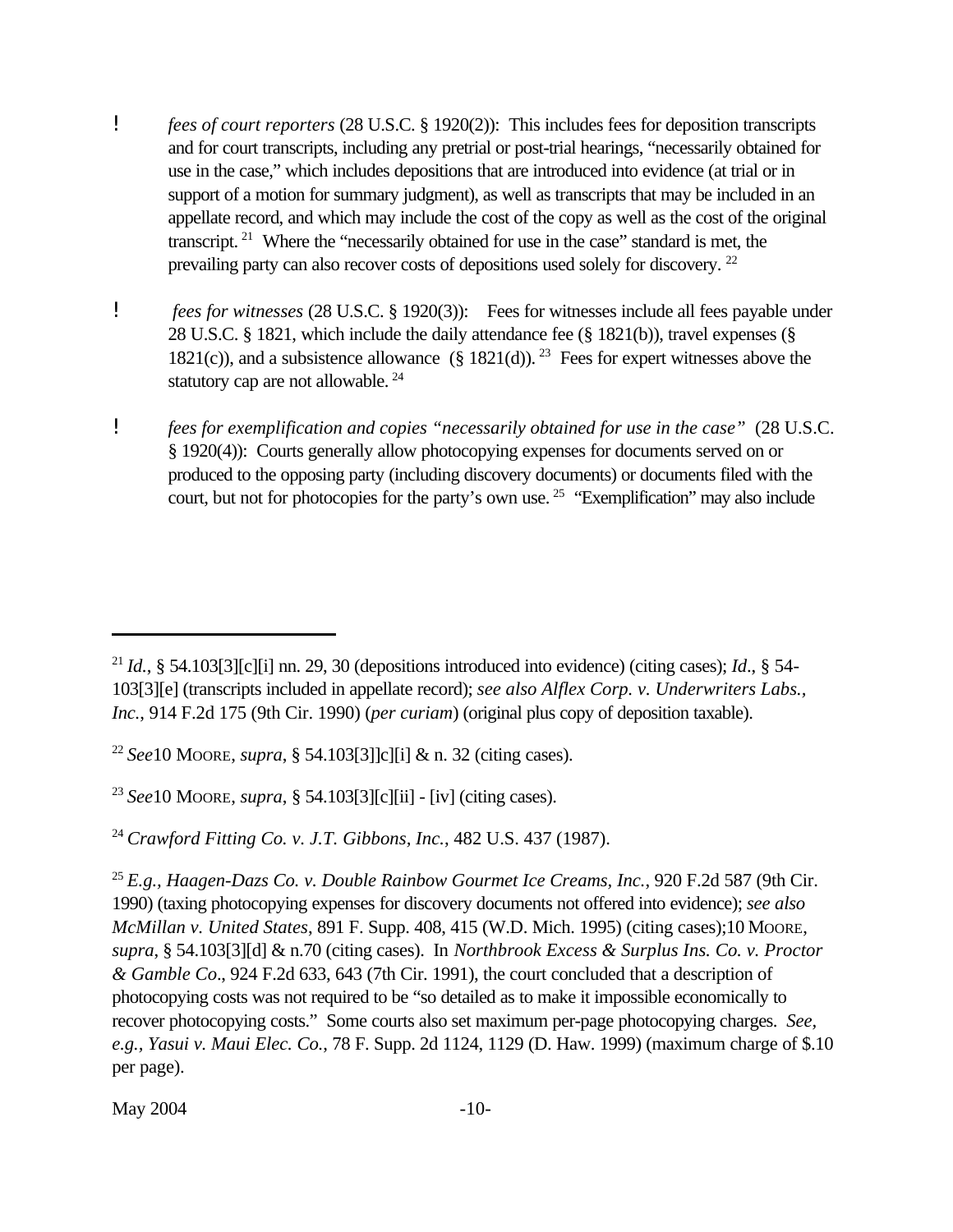<span id="page-17-0"></span>the costs of photographs and other similar evidence, as well as a computerized multimedia presentation.  $26$ 

! *docket fees under 28 U.S.C. § 1923* (28 U.S.C. § 1920(5)): These fees are generally *de minimis*, and include \$20 on trial or final hearing; \$5 on discontinuance of a civil action; \$5 on motion for judgment; and \$2.50 for each deposition admitted into evidence.<sup>27</sup>

Costs that are *not* taxable include travel costs for attorneys, computerized litigation expenses such as computer disks and condensed transcripts, computer research, postage, and courier service.<sup>28</sup>

To recover costs, the trial attorney must ensure that all copies of court reporters' bills for transcripts and all witness expense forms are saved.

Because taxable costs become part of the judgment, the trial attorney can use the discovery procedures listed in Rule 69 as well as the judgment collection remedies contained in 28 U.S.C. to assist in collecting them. Where the trial attorney obtains a largely uncollectible judgment, it is unlikely that the Government's costs will be collected. In most full-payment refund cases (and many other cases), however, the costs are likely to be collectible from the losing party.

If fees and costs are awarded to the Government under Rules 11, 16, 26, or 37 during the course of the litigation and have not already been collected, the trial attorney should be sure to include language to that effect in the final judgment for the underlying tax, so that it is clear that the total judgment includes these sanctions.

As an alternative to the Tax Division collecting costs pursuant to judgment collection procedures, the IRS can–pursuant to I.R.C. § 6673(b)–assess and collect (in the same manner as a tax) sanctions, attorneys' fees, and court costs awarded to the Government in tax cases. To

<sup>26</sup>*Maxwell v. Hapag-Lloyd Aktiengesellschaft*, 862 F.2d 767, 770 (9th Cir. 1988) (photographs); *AM Props. v. Town of Chapel Hill*, 202 F. Supp. 2d 451, 454-55 (M.D. N.C. 2002) (same); *see also*10 MOORE, *supra*, § 54.103[3][d] & nn. 71-77 (citing cases).

<sup>27</sup>*See also* 10 MOORE, *supra*, § 54.103[3][f] (citing cases).

<sup>28</sup>*See, e.g., AM Properties v. Town of Chapel Hill*, 202 F. Supp. 2d 451, 455 (M.D.N.C. 2002) (travel expenses of counsel); *Northbrook Excess & Surplus Ins. Co. v. Proctor & Gamble Co.*, 924 F.2d 633 643 (7th Cir. 1991) (computerized litigation costs); *Yasui v. Maui Elec. Co.*, 78 F. Supp. 2d 1124, 1129 (D. Haw. 1999) (citing *Embotelladora Agral Regiomontana v. Sharp Capital, Inc.*, 952 F. Supp. 415 (N.D. Tex. 1997) (computer research, postage, courier costs) *See also* 10 MOORE, *supra*, § 54.103[3][c][i] & nn.41.1 & 41.2 (citing cases).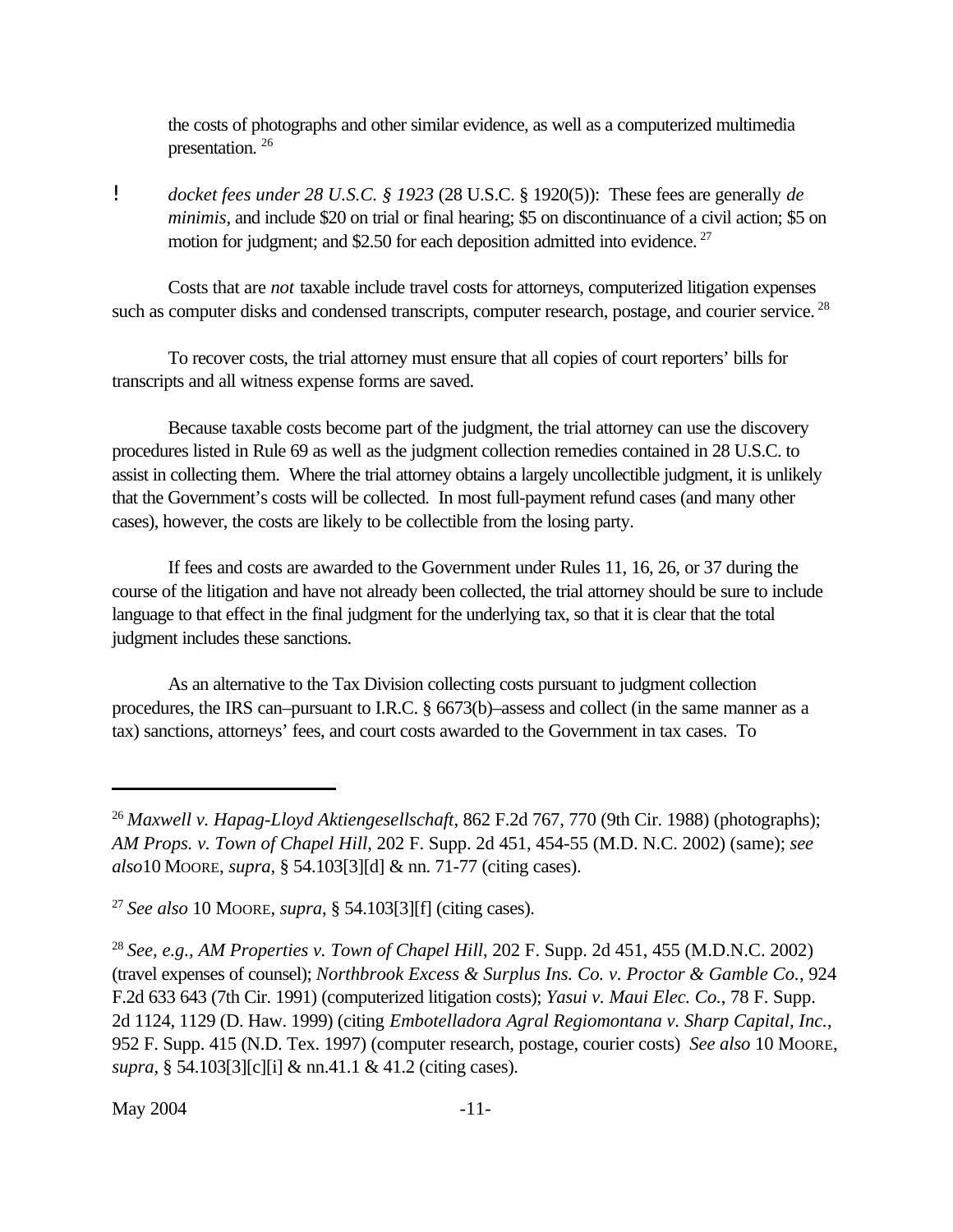<span id="page-18-0"></span>accomplish this, the trial attorney should send the IRS the appropriate form and a certified copy of the judgment. See **[Exhibit 6](www.usdoj.gov/tax/readingroom/JCM2004/exh06.pdf)** for a copy of the form to be used for this purpose.

### **D. Ten-Percent Surcharge for Costs of Collection**

Section 3011 of the FDCPA authorizes the United States to recover a surcharge of "10 percent of the amount of the debt" in order "to cover the cost of processing and handling the litigation and enforcement under this chapter of the claim for such debt." The § 3011 surcharge is recoverable in any affirmative collection suit brought by the United States, including all tax collection suits, counterclaims, erroneous refund suits, failure-to-honor-levy suits, and I.R.C. § 3505 suits that result in a money judgment. The surcharge is applicable whenever the Government has availed itself of one of the pre- or postjudgment collection tools provided under subchapters B or C of the FDCPA (28 U.S.C. §§ 3101-3206).<sup>29</sup> The mere filing of an abstract of judgment under 28 U.S.C. § 3201, however, is not an "action or proceeding" within the meaning of the § 3011 surcharge provision, and thus, does not entitle the Government to the surcharge. The surcharge is not recoverable if the United States recovers an attorney's fee in connection with enforcement of its claim or if the law governing the claim provides for the recovery of similar costs. 28 U.S.C. § 3011(b).

The surcharge should be mentioned in any presuit letter in a collection case; and in complaints and counterclaims seeking money judgments, the trial attorney should consider pleading that the United States seeks the § 3011 surcharge if required to use any of the remedies in subchapter B or C of the Federal Debt Collection Procedures Act (28 U.S.C. § 3101-3206). *See* §§ II.C., II.D., *supra* (discussing surcharge in presuit letters and complaints/counterclaims).

Because the surcharge is a statutory addition to the underlying liability, the final judgment should not be amended in order to specify that the debtor is liable for it. If an FDCPA collection tool has been used, however, no satisfaction of judgment should be issued unless and until the surcharge has been fully paid or otherwise compromised.

In computing the surcharge, the trial attorney should use 10 percent of the amount of the largest total unpaid judgment liability, including interest and other statutory additions, at any time during the life of the debt after the judgment was entered. The extra ten percent, to the extent it is collected after the full amount of the underlying judgment (including all accrued interest and penalties) has first been collected, should not be paid to the IRS and applied to the delinquent taxpayer's account. Rather, amounts collected for application to the ten-percent surcharge should be paid to the Department of

<sup>29</sup>*See, e.g.*, *U.S. v. Sackett*, 114 F.3d 1050 (10th Cir. 1997); *Rendleman v. Shalala*, 864 F. Supp. 1007, 1012-13 (D. Ore. 1994); *United States v. Smith*, 862 F. Supp. 257, 263-64 (D. Hawaii 1994); *United States v. Maldonado*, 867 F. Supp. 1184, 1199 (S.D.N.Y. 1994); *United States v. Mauldin*, 805 F. Supp. 35 (N.D. Ala. 1992).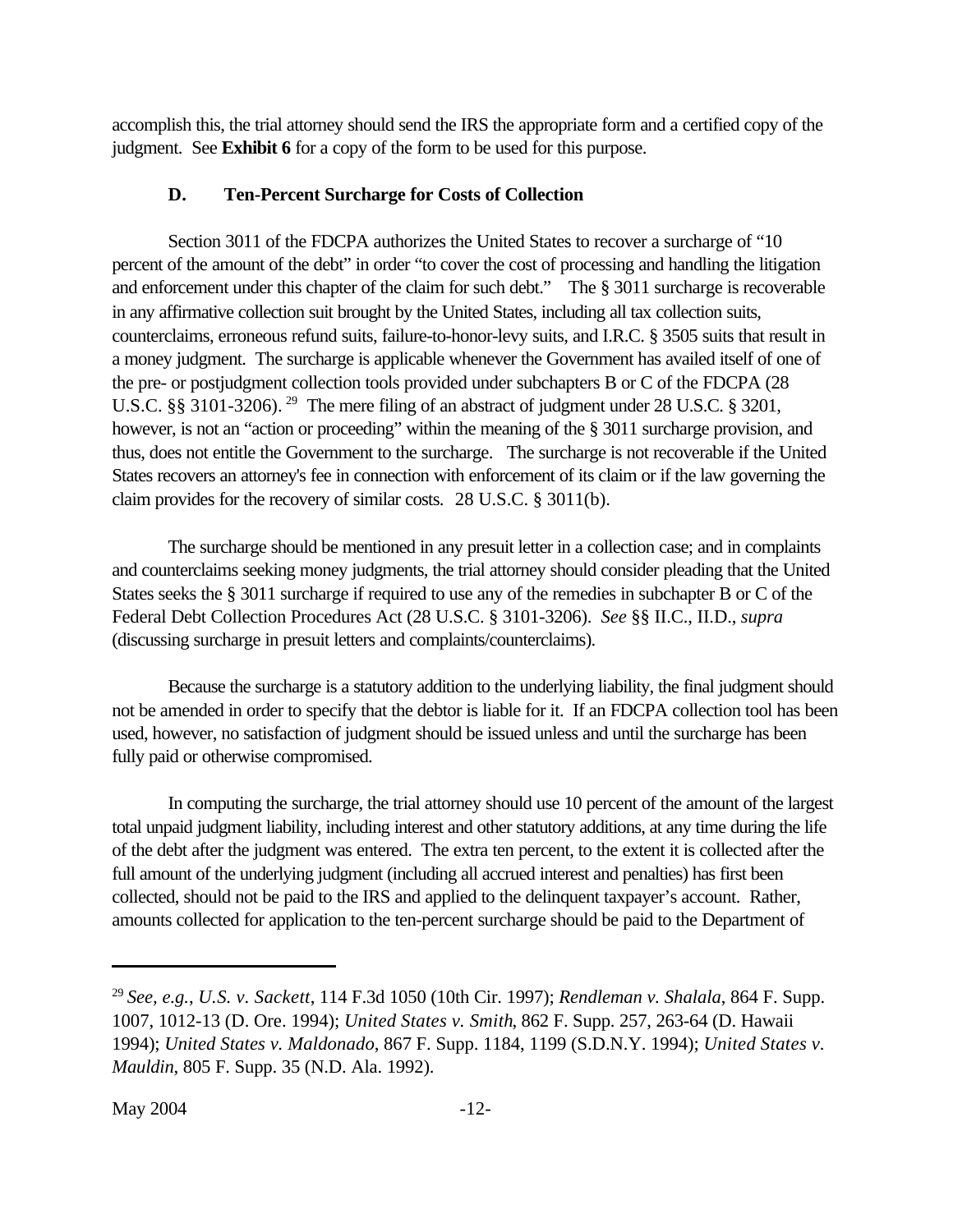<span id="page-19-0"></span>Justice in the same manner as is done with attorneys' fees, sanctions, and other similar amounts collected by the Department.

# **E. Stays of Collection**

# 1. Automatic Stay of Collection of a Judgment

Fed. R. Civ. P. 62(a) provides, in pertinent part, that "no execution shall issue upon a judgment nor shall proceedings be taken for its enforcement until the expiration of 10 days after its entry."<sup>30</sup> Thus, no action may be taken to enforce a money judgment by execution or other proceedings for a period of ten days, commencing on the day judgment is entered as provided in Rule 58.

# 2. Motions to Stay Collection of a Judgment

Fed. R. Civ. P. 62(b) provides that if a timely motion is filed under the provisions of Rules 50, 52(b), 59 or 60, the court, in its discretion, may also stay execution of–or any proceeding to enforce–a judgment pending the disposition of the motion.

If no stay has been granted by the district court, action to collect the judgment can be taken when the ten-day automatic stay expires, irrespective of the filing of an appeal. If the judgment is satisfied by execution or other post-judgment creditor remedies, the appeal by the judgment debtor is not rendered moot.<sup>31</sup> On the other hand, voluntary satisfaction of a judgment, by either a debtor or a co-debtor, will render an appeal moot. 32

<sup>30</sup>*See generally* 12 MOORE'S FEDERAL PRACTICE, Ch. 62 (Matthew Bender ed.), (stay pursuant to Fed. R. Civ. P. 62); 20 MOORE'S, Ch. 308 (stay pursuant to Fed. R. App. P. 8(a)); 11 CHARLES A. WRIGHT, ARTHUR R. MILLER, & MARY KAY KANE, FEDERAL PRACTICE AND PROCEDURE CIVIL 2D, § 2901 *et seq*. (1995).

<sup>31</sup>*See Cahill v. New York, N.H. & H.R.R*., 351 U.S. 183 (1956) (*per curiam*); *In re Latham*, 823 F.2d 108 (5th Cir. 1987).

<sup>32</sup>*E.g., Out of Line Sports, Inc. v. Rollerblade, Inc.*, 213 F.3d 500, 502 (10th Cir. 2000) (voluntary payment by debtor); *Schiller v. Penn Central Trans. Co.*, 509 F.2d 263, 266 (6th Cir. 1975) (voluntary payment by codebtor). *See also* 13A CHARLES A. WRIGHT, ARTHUR R. MILLER & EDWARD H. COOPER, FEDERAL PRACTICE & PROCEDURE, § 3533.2, at 246 & n.36 (2d ed. 1984).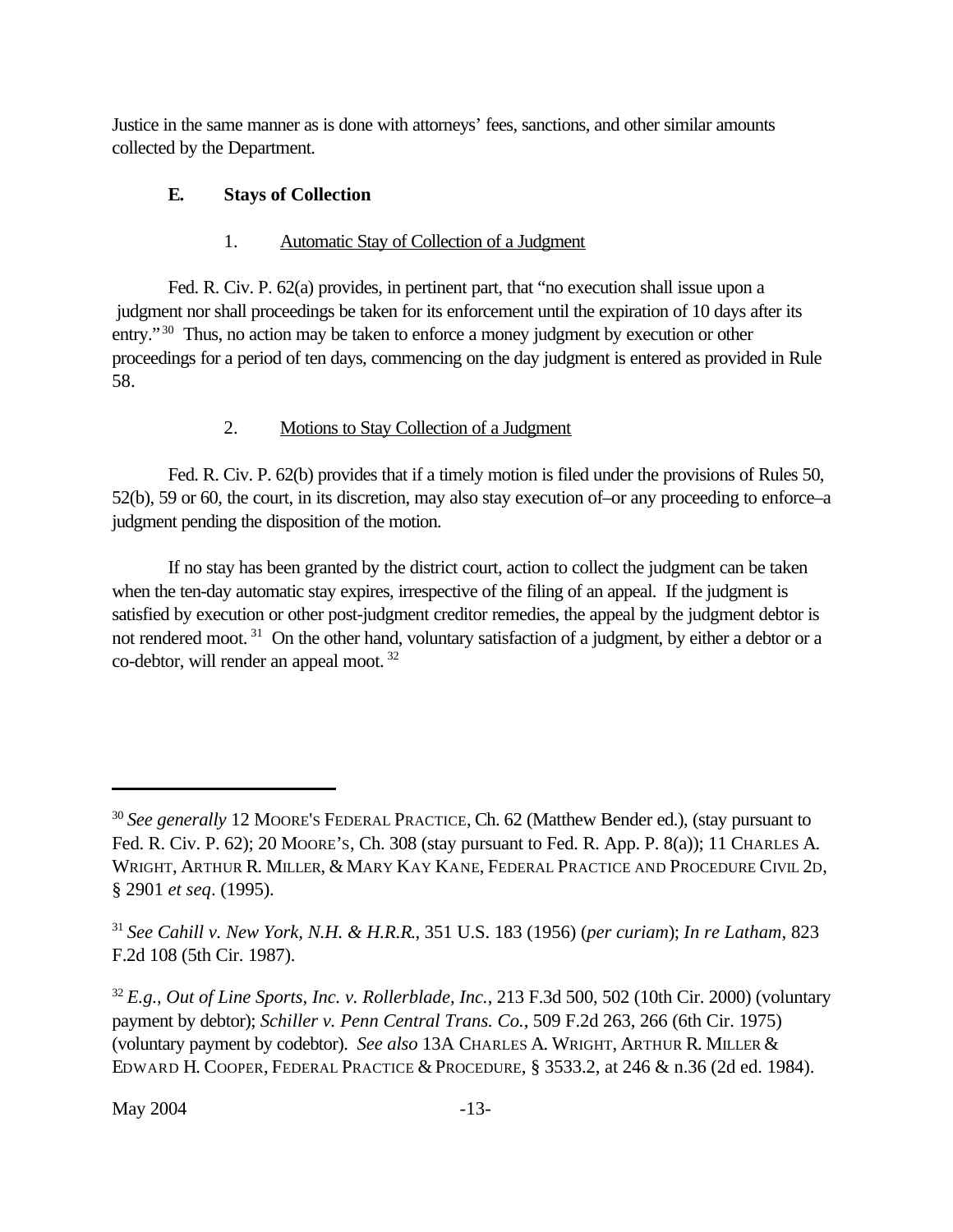#### 3. Posting a Bond as a Condition of a Stay

When the ten-day automatic stay expires, Rule 62(d) allows a party appealing a money judgment to prevent enforcement of the judgment by furnishing an appropriate supersedeas bond or other security.<sup>33</sup> The purpose of the supersedeas bond is to preserve the status quo of the parties during appeal, thereby avoiding the risk of restitution if the appeal is successful while, at the same time, protecting the rights of the judgment creditor against any loss resulting from the failure to enforce the judgment during the pendency of an unsuccessful appeal.<sup>34</sup> Although approval of a supersedeas bond precludes further proceedings to enforce the judgment, the other legal consequences of the entry of judgment are not suspended. The bond may be given at or after the time of filing the notice of appeal, and the stay is effective upon court approval of the supersedeas bond.<sup>35</sup> Any application for approval of a supersedeas bond must ordinarily be addressed first to the district court, under 62(d), and, if unsuccessful, then to the appellate court.<sup>36</sup>

As the terms and conditions of the bond will determine the extent of the surety's liability, the bond should clearly provide for payment of the full amount of the judgment, together with estimated costs on appeal and interest in the event the judgment is affirmed, in whole or in part, or if the appeal is dismissed. 37

<sup>35</sup>*See* Fed. R. Civ. P. 62(d).

<sup>36</sup>*See* Fed. R. App. P. 8(a).

May 2004 -14-

<sup>&</sup>lt;sup>33</sup> Numerous courts have held that a district court maintains discretion to authorize security other than a supersedeas bond. *See, e.g.*, *Olympia Equipment Leasing Co. v. Western Union Tel. Co.*, 786 F.2d 794, 796 (7th Cir. 1986) (supersedeas bond requirement is inappropriate where it would put judgment debtor's other creditors in "undue jeopardy"); *Federal Prescr. Serv., Inc. v. American Pharm. Ass'n*, 636 F.2d 755, 757-58, 760-61 (D.C. Cir. 1980) (district court has "sound discretion" to authorize "partially secured or unsecured stays" in "appropriate cases" where judgment creditor's interest is "not unduly endanger[ed]"). Staying execution of a judgment without requiring any security may constitute an abuse of discretion, however. *See, e.g., Geddes v. United Fin. Group*, 559 F.2d 557 (9th Cir. 1977) (district court erred in staying execution for one year based on judgment debtors' inability to pay judgment).

<sup>34</sup>*Poplar Grove Planting and Ref. Co. v. Bache Halsey Stuart, Inc.*, 600 F.2d 1189 (5th Cir. 1979).

<sup>&</sup>lt;sup>37</sup> See Fed. R. Civ. P. 65.1 for the procedure to enforce the surety's liability should such action be required.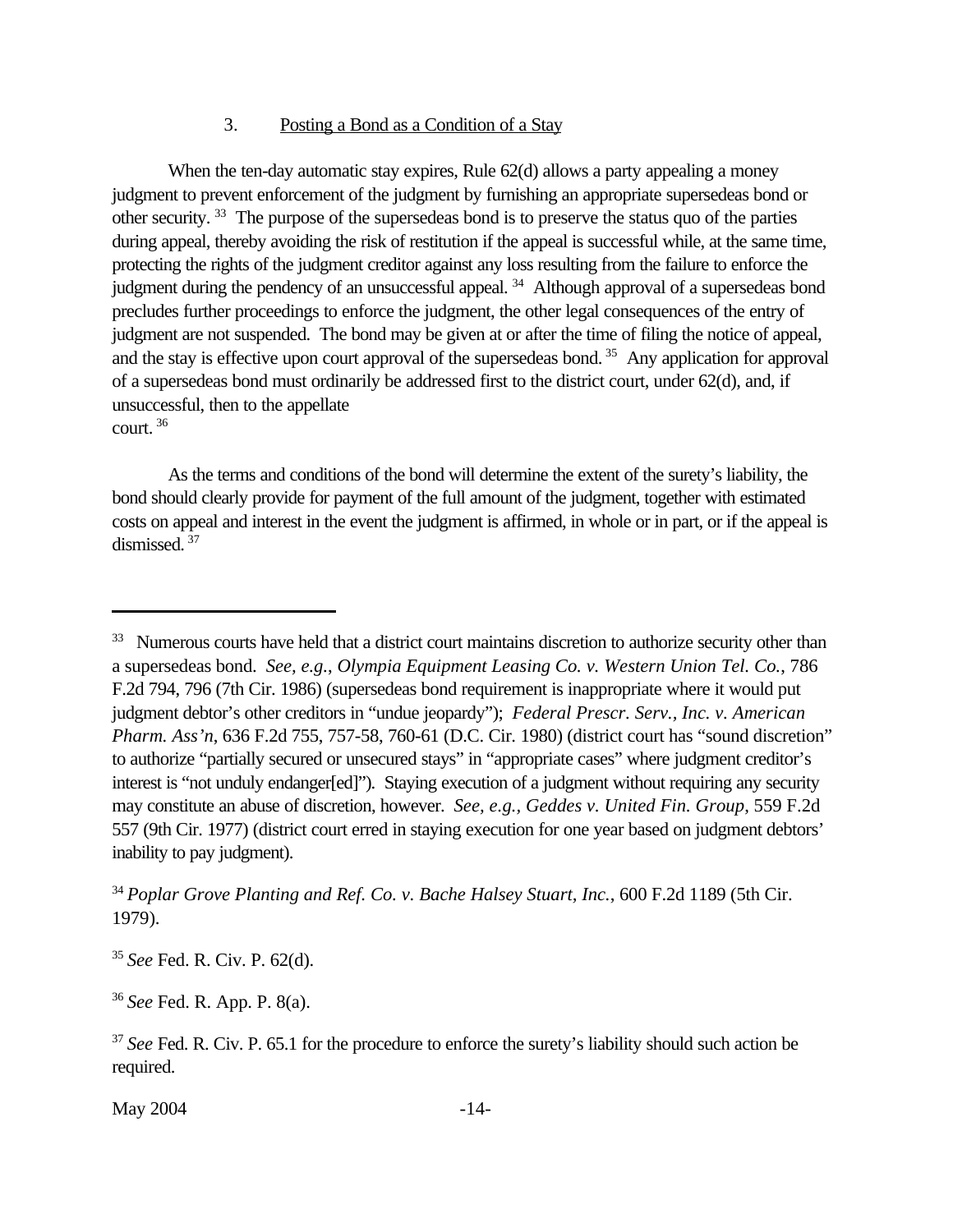# <span id="page-21-0"></span>**F. Judgment Lien**

# 1. United States District Courts

A judgment lien against a judgment debtor's real property comes into existence only when a certified copy of the abstract of judgment is properly filed.<sup>38</sup> FDCPA Section  $3201(a)$  requires the filing to be made in the same manner as a notice of tax lien is filed under I.R.C. § 6323(f)(1) and (2). Thus, a certified copy of the abstract of judgment should be filed in the appropriate location(s) where real property of the judgment debtor is located. *See* § IV.D.1, *infra*, for discussion of the proper place to file a notice of federal tax lien pursuant to I.R.C. § 6323(f)(1) and (2). An abstract of judgment form, cover letter to the United States Attorney, and instructions are attached as **[Exhibit 7](www.usdoj.gov/tax/readingroom/JCM2004/exh07.pdf)**. (In those districts where the United States Attorney's Office is unwilling to assist us, the Tax Division should handle filing the abstract.)

Because a judgment lien, unlike a tax lien, attaches only to real property of the judgment debtor, a judgment lien can be obtained against personal property only by seizing the property under the judgment enforcement procedures. *See* 28 U.S.C. § 3203.

Creation of a judgment lien is especially important in those cases in which the underlying liability of the judgment debtor is not secured by a federal tax lien, for example, liability under I.R.C. §§ 3505 and 6332(c) and liability for erroneous refunds. A judgment lien is effective for 20 years and, with court approval, may be renewed once for an additional 20 years.<sup>39</sup> 28 U.S.C. § 3201(c).

# 2. The Court of Federal Claims

Section 2508, 28 U.S.C., provides specifically for the entry of judgments rendered by the Court of Federal Claims in favor of the United States and provides that such judgments shall be enforceable in the same manner as judgments entered by a district court.

<sup>38</sup>28 U.S.C. § 3201. Before enactment of § 3201, in order to obtain a judgment lien it was necessary to register or record the judgment in accordance with state law applicable to state judgments, pursuant to 28 U.S.C. § 1962, which prior to amendment in 1990 (by Section 3627 of the FDCPA) applied to all judgments obtained in federal district court, including judgments obtained by the United States.

 $39$  Contrast the judgment lien with I.R.C. § 6322, which provides that a federal tax lien is not merged in a judgment and continues until satisfied or rendered unenforceable by reason of lapse of time. *See United States v. Bank of Celina*, 823 F.2d 911 (6th Cir. 1986); *United States v. Overman*, 424 F.2d 1142 (9th Cir. 1970); *United States v. Hodes*, 355 F.2d 746, 749 (2d Cir. 1966), *cert. dismissed*, 386 U.S. 901 (1967).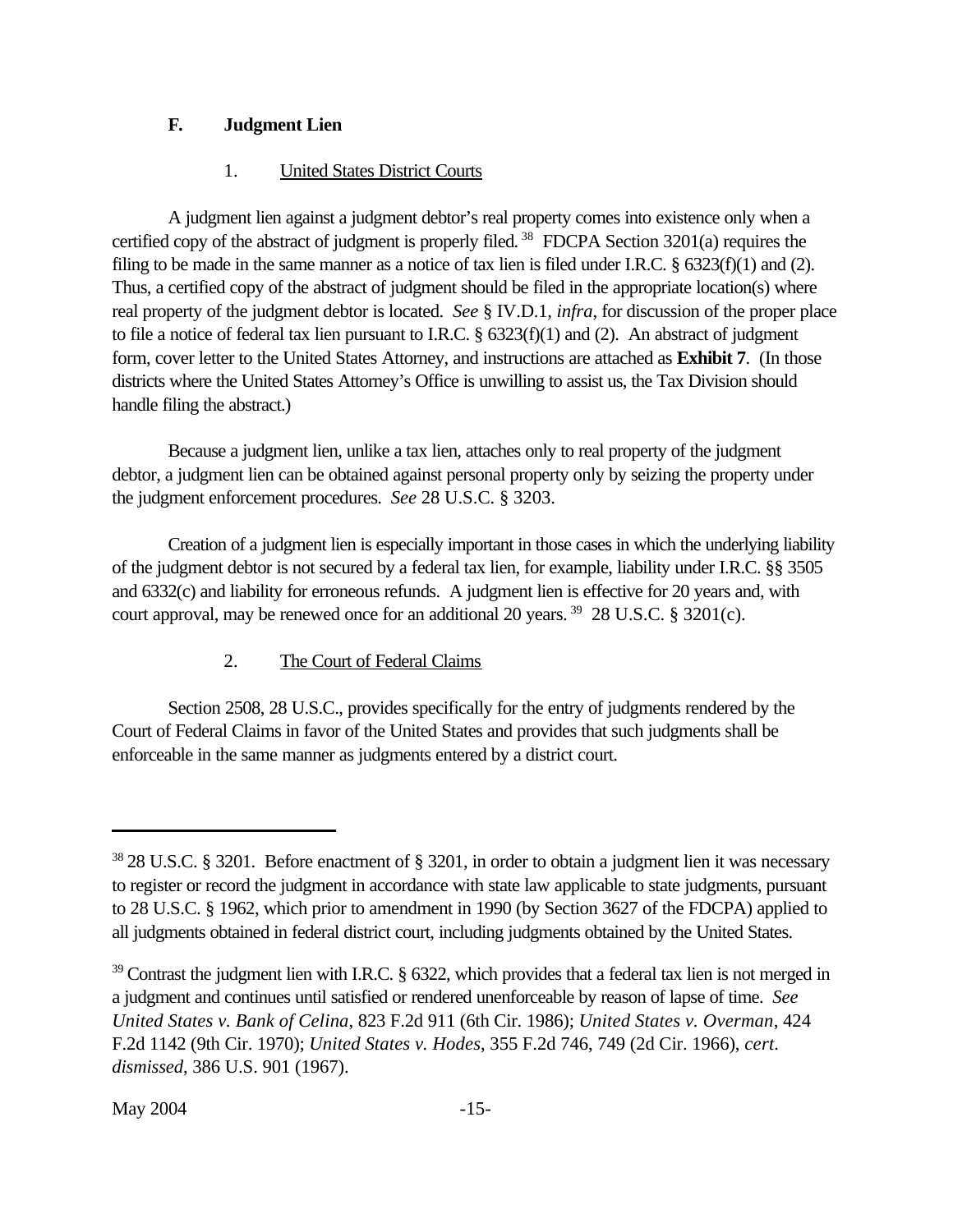# 3. United States Bankruptcy Courts

<span id="page-22-0"></span>In most of the Tax Division's litigation in the bankruptcy courts, we do not obtain a money judgment of the sort that can be collected using the judgment collection procedures contained in the Judicial Code (28 U.S.C.). Most bankruptcy litigation handled by the Tax Division involves disputes as to the amount, relative priority, or dischargeability of the IRS claim. Once these disputes are resolved by a court order or settlement we can generally close our file, since responsibility for monitoring collection of any amounts owed by the bankruptcy debtor (and assessing them if they have not yet been assessed) rests with the IRS.

On occasion, however, we may obtain a money judgment in a bankruptcy court. A money judgment entered by a bankruptcy court is a judgment within the meaning of 28 U.S.C. § 3002(8), since the 28 U.S.C. § 3002(2) definition of a "court" includes a bankruptcy court. Accordingly, the collection tools of the FDCPA (*see* § IV.E.3, *infra*) are available to collect such a judgment. These collection remedies cannot be used, however, if the Bankruptcy Code § 362 automatic stay is still in effect, unless the bankruptcy court lifts the stay at our request pursuant to § 362(d).

# **IV. Collecting the Judgment**

# **A. An Overview**

Collection of a judgment should be pursued promptly, vigorously, uniformly, and fairly. The trial attorney should make every effort to collect as much of the judgment as is feasible within nine months after its entry. Before assuming that enforced collection will be necessary, however, the attorney should explore obtaining voluntary payment.

The trial attorney's work can be summarized:

- 1. Ask the judgment debtor for payment and work with the debtor, if requested, to ascertain the viability of a payment plan or compromise on the basis of collectibility;
- 2. If payment is not made or arranged for, attempt to locate the judgment debtor's assets and sources of income;
- 3. As soon as assets and sources of income are located, evaluate the priority and value of the Government's claim to those assets and the feasibility of collecting future income;
- 4. Where worthwhile, promptly liquidate assets and collect income by either administrative or judicial action, and apply the proceeds to the judgment;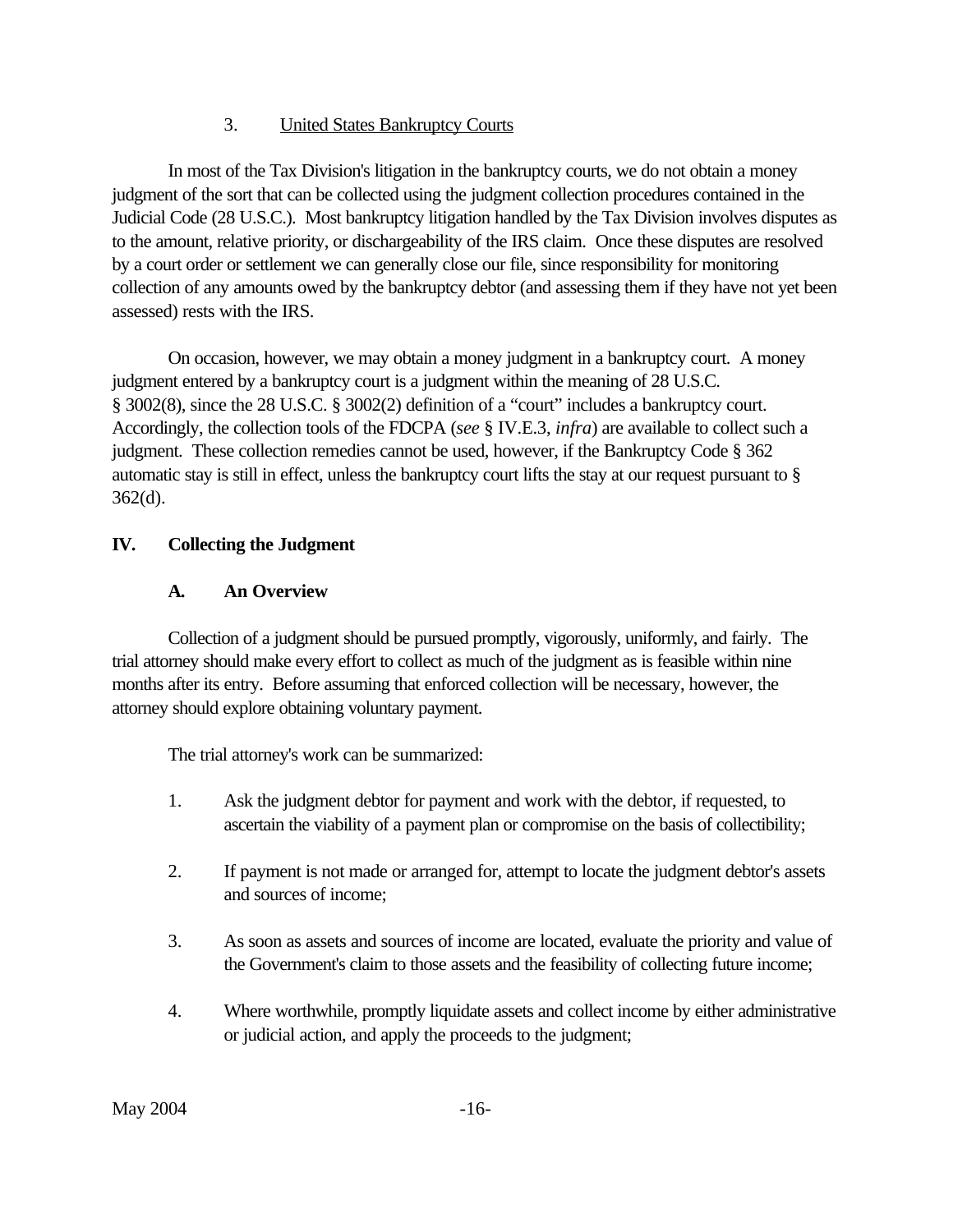<span id="page-23-0"></span>5. If the above steps are insufficient to satisfy the judgment and it is apparent that further collection is not feasible, transfer the judgment to the IRS for collection and close the Tax Division file.<sup>40</sup>

Once a trial attorney determines that enforced collection will be necessary, the attorney should look to the IRS for assistance in locating assets and income and seizing and liquidating them. At this point, if not done earlier, the taxpayer's income tax returns for at least the five most recent years should be obtained. (*See* § II.G., *supra*, discussing how to request returns.) On request, IRS Technical Support<sup>41</sup> will assign a revenue officer to the collection matter (if one is not already assigned) to act as the Tax Division's field representative. This person can do much leg work, such as conducting an assets investigation, checking land records, preparing and serving IRS levies, and advising of other local developments that bear on collection efforts.

Similarly, the trial attorney may be able to obtain substantial assistance from the United States Attorney's office. Most United States Attorneys' offices have Assistant United States Attorneys and paralegals who specialize in judgment collection. These people are a valuable source of information on matters of local law and custom.

# **B. Demand for Payment and Instituting Rule 69 Discovery**

The first step in the collection process is simply to ask the debtor to pay. A letter demanding payment should be sent ten days after judgment has been entered in favor of the Government in the district court.<sup>42</sup> This is so regardless of whether the taxpayer intends to appeal, unless the taxpayer has obtained a stay of collection.

A sample demand letter is attached as **[Exhibit 8](www.usdoj.gov/tax/readingroom/JCM2004/exh08.pdf)**. To the extent feasible, however, demand letters should be adapted and personalized to suit the particular case, in light of the trial attorney's knowledge about the case's collection potential; using a form demand letter is most appropriate where the Division's attorneys have had no previous discussion or contact with the taxpayer's representative or the taxpayer concerning collectibility. The less a demand letter looks like standard boilerplate, which may be safely ignored, the more effective the request for payment will be. Accordingly, if administrative

 $40$  Tax Division procedures for transferring the judgment and closing the file are described in § VII, *infra*.

<sup>&</sup>lt;sup>41</sup> Technical Support (formerly Special Procedures) is a part of the IRS Collection Division located in major cities throughout the country. It is staffed by Collection Division revenue officers who are very knowledgeable about IRS collection procedures.

<sup>42</sup>For ten days, the automatic stay on execution of a judgment is in effect*. Fed. R. Civ. P. 62(a). See* § III.E., *supra*.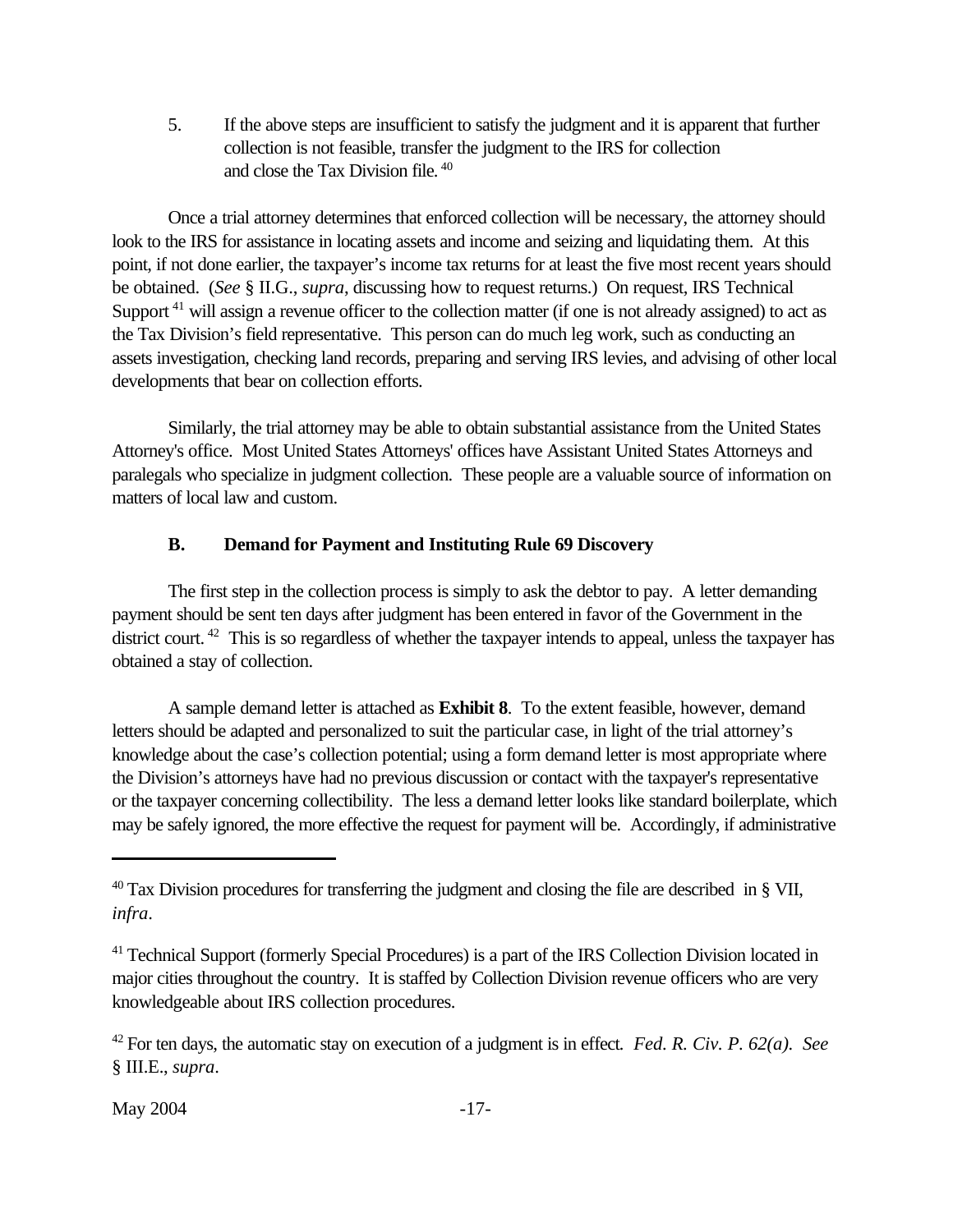collection is possible, remind the taxpayer of that in the letter. If the taxpayer owns a home that normally would be exempt from creditors' process, remind the taxpayer that state exemption statutes do not bind the United States.<sup>43</sup> If there is a potential for recovering the 28 U.S.C. § 3011 ten-percent surcharge (discussed at § III.D., *infra*), say so.

If you have already ascertained that the taxpayer has no intention of paying anything towards any judgment that may be entered, early service of Rule 69 interrogatories (seeking information as to financial condition, *see* discussion of Rule 69 discovery, *infra*) will eliminate wasted time and start the running of the taxpayer's 30-day period for answering much sooner. Thus, although not required at this point, you should consider sending Rule 69 interrogatories with the demand letter or shortly after it is sent. Of course, if the debtor satisfies the judgment within the 21-day period as requested in the demand letter the interrogatories need not be answered.

In addition to seeking payment, the demand letter should also, if it has not already been done, either request that the judgment debtor fill out a Form 433-A (Rev. 5-2001) (Collection Information Statement for Wage Earners and Self-Employed Individuals) within 21 days, or be accompanied by Rule 69 interrogatories and a document request seeking financial information. See **[Exhibit 9](www.usdoj.gov/tax/readingroom/JCM2004/exh09.pdf)** for a copy of Form 433-A and Privacy Act Statement<sup>44</sup> and **[Exhibits 10](www.usdoj.gov/tax/readingroom/JCM2004/exh10.pdf) and [11](www.usdoj.gov/tax/readingroom/JCM2004/exh11.pdf)** for sample Rule 69 interrogatories and a document request. A complete Form 433-A or Rule 69 interrogatory answers may be the starting point for negotiating a compromise of the judgment on the basis of collectibility.

Since Rule 69 interrogatories can seek the same financial information as is sought by a Form 433-A, the only significant difference between the two is that a debtor cannot be compelled to submit a Form 433-A. In contrast, answers to Rule 69 discovery, like prejudgment discovery, can be compelled pursuant to Fed. R. Civ. P. 37. On balance then, Rule 69 interrogatories are preferable unless there is good reason to believe that a completed Form 433-A will be promptly submitted.

The trial attorney should ensure that any Rule 69 interrogatory answers or completed Form 433-A are made part of the litigation file. Often in the past, collection efforts have been hampered because financial information collected in discovery has been lost or mislaid, particularly in situations where one or more trial attorneys have left the Division before collection efforts have been completed.

<sup>&</sup>lt;sup>43</sup> The IRS would not, of course, wish to foreclose the tax lien on a home unless there were no other assets available; however, that might, indeed, be the situation.

<sup>&</sup>lt;sup>44</sup> The Form 433-A (2001) requires information concerning transfers of assets in the past 10 years for less than their actual value. In circumstances where the tax years are more than 10 years old, you may want to inquire about transfers further back than 10 years. Also, in some circumstances you may want more information on pension funds. You should prepare additional questions to be answered under penalties of perjury.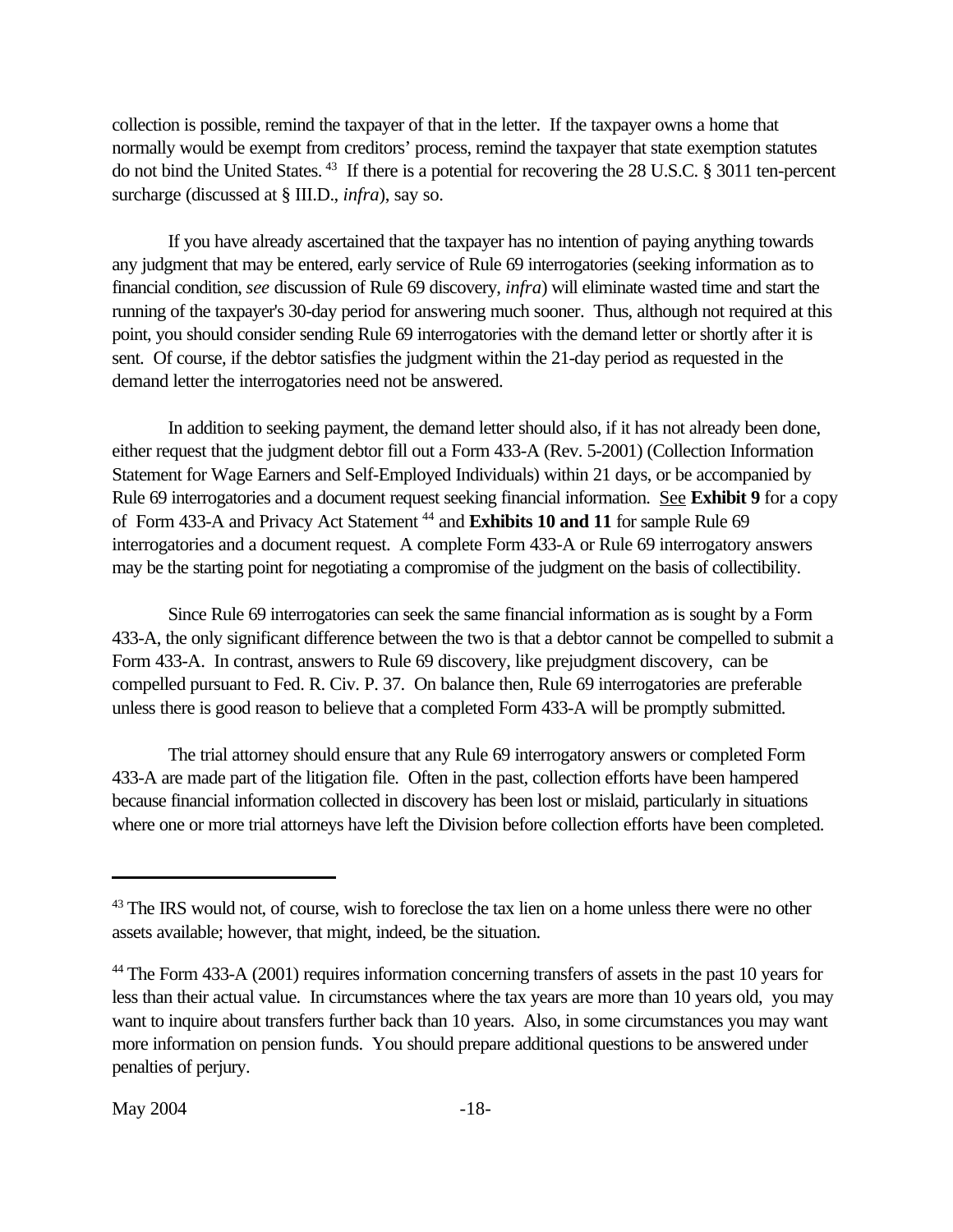<span id="page-25-0"></span>Even if the taxpayer has submitted Rule 69 interrogatory answers or a Form 433-A, the attorney should proceed with informal or formal discovery to supplement and verify the information provided, as discussed in the next section.

# **C. More on Finding Taxpayers' Assets**

Ingenuity and diligence are the trial attorney's and paralegal's chief tools in locating a judgment debtor's assets. Judgment debtors who are collectible range from those who are able and willing to pay the judgment immediately, to those who have designed their financial affairs so that if ever a Tax Division trial attorney sought to collect the taxes owed, it would be impossible because all assets would be hidden. Needless to say, the latter type of judgment debtor (and many others) will not submit complete and accurate Rule 69 interrogatory answers or Form 433-A and voluntarily disclose assets. Fortunately, there are sources of information about a debtor's assets which do not depend on the cooperation or honesty of the judgment debtor.

# 1. Tax Returns

Tax returns provide a good source of information concerning the taxpayer's financial situation. For example, dividend income reported on a return indicates the ownership of stock; interest income indicates the ownership of bank accounts, bonds, or other debt obligations; and deductions for real estate taxes or mortgage interest indicate ownership of real estate. Returns filed over a period of time may also indicate the disappearance of assets and possible fraudulent transfers. For this reason, if copies of tax returns were not obtained at the pre-judgment stage, the paralegal should request the IRS to furnish copies of all federal income tax returns (or copies of tax returns) that were filed for the last five years. (*See* § II.G., *supra*, discussing how to request returns.) In some cases, it may be advisable to obtain copies of the income tax returns for all years beginning with the year to which the liability relates in order to look for a possible fraudulent conveyance. This request should be renewed annually, so that you will have the most current information.

# 2. Additional Rule 69 Discovery

Rule 69, Fed. R. Civ. P., provides that a judgment creditor may obtain discovery from any person, including the judgment debtor, "in the manner provided in these rules" in aid of collection of a judgment.<sup>45</sup> This means that a judgment creditor may use the full panoply of discovery as provided in Fed. R. Civ. P. 26 through 36 and may enforce a failure to comply with discovery in the manner provided in Rule 37. Moreover, nonparty witnesses may be subpoenaed to attend a deposition (and produce documents) pursuant to Rule 45.

<sup>45</sup>*See also* 28 U.S.C. § 3015(a), which specifically authorizes postjudgment discovery as to the debtor's financial condition.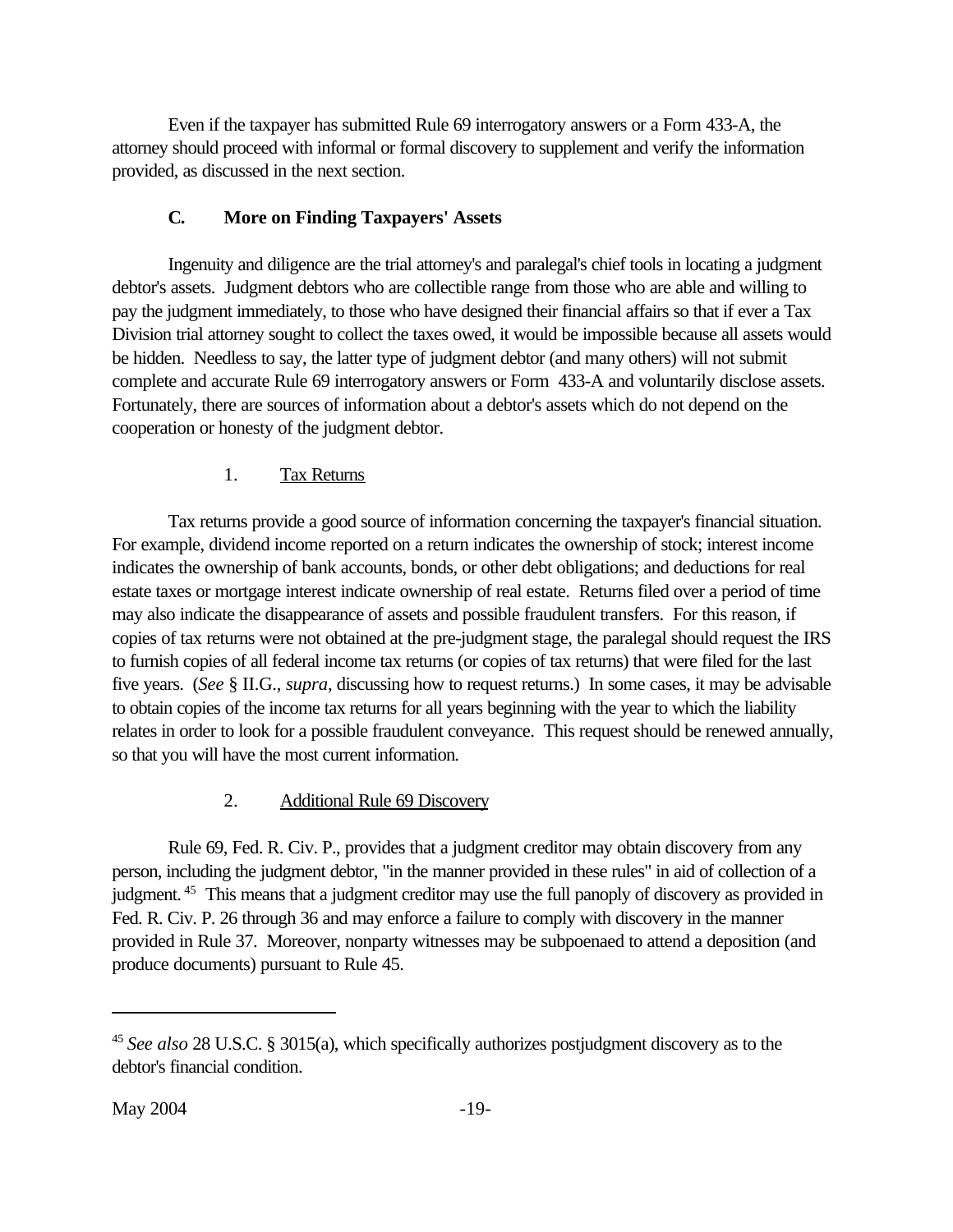The ability to conduct (and, if necessary, compel) discovery in aid of collection pursuant to Rule 69 is a key collection tool that is not available to the IRS when it is pursuing administrative collection efforts.<sup>46</sup> Accordingly, as soon as it is apparent that a judgment debtor does not intend to satisfy a judgment voluntarily, a trial attorney should begin to plan how to use the available discovery tools to locate income and assets. In most cases, interrogatories and requests for production of documents to the judgment debtor are the recommended first step.<sup>47</sup> Nevertheless, if the trial attorney knows or suspects that the debtor has certain assets or income, the Rule 69 interrogatories should be tailored to fit the circumstances of the case.

If the Rule 69 interrogatories are not answered within the 30 days allowed by Rule 33, the trial attorney should promptly request answers and, if necessary, follow up with a motion to compel answers, since ignoring a failure to answer sends a message to the debtor that the Government is not serious about collecting the debt. (*See* **[Exhibit 12](www.usdoj.gov/tax/readingroom/JCM2004/exh12.pdf)** for a sample motion to compel responses to Rule 69 discovery and **[Exhibit 13](www.usdoj.gov/tax/readingroom/JCM2004/exh13.pdf)** for a sample discussion of authorities in support of a motion to compel and in response to various objections to discovery, including 5th Amendment claims.)

Most important, once the interrogatory answers are received, the trial attorney should promptly review them and determine whether any income or assets are identified that might be a possible source of collection. The trial attorney should also review the interrogatory answers with a view towards pursuing additional discovery, such as depositions and document requests.

As in pretrial discovery, depositions are one of the most effective postjudgment discovery tools. A Rule 69 deposition of the debtor (and possibly third parties) is advisable if:

- (1) the amount of the judgment exceeds  $$100,000;$  or
- (2) the trial attorney suspects that the debtor has the ability to satisfy the judgment;  $or$ </u>
- (3) the attorney suspects that assets or income have been or are being concealed or fraudulently transferred.

A document request should be sent before the deposition notice in time for the attorney to review the documents before the deposition. Among the documents ordinarily requested are the

<sup>&</sup>lt;sup>46</sup> The IRS can issue collection summonses pursuant to I.R.C.  $\S$  7602, but, as a practical matter, summonses are generally considerably less effective than discovery depositions.

<sup>47</sup>*See* **[Exhibits 10](www.usdoj.gov/tax/readingroom/JCM2004/exh10.pdf) and [11](www.usdoj.gov/tax/readingroom/JCM2004/exh11.pdf)** for a suggested sample set of Rule 69 interrogatories and document requests. In some circumstances, a paralegal may provide assistance in preparing these discovery requests; however, the primary responsibility for collecting on a judgment remains with the trial attorney.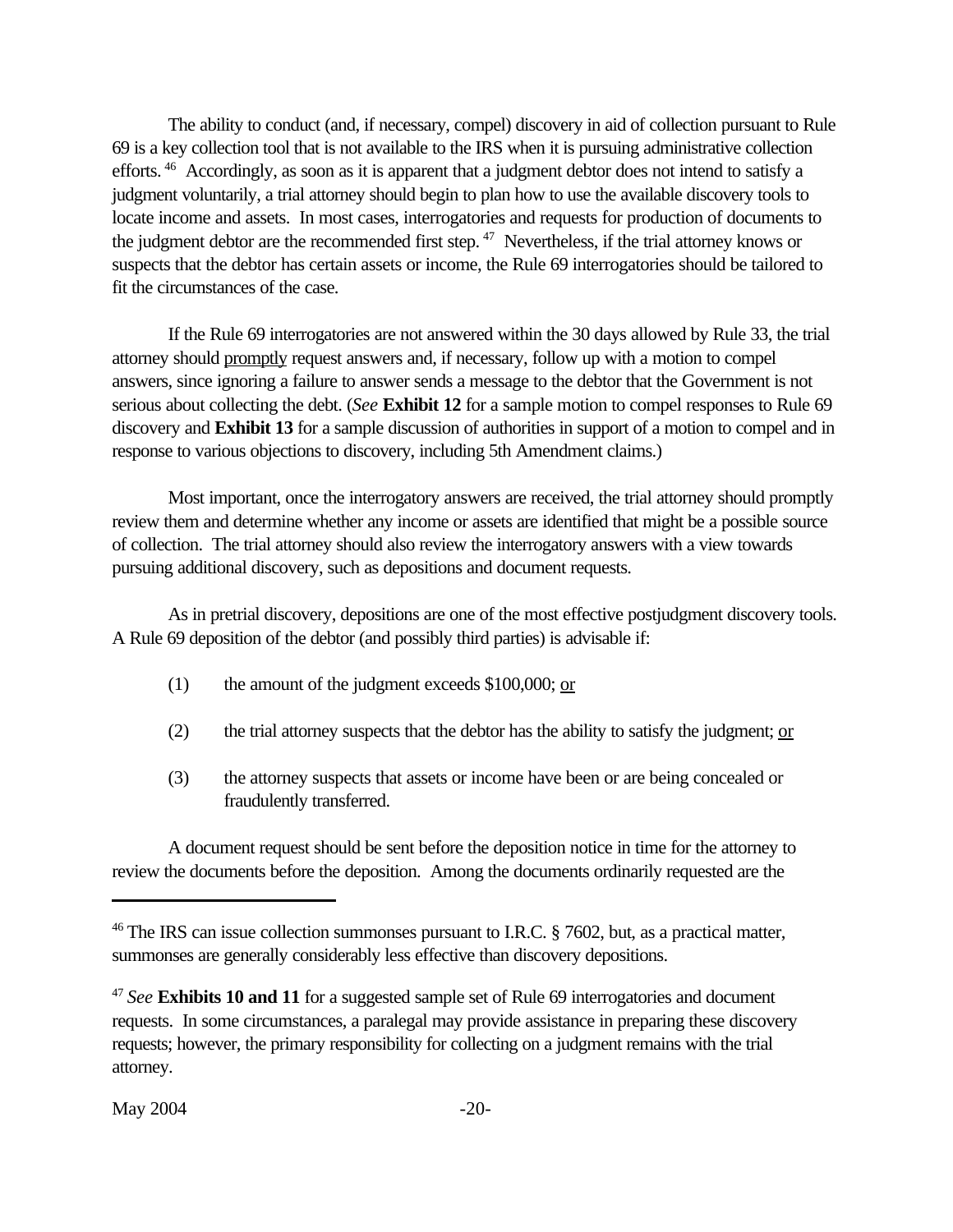<span id="page-27-0"></span>debtor's bank statements, loan applications, documents evidencing consideration allegedly furnished for property transferred by the debtor, and documents indicating amounts held in IRAs, pension plans, mutual funds, and the like. In many cases, depositions of (or document subpoenas issued to) the debtor's employer, bank(s), and possible transferees or nominee owners of assets are also advisable.<sup>48</sup>

#### 3. Fraudulent Conveyances & Nominee Ownership

The paralegal and trial attorney should be alert to look for assets which may have been fraudulently conveyed by the taxpayer or which are held in the name of a nominee. When the IRS requests institution of a suit to reduce an assessment to judgment, it will generally authorize whatever other litigation is then known to be necessary, such as a foreclosure of a lien on realty, or a suit to satisfy a fraudulent conveyance, or a nominee suit. Sometimes, however, even when the IRS has been vigorously pursuing collection, the IRS may overlook a fraudulent conveyance, or property held in the name of a nominee. In cases involving counterclaims, the IRS may never have investigated the possibility of a fraudulent conveyance, and it is the trial attorney's responsibility (assisted, of course, by the IRS) to determine whether any occurred.

For purposes of determining whether a debtor's transfer of an asset rendered him insolvent, a liability accrues when it is incurred. For example, a liability for income taxes for the year 2003 accrues by the end of 2003, even though it may not be assessed until much later.<sup>49</sup>

The federal fraudulent conveyance statute is based upon the Uniform Fraudulent Transfer Act, but it contains relatively short statutes of limitations, 28 U.S.C. § 3304, generally six years after the transfer (plus, for intent to defraud, two years after the transfer reasonably should have been discovered). These statutes of limitation will be troublesome in a tax context because the legislation does not include any suspension during periods in which a criminal investigation or Tax Court or bankruptcy litigation is pending. Accordingly, a fraudulent conveyance case brought by the Tax Division will normally be based on state law, instead of the federal statute. While the federal legislation

<sup>&</sup>lt;sup>48</sup> A subpoena to a bank pertaining to the account of a person other than the judgment debtor must comply with the notice provisions of the Right to Financial Privacy Act, 12 U.S.C. §§ 3401-3412, which applies to financial information about a customer who is an individual or a partnership of five or fewer individuals.

<sup>49</sup>*United States v. Jones,* 877 F. Supp. 907, 914-915 (D.N.J.) *aff'd*, 74 F.3d 1228 (3d Cir. 1995). (The United States is deemed a creditor of the taxpayer as of the date that the obligation to pay income taxes accrues. Tax liabilities are deemed due and owing at the close of the taxable year.) *United States v. Green*, 201 F.3d 251, 257 (3d Cir. 2000) ("The United States is considered a creditor 'from the date when the obligation accrues,' essentially on April 15 of the year following the tax year in question.") (citation omitted).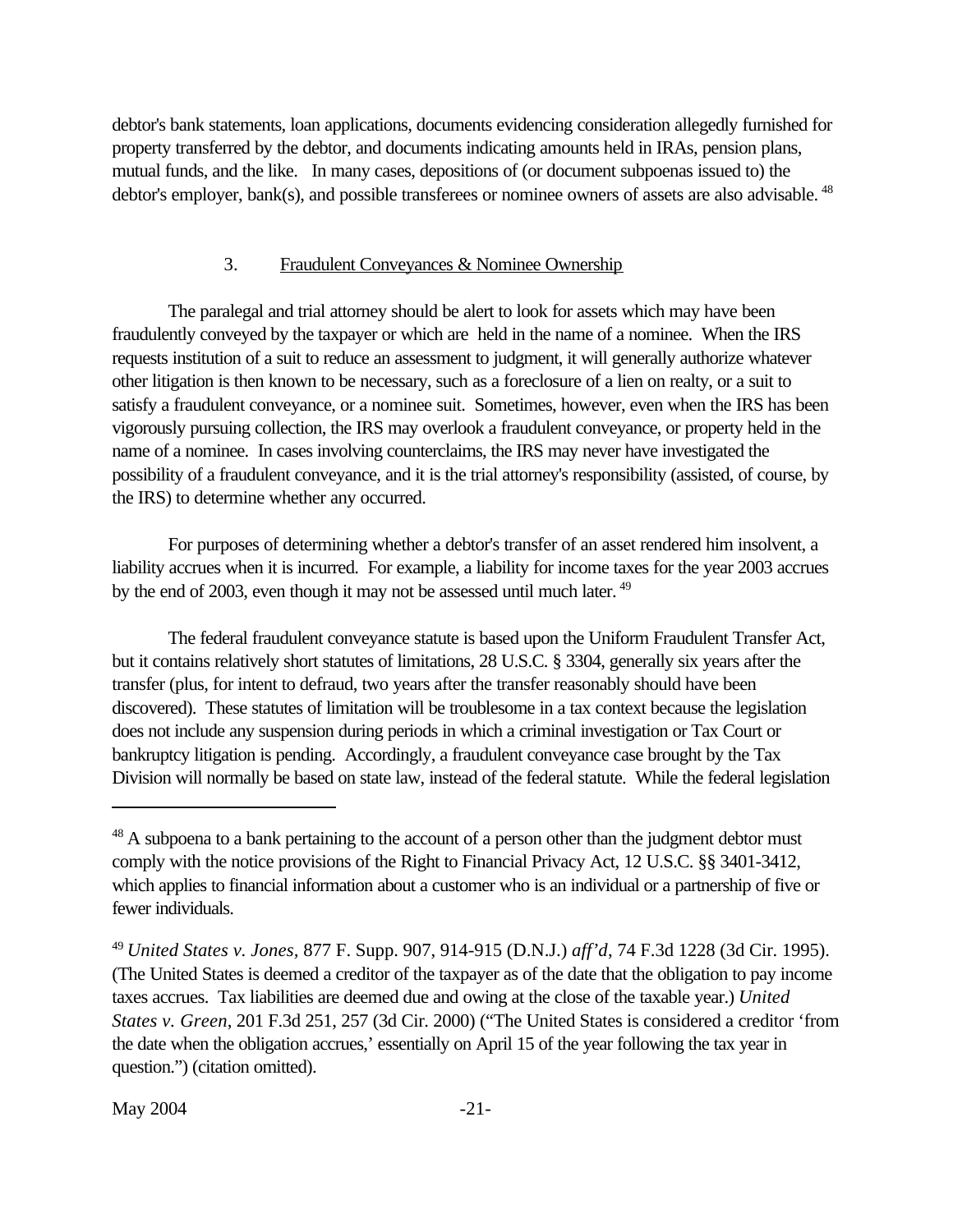<span id="page-28-0"></span>is the exclusive remedy for most Government claims, state remedies are still available in aid of collection of taxes, 28 U.S.C. § 3003(b)(1), and state statutes of limitation do not bind the United States.<sup>50</sup> A state law statute of limitations extinguishing a claim after a certain period of time likewise is not binding on the United States.<sup>51</sup>

# 4. More on Nominees, Alter Egos and Successors

Trial attorneys seeking to locate and attach a judgment debtor's assets may need to determine whether such assets are being held by the debtor's nominees, alter egos, or successors. And where such doctrines can be employed, the trial attorney will have to determine whether separate proceedings may have to be commenced to enforce existing judgments (or tax liens). A discussion of these three theories and some of the major cases is set forth in **[Exhibit 14](www.usdoj.gov/tax/readingroom/JCM2004/exh14.pdf)**.

# 5. Using Computerized Database Services to Locate Debtors' Assets

Once the judgment has been perfected (i.e., an Abstract of Judgment is filed with the appropriate state office), and *before* formal discovery is served on the judgment debtor, trial attorneys should avail themselves of various electronic databases containing information about a judgment debtor's assets. This may assist trial attorneys in framing Fed. R. Civ. P. Rule 69 discovery (*i.e*., document requests, interrogatories, and/or deposition questions) to the judgment debtor, and may provide important leads about the debtor's assets as well. For assistance in electronic searches, please consult with The Tax Division librarian at 202-307-6518 or 616-5564, who has a wealth of knowledge, information, and experience.

A summary of some electronic sources follows:

[LEXIS/NEXIS](http://www.lexis.com) is an excellent source for doing asset searches. There are numerous databases. For example, [LEXIS/NEXIS](http://www.lexis.com) has databases that include people, business and asset locators, public records (liens and judgments), company records, financial reports about companies (e.g., *[Experian Business](http://www.experian.com/product/bcredit/prodinfo.html)* [Reports\)](http://www.experian.com/product/bcredit/prodinfo.html), filings with numerous Department of States and with the Securities and Exchange Commission.<sup>52</sup> There are also motor vehicle databases. [LEXIS/NEXIS](http://www.lexis.com) databases, however, do not

(continued...)

<sup>50</sup>*See United States v. Bacon*, 82 F.3d 822 (9th Cir. 1996); *United States v. Fernon*, 640 F.2d 609 (5th Cir. 1981).

<sup>51</sup>*See Bresson v.. Commissioner*, 213 F.3d 1173 (9th Cir. 2000); *United States v. Bantau*, 907 F. Supp. 988 (N.D. Tex. 1995); *Stoecklin v. United States*, 858 F. Supp. 167 (M.D. Fla. 1994).

 $52$  Using [LEXIS/NEXIS,](http://www.lexis.com) choose News & Business Databases, then Company & Financial to find some of the following information about a company: address, telephone number, number of employees,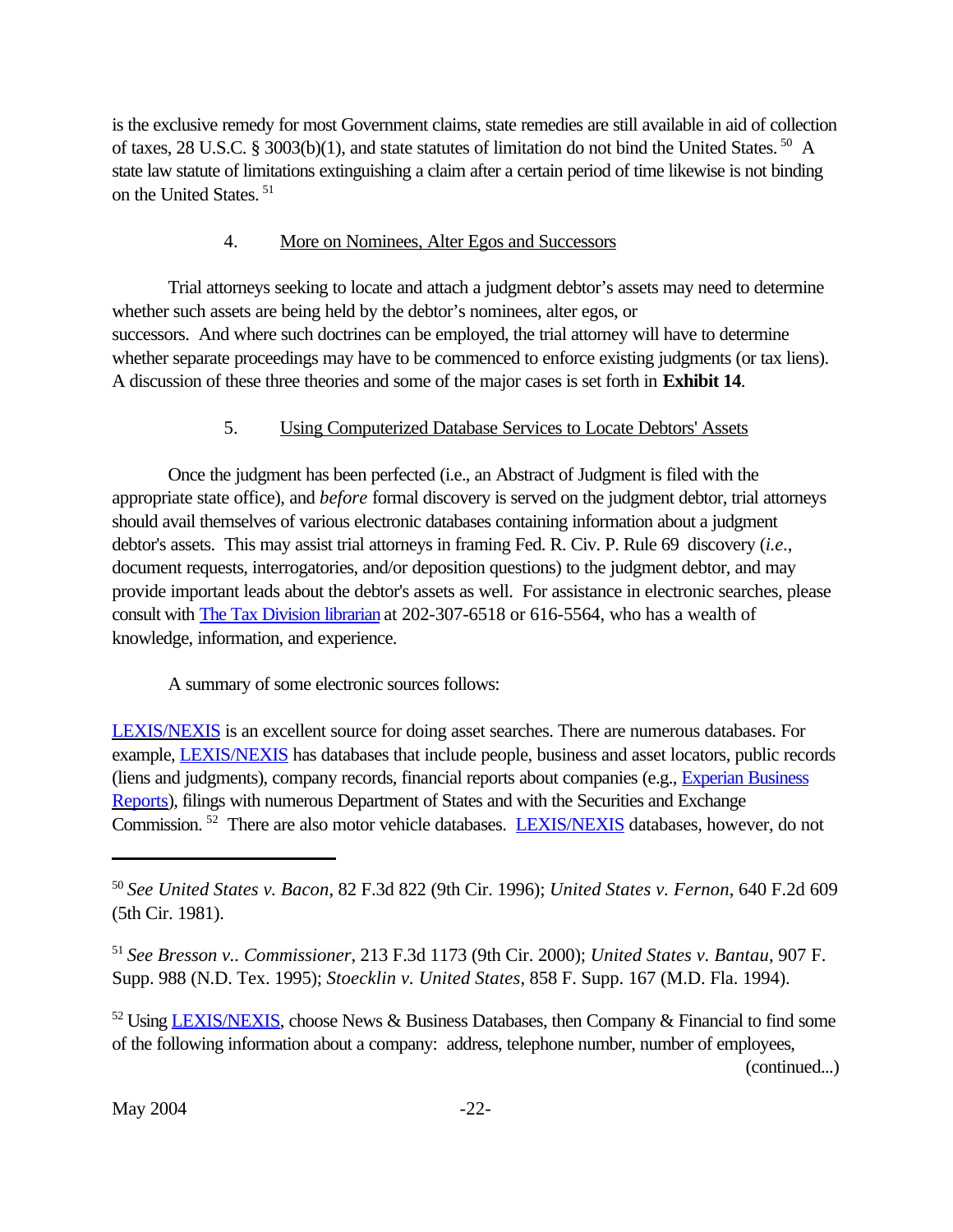cover every state or every category. One catchall database that is particularly helpful is SmartLinx. When researching individual judgment debtors, submit the name of a judgment debtor in the [LEXIS/NEXIS](http://www.lexis.com) library and file entitled "SmartLinx Person Summary Reports " (additional information such as an address and/or social security number can also be added) to obtain descriptive reports which include name variations, current and prior addresses, telephone numbers, a summary of assets, and "attributes."<sup>53</sup> The search results may also show multiple addresses for the judgment debtor in more than one state. Information pertaining to the judgment debtor's real property may include the price the debtor paid (or received) for the property, the legal description of the property, the current assessed value of the property, and other details about the property. To search for business information, the library and file entitled [SmartLinx Business Summary Reports](http://www.lexis.com/research/xlink?source=174611&autosubmit=no&searchtype=adf&search=&keytnum=1&keyenum=24534) can be used to obtain similar information.

[WESTLAW](http://www.westlaw.com) also provides another source for doing [asset searches;](http://web2.westlaw.com/signon/default.wl?Action=search&db=asset%2Dall&FN=%5Ftop&path=%2Fsearch%2Fdefault%2Ewl&RS=ITK3%2E0&ssl=n&strRecreate=no&VR=1%2E0&bhcp=1) but it, too, does not include information from all 50 states. [WESTLAW](http://www.westlaw.com) and [LEXIS/NEXIS](http://www.lexis.com) databases are similar but not identical. Locating a judgment debtor or witnesses having relevant information can be found by consulting the [People Finder Name Tracker](http://web2.westlaw.com/signon/default.wl?Action=search&bhcp=1&db=people%2Dname&FN=%5Ftop&newdoor=true&path=%2Fsearch%2Fdefault%2Ewl&RS=ITK3%2E0&ssl=n&strRecreate=no&VR=1%2E0) , [People Finder Social Security Alert](http://web2.westlaw.com/signon/default.wl?Action=search&db=ssn%2Dalert&FN=%5Ftop&newdoor=true&path=%2Fsearch%2Fdefault%2Ewl&RS=ITK3%2E0&ssl=n&strRecreate=no&VR=1%2E0) , and [People Finder Skip Tracer](http://web2.westlaw.com/signon/default.wl?Action=search&db=people%2Dtrack&FN=%5Ftop&newdoor=true&path=%2Fsearch%2Fdefault%2Ewl&RS=ITK3%2E0&ssl=n&strRecreate=no&VR=1%2E0) databases. Motor Vehicle records can be found on both [LEXIS/NEXIS](http://www.lexis.com) and [WESTLAW.](http://www.westlaw.com)

There are many other databases available through the Department of Justice Library system. Please consult the guide *Finding Information on U.S. Companies* that is provided through the Virtual Library. The table of contents includes a description of print sources, online sources, mostly free Internet sources, and search engines.

#### Other Electronic Databases:

**E [Dun & Bradstreet Business Information Reports](http://www.dnb.com/us/) (currently only available through the Tax Division's** Reference Librarian). A "D&B" report provides information and analysis in order to evaluate a firm's operations and profitability. This is where a credit rating for a company may be obtained.

Powerfinder Government & Public Agency Edition CD-ROM (located in the Tax Library in Room 7607, JCB). Provides business and personal names, addresses, and telephone numbers.

 $52$  (...continued)

business type, whether a company is privately held, locations, payment history for a company, owner identification, and sales information.

<sup>&</sup>lt;sup>53</sup> "Attributes" include a judgment debtor's real property, judgment and lien information, and information about associated entities. (If the debtor has some interest or relation to an entity, the trial attorney, by using hypertext links, can obtain information regarding the entity, including a profile, the names of executives of the entity, and judgments and liens against the entity).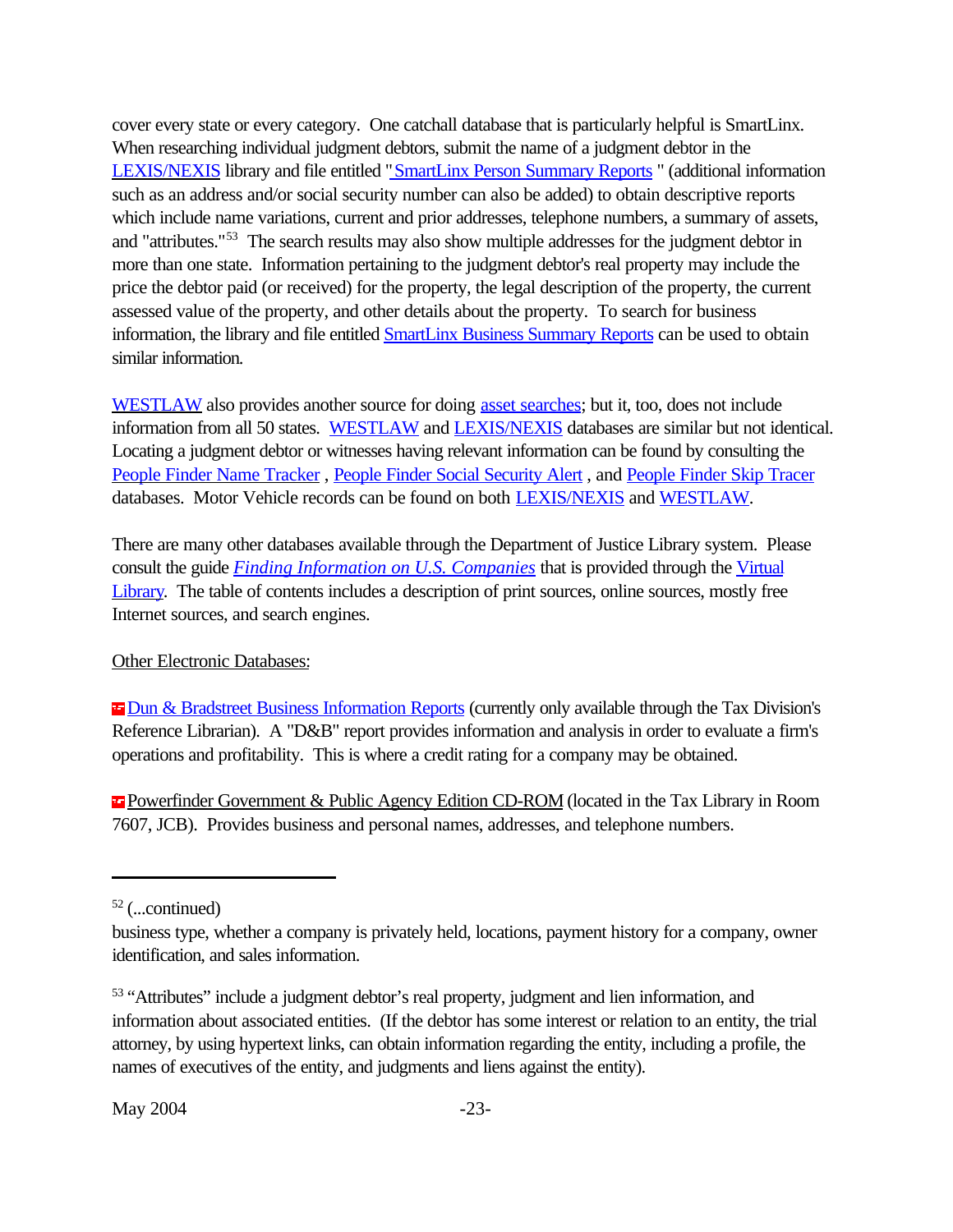<span id="page-30-0"></span>**Example 1** Dialog (available through the Tax Division's Reference Librarian). Dialog is a network which provides access to a myriad of academic, business, technical and scientific, and trade databases. Some databases are bibliographic and others provide full-text documents.

**E DOJ Virtual Library** Although many of the anticipated searches may involve individuals, the Justice Librarians have put together a number of guides that can assist you with public records research. Use the Guide to Corporation Records to access Department of State databases (often more up-to-date and accurate than Westlaw and Lexis). Some states even provide the full text of annual reports and other corporate documents online. Link to Web Pacer and electronic filing databases for federal courts through the Guide to Court Resources. Many counties provide extensive property databases for free through the Web. These and other state and local public records resources can be accessed through the State Legal Resource Center, Library Links Page to Public Records. The DOJ Virtual Library link to Directories dedicated to finding a person or business may also be useful.

Please note that as with any free and private company Web site, the information obtained is neither warranted nor obtained over a secure link.

**Example Search Engines on the Internet** The DOJ Virtual Library provides a guide entitled Guide to Web Searching Tools. Access to search engines such as Google, Altavista, subject directories such as Yahoo, and many more can be easily accessed here.

 A discussion by Lynn Peterson entitled *Super Searchers Go to the Source: Lynn Peterson: Public Records "To the Ends of the Earth," [Part 1](http://www.llrx.com/features/peterson.htm) and [Part 2](http://www.llrx.com/features/peterson2.htm)* provides the researcher with an in-depth understanding of the subject.

Trial attorneys may also wish to consult with the Financial Litigation Units ("FLU") of the [US Attorneys](http://www.usdoj.gov/usao/offices/index.html) [Office](http://www.usdoj.gov/usao/offices/index.html) in the districts where they have obtained judgments. The FLUs may subscribe to databases such as CDB InfoTech n/k/a [ChoicePoint](http://www.choicepointonline.com/cdb/), and FLU's can obtain credit reports regarding judgment debtors. Also, many of the FLUs have access to the major credit reporting agencies, such as TRW, Trans Union, and Equifax. These can give you current addresses, employment information, and credit scoring, and can often help to locate banks with which a debtor does business. The Department of Justice librarians can now conduct ChoicePoint searches. Please contact The Tax Division librarian at 202 307-6518 or 616-5564 for details.

# 6. Other Sources of Information on Collecting Judgments

Attached as **[Exhibit 15](www.usdoj.gov/tax/readingroom/JCM2004/exh15.pdf)** is a bibliography of books and articles on collecting judgments and locating assets offshore. Most of these materials can be obtained through the Tax Division library.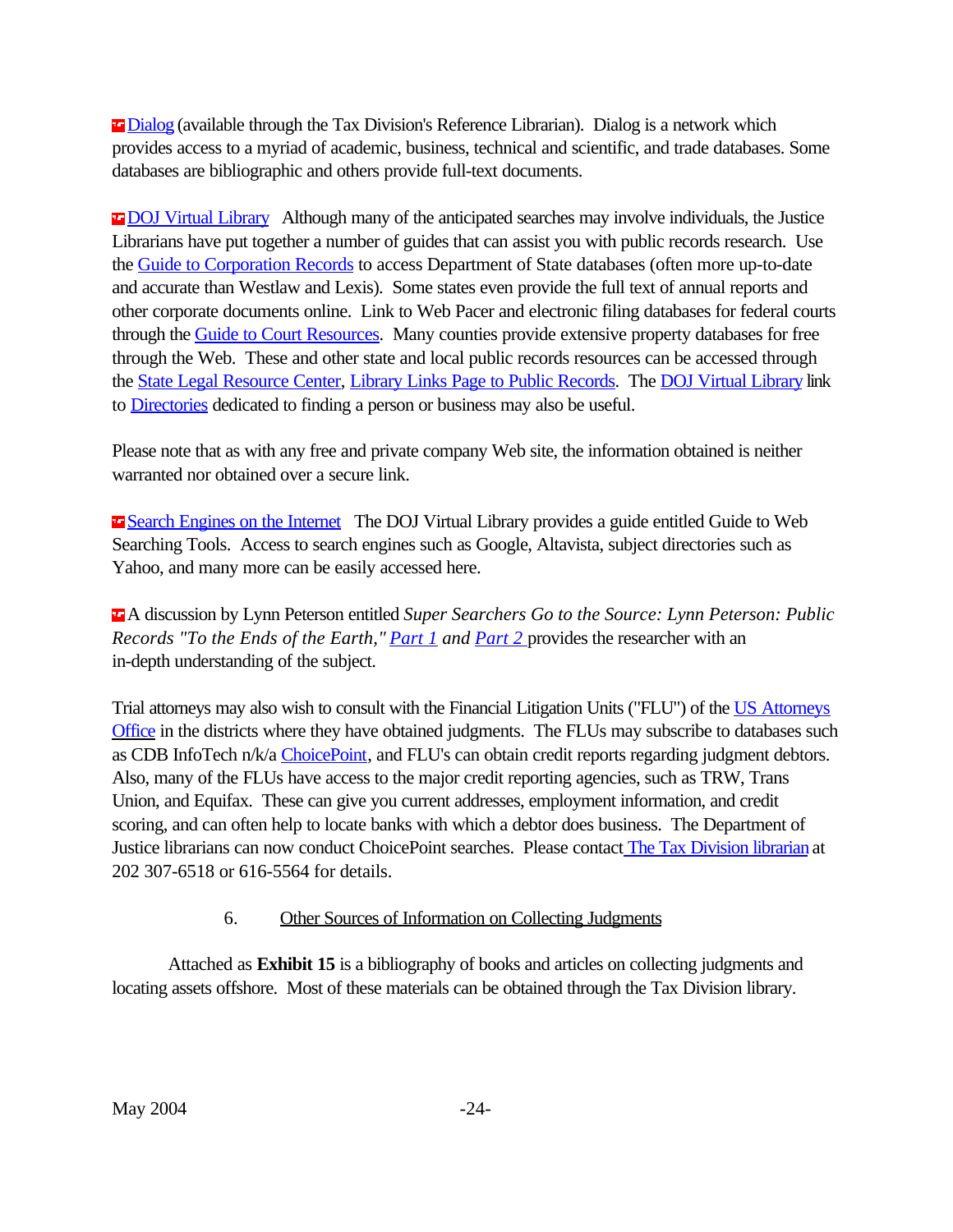# **D. Evaluating Collection Potential**

<span id="page-31-0"></span>Once the trial attorney finds assets, the next step is to ascertain whether they are available for collection. Some assets or income may be exempt from collection or subject to the prior claims of other creditors.

In evaluating collection potential you must take into account, among other things:

- (1) the priority of the Government's underlying federal tax lien, and whether a notice of federal tax lien has been timely filed and remains perfected;
- (2) the protection afforded by the judgment lien;
- (3) the effect, if any, of state exemption statutes; and
- (4) the extent to which the tax claims covered by the judgment will survive bankruptcy.
	- 1. Priority: The Federal Tax Lien

In collecting a judgment for taxes, the trial attorney can rely upon either the judgment lien or the federal tax lien, or both.<sup>54</sup> Since the federal tax lien will usually pre-date the judgment lien, normally the United States will rely upon the federal tax lien.<sup>55</sup> Thus, the trial attorney must be familiar with when a federal tax lien arises and the filing requirements relative to federal tax liens.

The first step in the creation of a federal tax lien involves the making of an assessment. An assessment of a federal tax is made by recording the liability of the taxpayer in the office of the Secretary of the Treasury. I.R.C. § 6203. Pursuant to the Treasury Regulations, an assessment is made by an assessment officer signing the summary record of assessment. Treas. Reg. § 301.6203-1. Section 6303 of the I.R.C. provides that as soon as practicable, and within 60 days after the making of an assessment, notice of the assessment and demand for payment of the assessment must be given to the taxpayer. 56

(continued...)

<sup>&</sup>lt;sup>54</sup> The federal tax lien and the judgment lien the Government obtains when a tax assessment is reduced to judgment are separate, independent liens. *See* note 18, *supra*.

<sup>&</sup>lt;sup>55</sup> No federal tax lien is involved when the judgment is for an unassessed liability (e.g., for failure to honor a levy, for an erroneous refund, or for liability under I.R.C. § 3505). In such cases only the judgment lien can be relied on to establish lien priority.

<sup>56</sup>Failure to give notice and demand does not invalidate the assessment. *See United States v.*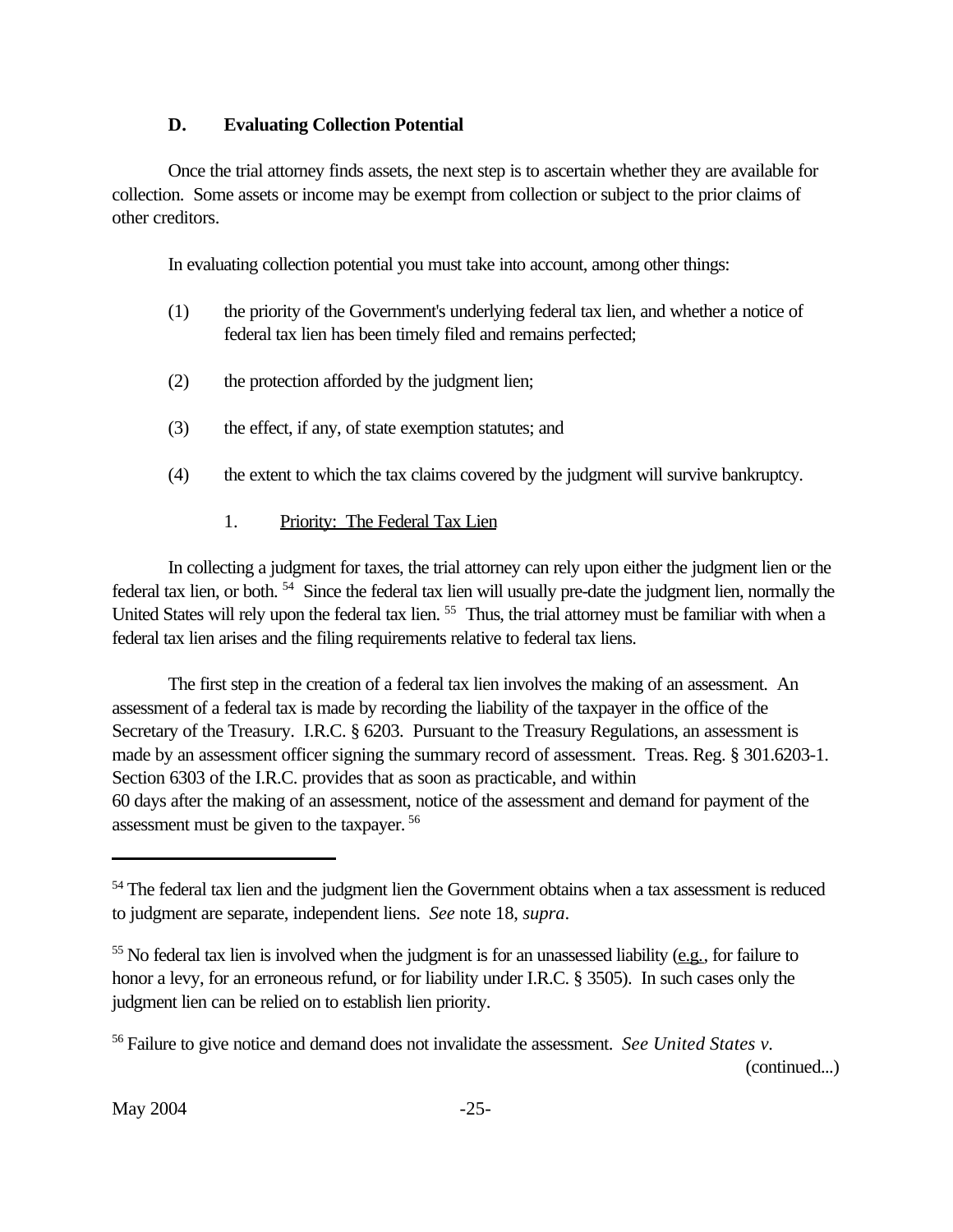If the taxpayer neglects or refuses to pay the tax after demand, then, pursuant to I.R.C. §§ 6321 and 6322, a federal tax lien comes into existence and attaches to all property and rights to property belonging to the taxpayer. The tax lien dates from the date of assessment, and continues until the tax liability has been satisfied or becomes unenforceable by reason of lapse of time.<sup>57</sup> The federal tax lien attaches not only to all property or rights to property belonging to the taxpayer on the date the tax lien arose, but also attaches to all after-acquired property or rights to property.<sup>58</sup>

State law determines the nature of the interest the taxpayer has in property, but once it has been determined that the taxpayer has an interest in property under state law, federal law determines the priority of competing liens asserted against the taxpayer's property. 59

<sup>57</sup>*United States v. National Bank of Commerce*, 472 U.S. 713, 719 (1985).

<sup>58</sup>*United States v. McDermott*, 507 U.S. 447 (1993); *Glass City Bank v. United States*, 326 U.S. 265 (1945). The terms "property or rights to property" referred to in the statute encompass every type of interest, intangible as well as tangible, that the taxpayer might have. *Drye v. United States*, 528 U.S. 49, 56 (1999); *National Bank of Commerce*, 472 U.S. at 719-20; *accord United States v.* Subranni (*In re Atlantic Bus. Comm. Dev. Corp.*), 994 F.2d 1069 (3d Cir. 1993); *Don King Productions, Inc. v. Thomas*, 945 F.2d 529, 533 (2d Cir. 1991) (federal tax lien can attach to the right to receive future income assigned by a taxpayer prior to the assessment of the taxes due). The federal tax lien also attaches to a taxpayer's equitable interests in property. *See, e.g., Orr v. United States*, 180 F.3d 656, 662 (5th Cir. 1999) (citing, among other cases *United States v. Klimek*, 952 F. Supp. 1100, 1113-1119 (E.D. Pa. 1997)), *cert. denied*, 529 U.S. 1099 (2000); *Southern Bank of Lauderdale Cty. v. IRS*, 770 F.2d 1001, 1009-1110 (11th Cir. 1985).

<sup>59</sup>*United States v. Craft*, 535 U.S. 274, 122 S. Ct. 1414, 1420 (2002); *Drye v. United States*, 528 U.S. at 58; *United States v. Rodgers*, 461 U.S. 677, 683 (1983); *Aquilino v. United States*, 363 U.S. 509, 513 (1960) (citation omitted). *Accord 21 West Lancaster Corp. v. Main Line Rest. Corp*., 790 F.2d 354, 356 (3d Cir.), *cert. denied*, 479 U.S. 842 (1986). "This follows from the fact that the federal statute 'creates no property rights but merely attaches consequences, federally defined, to rights created under state law. \* \* \* And those consequences are a matter left to federal law.'" *National Bank of Commerce*, 472 U.S. at 722. Once, however, "it has been determined that state law creates sufficient interests in the [taxpayer] to satisfy the requirements of [the statute], state law is inoperative,' and the tax consequences thenceforth are dictated by federal law." *National Bank of Commerce*, *supra*; *Drye v. United States*, 528 U.S. at 58 ("We look initially to state law to

(continued...)

May 2004 -26-

<sup>56</sup>(...continued)

*Berman*, 825 F.2d 1053 (6th Cir. 1987), *on remand*, 1988 WL 126557 (S.D. Ohio), *judgment aff'd*, 884 F. 2d 916 (6th Cir. 1989).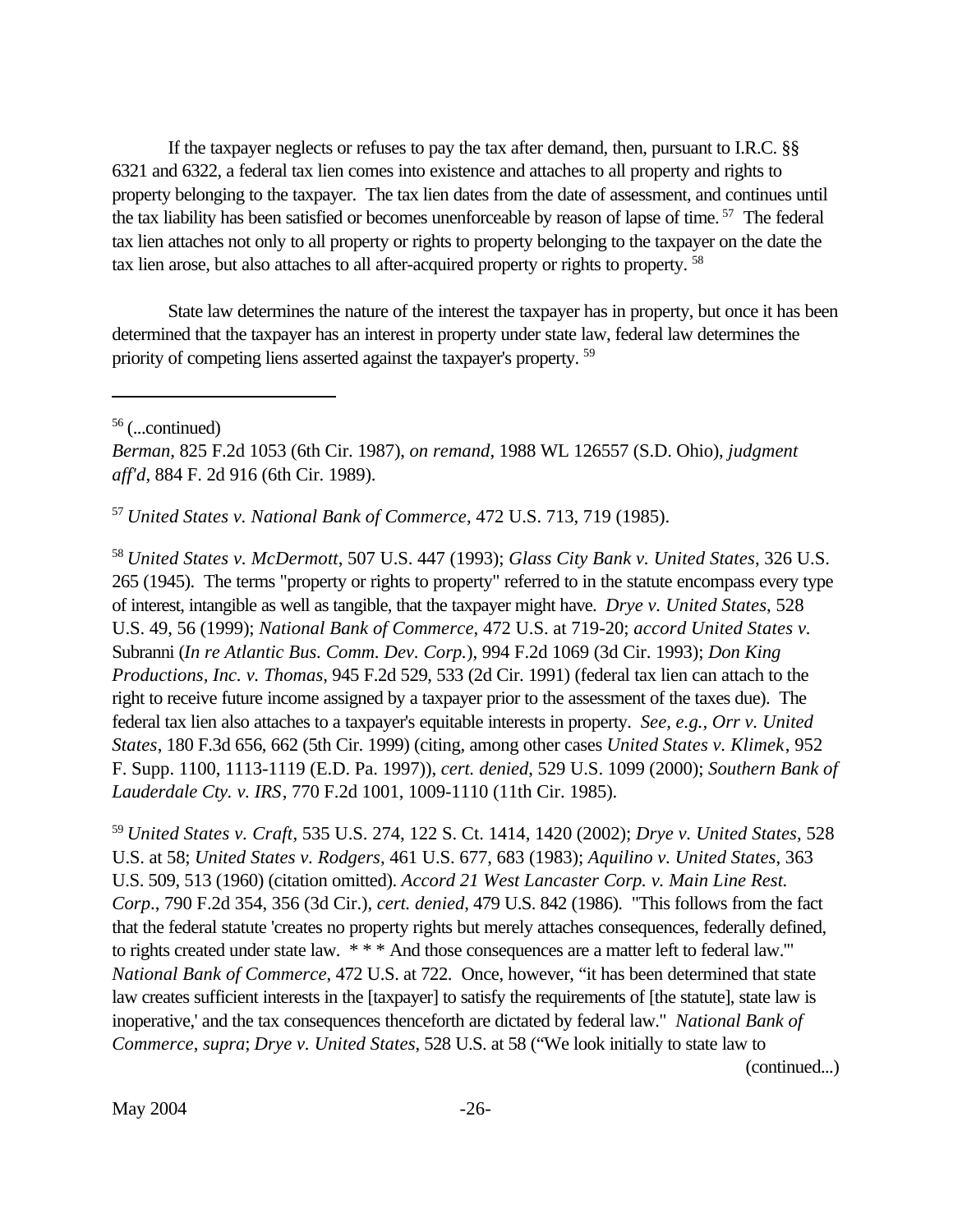Except as provided under I.R.C. § 6323, in order for a state-created lien to compete against a federal tax lien, the state-created lien must be "choate." A state-created lien is choate when the identity of the lienor, the property subject to the lien, and the amount of the lien have all been established.<sup>60</sup> Once a state-created lien has become choate, then the priority between the state-created lien and the federal tax lien is determined by the principle that the first in time is the first in right.<sup>61</sup>

With respect to certain interests listed in I.R.C.  $\S$  6323(a), the federal tax lien imposed by  $\S$ 6321 is not valid until such time as a notice of federal tax lien has been filed. The interests are those of a purchaser, holder of a security interest, mechanic's lienor, and judgment lien creditor. Once a notice of federal tax lien has been filed, the priority of the listed interest with respect to the federal tax lien is determined by the same principle of "first in time is first in right." In deciding whether the federal tax lien is first in time, however, you look to the date the notice of federal tax lien was filed, not the date the federal tax lien arose under § 6322.<sup>62</sup>

The notice of federal tax lien is filed in the one office within the state (or the county or other governmental subdivision) designated by the laws of that state where the property is situated.<sup>63</sup> I.R.C. § 6323(f)(1)(A). Real property is deemed to be situated at the place of its physical location.<sup>64</sup> I.R.C. § 6323(f)(2)(A). Personal property is deemed to be situated at the residence of the taxpayer at the time the notice of federal tax lien is filed. I.R.C. § 6323(f)(2)(B). The residence of a corporation or partnership is deemed to be the place at which their principal executive office is located. *Id*. The

<sup>60</sup>*United States v. New Britain*, 347 U.S. 81 (1954).

<sup>61</sup>*New Britain*, 347 U.S. at 85.

 $62$  I.R.C. § 6323(b) provides protection (known as super-priority) for certain interests even though a notice of federal tax lien was filed before those interests came into existence. Also, § 6323(c) sets forth special rules with respect to a commercial transaction financing agreement, a real property construction or improvement financing agreement, and an obligatory disbursement agreement.

<sup>63</sup> With respect to property situated in the District of Columbia, the notice of federal tax lien is to be filed with the Recorder of Deeds of the District of Columbia. § 6323(f)(1)(C).

<sup>64</sup> With respect to real property in certain states, not only must a notice of federal tax lien be filed to compete against the interests set forth in § 6323(a), but the fact of filing must be entered and recorded in an index. § 6323(f)(4).

 $59$  (...continued)

determine what rights the taxpayer has in property the Government seeks to reach, then to federal law to determine whether the taxpayer's state-delineated rights qualify as '"property' or 'rights to property' within the compass of federal tax legislation."); *accord United States v. Craft*, 122 S. Ct. at 1420.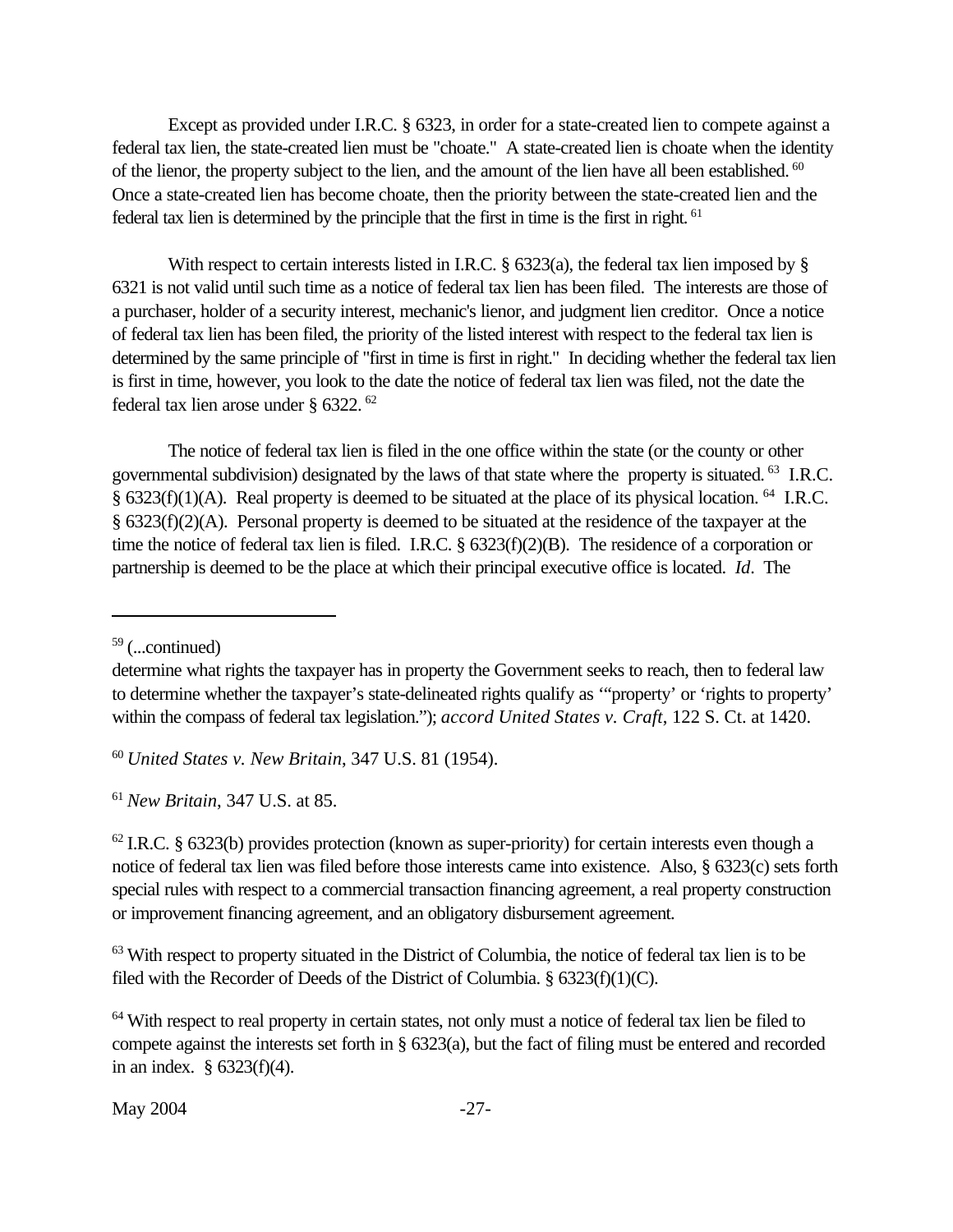<span id="page-34-0"></span>residence of a taxpayer whose residence is outside of the United States is deemed to be the District of Columbia. *Id.* If the state in which the property is situated fails to designate the one office required by § 6323(f)(1)(A), then the notice of federal tax lien must be filed in the office of the clerk for the United States District Court for the judicial district in which the property is located. I.R.C. § 6323(f)(1)(B).

In order for the notice of federal tax lien to remain effective, it must be refiled during the refiling period specified in I.R.C.  $\S$  6323(g)(3).<sup>65</sup> The first refiling period is the one-year period ending 30 days after the expiration of ten years after the date of the assessment of the tax. The second refiling period, as well as all other subsequent refiling periods, is the one-year period ending with the expiration of ten years after the close of the preceding required refiling period.

Thus, if a federal tax assessment is made on March 1, 1989, the first refiling period for any filed notice of federal tax lien with respect to that tax would be April 1, 1998, through March 31, 1999. The second refiling period would be from April 1, 2008, through March 31, 2009. A timely refiled notice of federal tax lien is effective as of the date the original notice of federal tax lien to which the refiled notice relates was effective. Treas. Reg.  $\S 301.6323(g)-1(a)(2)$ . If the notice of federal tax lien is filed after the required refiling period, then the notice of federal tax lien will only be effective from the date of the subsequent refiling.

# 2. Priority: The Judgment Lien

As previously noted, with most tax judgments the underlying federal tax lien will give the Government a better priority position than will the judgment lien. Nevertheless, the trial attorney should ensure that the United States obtains a judgment lien on the taxpayer's real property by filing an abstract of judgment in case the IRS fails to refile the notice of federal tax lien. Creation of a judgment lien is especially important in those cases in which the underlying liability of the judgment debtor to the United States is not secured by a federal tax lien, e.g., liability under I.R.C. §§ 3505 and 6332(c) and erroneous refunds.

# 3. Effect, if any, of State Exemption Statutes

State laws and interpretations are not determinative regarding property rights and the reach of the federal tax lien. State-law exemptions for homesteads and tenancies by the entirety do not prevent the tax lien from attaching to such property and the Government foreclosing such lien. <sup>66</sup> Labels that

<sup>&</sup>lt;sup>65</sup> The place where the notice of federal tax lien must be refiled is set forth in I.R.C. § 6323(g)(2).

<sup>66</sup>*United States v. Craft*, 122 S. Ct. at 1422-26 (2002) (tax lien attached to interest in property held by tenants by entirety); *United States v. Rodgers*, 461 U.S. 677 (1983) (federal tax lien could be foreclosed against homestead property exempt under state law).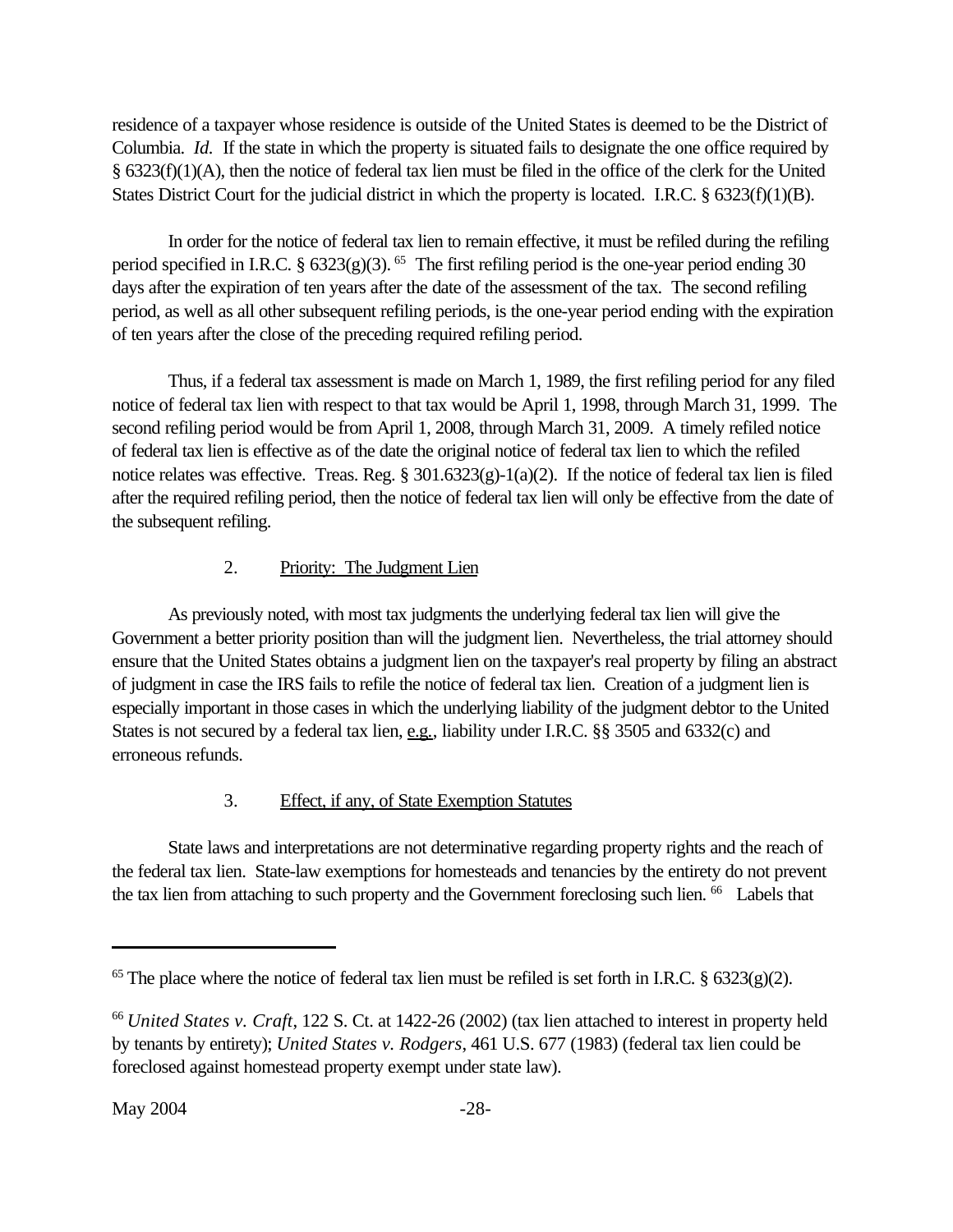<span id="page-35-0"></span>state laws place on property rights are irrelevant to the federal question of which bundle of rights constitute property that may be attached by a federal tax lien.  $67$ 

At the election of a debtor under 28 U.S.C. § 3014, Government claims generally will be subject to the various exemptions from creditor's process enacted in each state or to the federal exemptions specified in § 522(d) of the Bankruptcy Code.<sup>68</sup> With respect to federal taxes, however, the only exemptions generally available (outside of bankruptcy) are those provided under I.R.C. § 6334. This is particularly significant in jurisdictions that have a generous homestead provision. While property listed in § 6334 is exempt from levy, such property is not exempt from the federal tax lien that is created at the time of assessment.<sup>69</sup>

Some of our collection cases do not involve an assessed tax so that a tax lien does not exist and the IRS does not have the power to levy. Examples are suits to enforce levies, actions under I.R.C. § 3505 (relating to derivative liability for withholding taxes), actions to recover erroneous refunds, and tortious conversion-of-lien suits. In attempting to effect collection of judgments in such cases, the state exemption rules may apply pursuant to 28 U.S.C. § 3014. The state exemption provisions likewise will apply to the use of judgment enforcement procedures to collect costs, sanctions, and attorney's fees. An alternative course of action for avoiding the state exemption rules when collecting costs, sanctions, and attorney's fees is to request their assessment and collection by the IRS under I.R.C. § 6673(b). Collection of these amounts by levy is not subject to state exemptions, but only to the I.R.C. § 6334 exemptions.

#### 4. Extent of Survival of Tax Claims After Bankruptcy

Another important consideration is the possibility that the taxpayer may file a bankruptcy petition. Counsel for taxpayers frequently threaten to file bankruptcy when attempting to negotiate a settlement of a tax debt. A mere threat of bankruptcy should not cause the Tax Division to waive collection of amounts that would be discharged in bankruptcy. Nonetheless, the degree to which a tax claim would be satisfied or discharged in bankruptcy is a relevant consideration in evaluating a settlement proposal.

Whether certain taxes of an individual are dischargeable in a bankruptcy proceeding sometimes depends upon whether the proceeding is one under Chapter 7, 11, 12, or 13. Section 523(a) of the

<sup>69</sup>*See, e.g., American Trust v. American Community Mutual Ins. Co.*, 142 F.3d 920, 924-925 (6th Cir. 1998); *In re Voelker*, 42 F.3d 1050 (7th Cir. 1994).

<sup>67</sup>*Craft, supra.*

<sup>&</sup>lt;sup>68</sup> References in this Manual to "state exemptions" should be understood as covering as well the § 522(d) exemptions when elected by the debtor.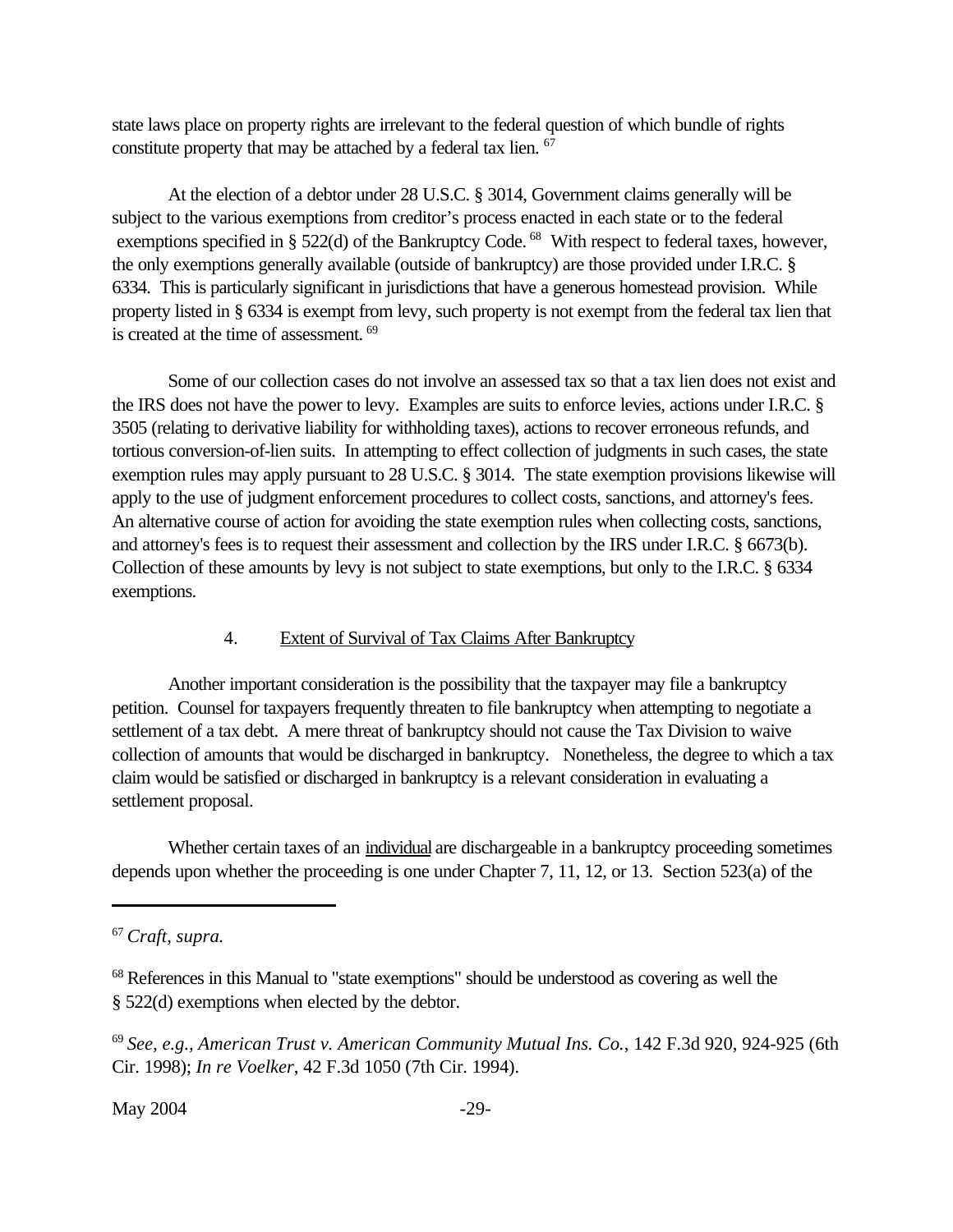<span id="page-36-0"></span>Bankruptcy Code provides exceptions to the normal discharge provisions with respect to an individual in a case under Chapter 7, 11, or 12.<sup>70</sup> Pursuant to § 523(a), a tax claim which is entitled to priority under § 507(a)(8) of the Bankruptcy Code will not be discharged in a proceeding under Chapter 7, 11, or 12.<sup>71</sup> Further, tax claims will not be discharged in an individual's case under Chapter 7, 11, or 12 if the claims relate to a tax debt with respect to which a return, if required, was not filed or was filed late and two years or less before the date of the filing of the bankruptcy petition. Section 523(a) also provides for the nondischarge of certain tax penalties. Also, certain tax liabilities will be nondischargeable under § 523(a)(1)(C).

A discharge granted under § 1328(a) of the Bankruptcy Code is different. A debtor who receives a discharge under § 1328(a) is discharged, with certain exceptions not applicable to this discussion, from all debts provided for by the plan or disallowed under § 502. Thus, trust fund recovery penalty liabilities have been held to be discharged in a Chapter 13 proceeding when the plan provided for payment of all allowed tax liabilities but–because the IRS's proof of claim had not been timely filed–the liability did not in fact have to be paid.<sup>72</sup>

A corporation is not entitled to a discharge in a Chapter 7 proceeding. Bankruptcy Code § 727(a)(1). A corporation will also not be able to discharge its tax liabilities in a Chapter 11 proceeding if the plan provides for the liquidation of all or substantially all of the property of the estate and the corporation does not engage in business after consummation of the plan of reorganization. Bankruptcy Code § 1141(d)(3). If a corporation files a Chapter 12 proceeding, Bankruptcy Code § 1228(a)(2) provides for the nondischarge of any debt of the kind specified in § 523(a).

# **E. Liquidating Assets**

There are a number of different techniques the trial attorney can employ to convert assets in the hands of the taxpayer or his associates to cash in the coffers of the United States.

# 1. Administrative Collection by the IRS

One effective collection technique that the trial attorney should always attempt to employ is the IRS administrative levy. *See* I.R.C. § 6331. Current law regarding the use of levies requires the IRS

 $70$  Section 523(a) also applies to hardship discharges granted pursuant to the provisions of § 1328(b) of the Bankruptcy Code.

 $71$  If a tax is not dischargeable, then the interest associated with that tax claim is also not dischargeable. *In re Larson*, 862 F.2d 112 (7th Cir. 1988).

<sup>72</sup>*See In re Tomlan*, 102 B.R. 790 (E.D. Wash. 1989), *aff'd per curiam*, 907 F.2d 114 (9th Cir. 1990).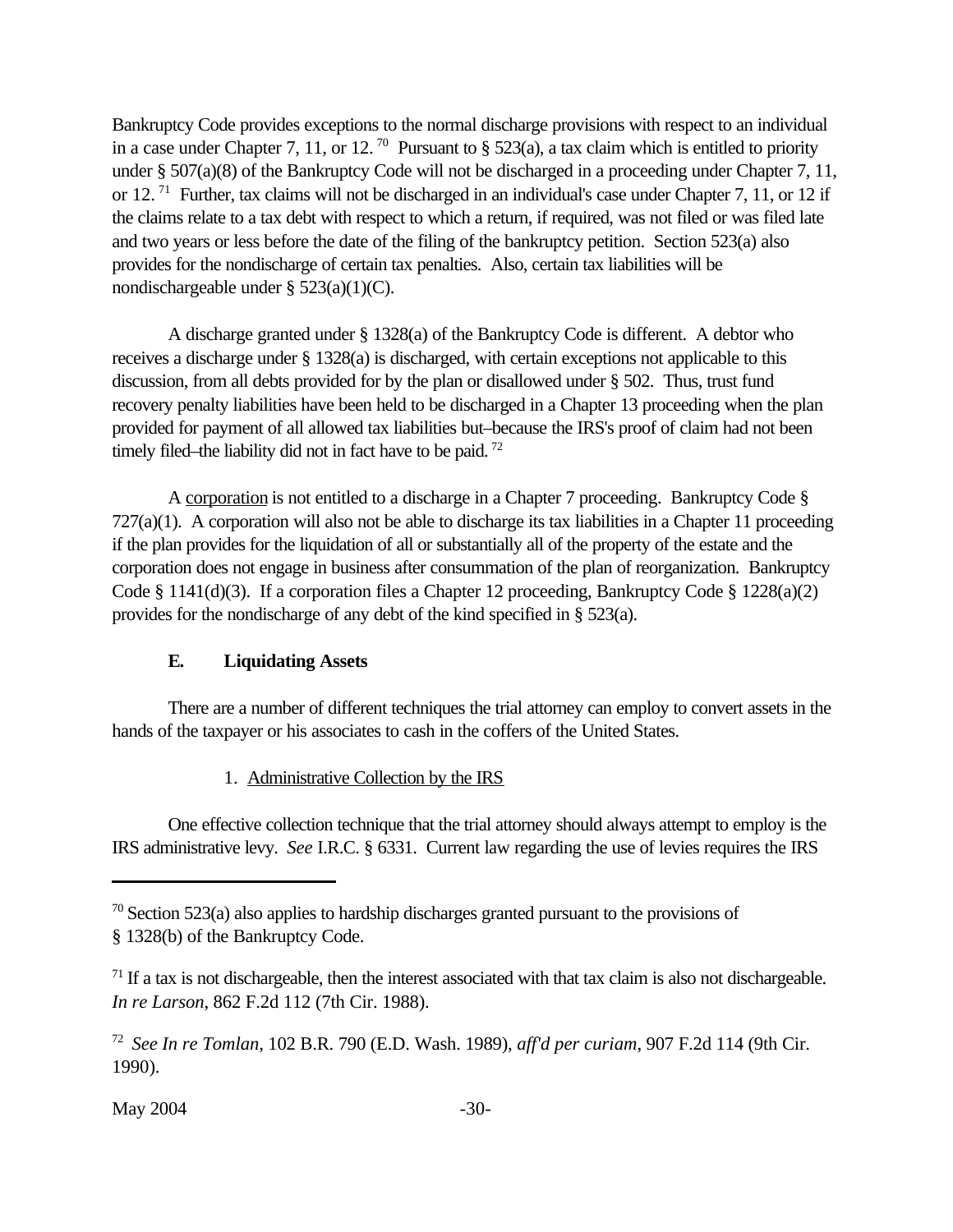<span id="page-37-0"></span>to issue the taxpayer a notice of the proposed levy and the taxpayer's rights to a hearing with the IRS Office of Appeals. I.R.C. § 6330(a). The taxpayer then has thirty days to request the hearing. If the eventual determination by the IRS Office of Appeals is adverse to his position, the taxpayer can then file an action with either the U.S. Tax Court or a district court, depending on the type of tax liability the IRS seeks to collect. I.R.C. § 6330(d). The IRS is prohibited from actually issuing the levy and seizing the property unless and until the IRS Office of Appeals proceeding, and any subsequent court proceeding, are first resolved in its favor.

If the trial attorney can identify income or assets in the taxpayer's name, he or she should always ask the IRS to issue the thirty-day notice. If the taxpayer does not file the appeal, the levy can be issued. If the taxpayer does file an appeal, other means of collection can be employed. If the taxpayer receives salary or wages, the garnishment procedures of FDCPA § 3105 can be employed. If an asset can be located, a judicial foreclosure proceeding can be initiated.

#### 2. Sale of Property

There are several methods of selling property for application of the proceeds to tax liabilities. Under the authority of I.R.C. §§ 7402, 7403, the court may appoint a receiver to arrange for the sale of real or personal property, or to liquidate the assets of a corporation, pay its debts, and distribute any remainder on equity. In addition, property can be sold privately or at auction under 28 U.S.C. §§ 2001, 2002, and 2004. The court can also order that property be sold by the IRS Property Appraisal/Liquidation Specialist (PALS). An execution sale pursuant to 28 U.S.C. § 3203 is available in all cases in which the United States obtains a money judgment: however, these are rarely used in the Division. Finally, either with or without filing a court action seeking judicial foreclosure, we can agree to let the property owner sell the property within a specified time period and subject to our approval of the sale price.

Consultation with a supervisor may be necessary in order to determine the method of sale most appropriate in each case. Using a local real estate broker appointed as a receiver is likely to be the best way to maximize the recovery from real property. In some instances, however, it may be necessary to complete a sale relatively quickly. A public auction sale by the U.S. Marshal or IRS PALS may be appropriate in those circumstances.

A district court has broad powers under I.R.C. § 7402(a) to issue orders to ensure the orderly sale of property. For example, the court can require the judgment debtor to refrain from damaging the property, from filing deeds, liens or other documents, or taking any other action that might tend to interfere with the sale. It is a good idea to request such restrictions in all orders of sale. They are particularly useful in cases where one might anticipate the debtor will attempt to hinder the sale. Attached as **[Exhibits 16 a](www.usdoj.gov/tax/readingroom/JCM2004/exh16.pdf)n[d 17](www.usdoj.gov/tax/readingroom/JCM2004/exh17.pdf)** are a motion for order of sale and a proposed order for sale. The court can also order the current resident to vacate the property, and such an order should be entered in every case in which the current resident may not vacate voluntarily.

May 2004 -31-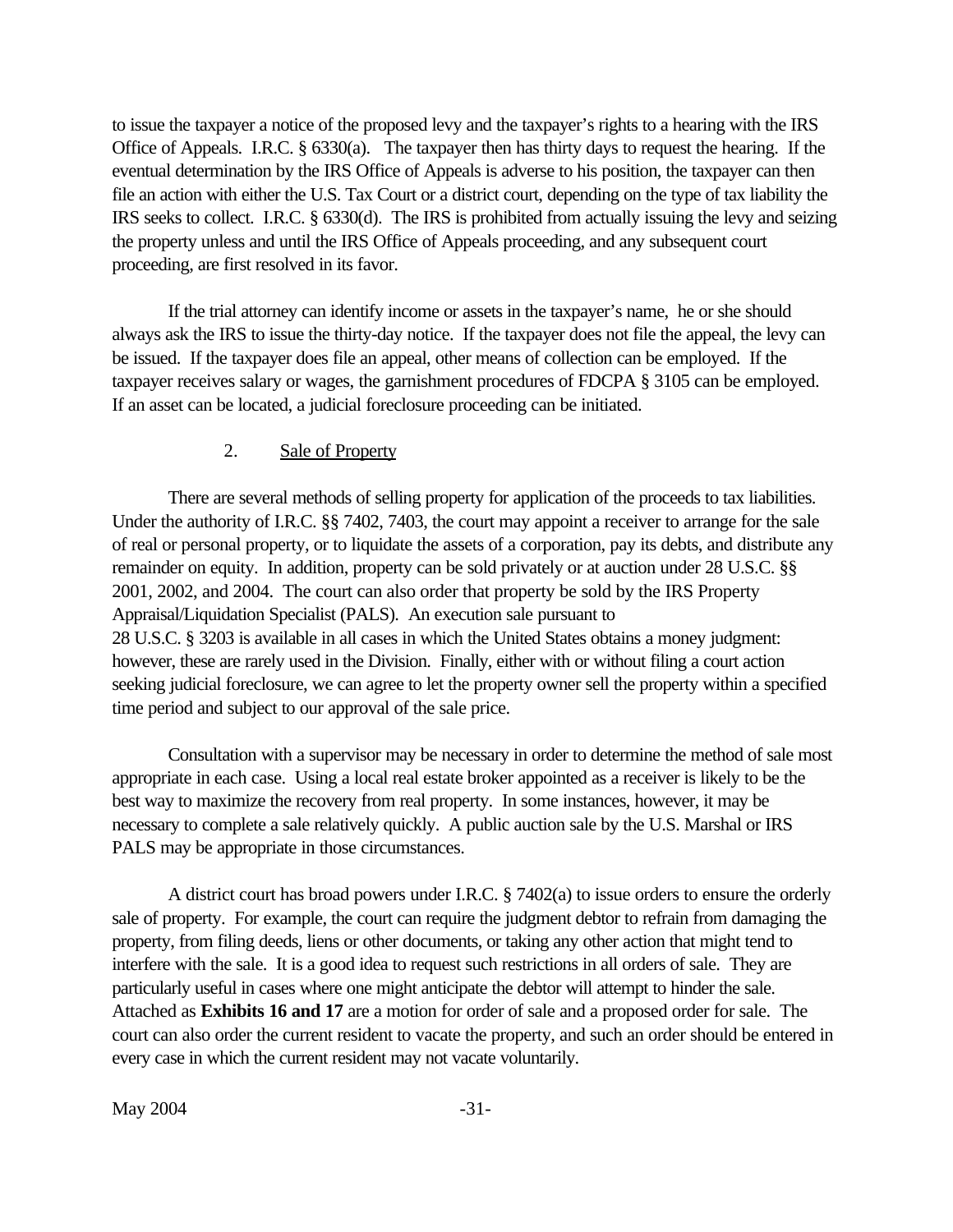#### a. Receivers

Having a receiver appointed to sell property pursuant to I.R.C. § 7402(a) and 7403(d) is the method of sale that is most likely to yield the highest sale price. Section 7402(a) gives a district court broad authority to enter any order necessary or appropriate for the enforcement of the internal revenue laws, while § 7403(d) specifically provides for the appointment of a receiver to enforce the federal tax lien, including, upon certification by the IRS that it is in the public interest, the appointment of a receiver with all the powers of a receiver in equity. This certification is necessary if the receiver is to take over an ongoing business or rental real property, but not if the receiver is merely taking over vacant real property. A sample of such a certification is attached as **[Exhibit 18](www.usdoj.gov/tax/readingroom/JCM2004/exh18.pdf)**.

Because most real estate brokers are always eager to be allowed to list new property in order to gain the accompanying sales commission, the trial attorney should have no problem finding a reputable local real estate broker willing to serve as receiver. The broker should be compensated at the usual local rate for real estate commissions. The broker should be required to pay out of his pocket for utilities, maintenance, locksmith fees, trash removal, cleaning, and any other appropriate expenses associated with the property that are incurred between the date of his appointment and the closing of the sale. He will be reimbursed for those costs at closing. A sample Motion for Appointment of Receiver and Order Appointing Receiver are attached as **[Exhibit 19](www.usdoj.gov/tax/readingroom/JCM2004/exh19.pdf) and [19A](www.usdoj.gov/tax/readingroom/JCM2004/exh19a.pdf)**.

Because only the court can confirm a sale to a particular buyer at a specific price, neither the receiver nor the trial attorney should sign a real estate sales contract, if one is submitted by a potential buyer. Rather, once the trial attorney and the section chief, after consulting with the receiver, believe that a particular offer is the best one likely to be received, a letter should be sent to the offeror or his representative stating that we will ask the court to confirm the sale on the terms set forth in the offer. A sample of such a letter is attached as **[Exhibit 20](www.usdoj.gov/tax/readingroom/JCM2004/exh20.pdf)**. A sample Motion for Order of Confirmation and Order Confirming Sale are attached as **[Exhibit 21](www.usdoj.gov/tax/readingroom/JCM2004/exh21.pdf) and [21A](www.usdoj.gov/tax/readingroom/JCM2004/exh21a.pdf)**. The order of confirmation should also include a Receiver's Deed, a sample of which is attached as **[Exhibit 22](www.usdoj.gov/tax/readingroom/JCM2004/exh22.pdf)**.

Once the sale has been confirmed and a closing date has been set, the trial attorney should determine how the proceeds of the sale should be distributed and submit a Motion for Order of Distribution and a proposed Order of Distribution, samples of which are attached as **[Exhibit 23 a](www.usdoj.gov/tax/readingroom/JCM2004/exh23.pdf)nd [23A](www.usdoj.gov/tax/readingroom/JCM2004/exh23a.pdf)** . The trial attorney should obtain a summary of the expenses incurred by the receiver and compute his fee. If there are any liens with priority over our federal tax liens, including local real estate taxes, the trial attorney should obtain payoff figures for them as of the closing date. The title company that handles the closing will also likely have some relatively small fees, such as the cost of title insurance. If the amounts to be distributed are known in advance, the motions and orders for confirmation and distribution can be combined.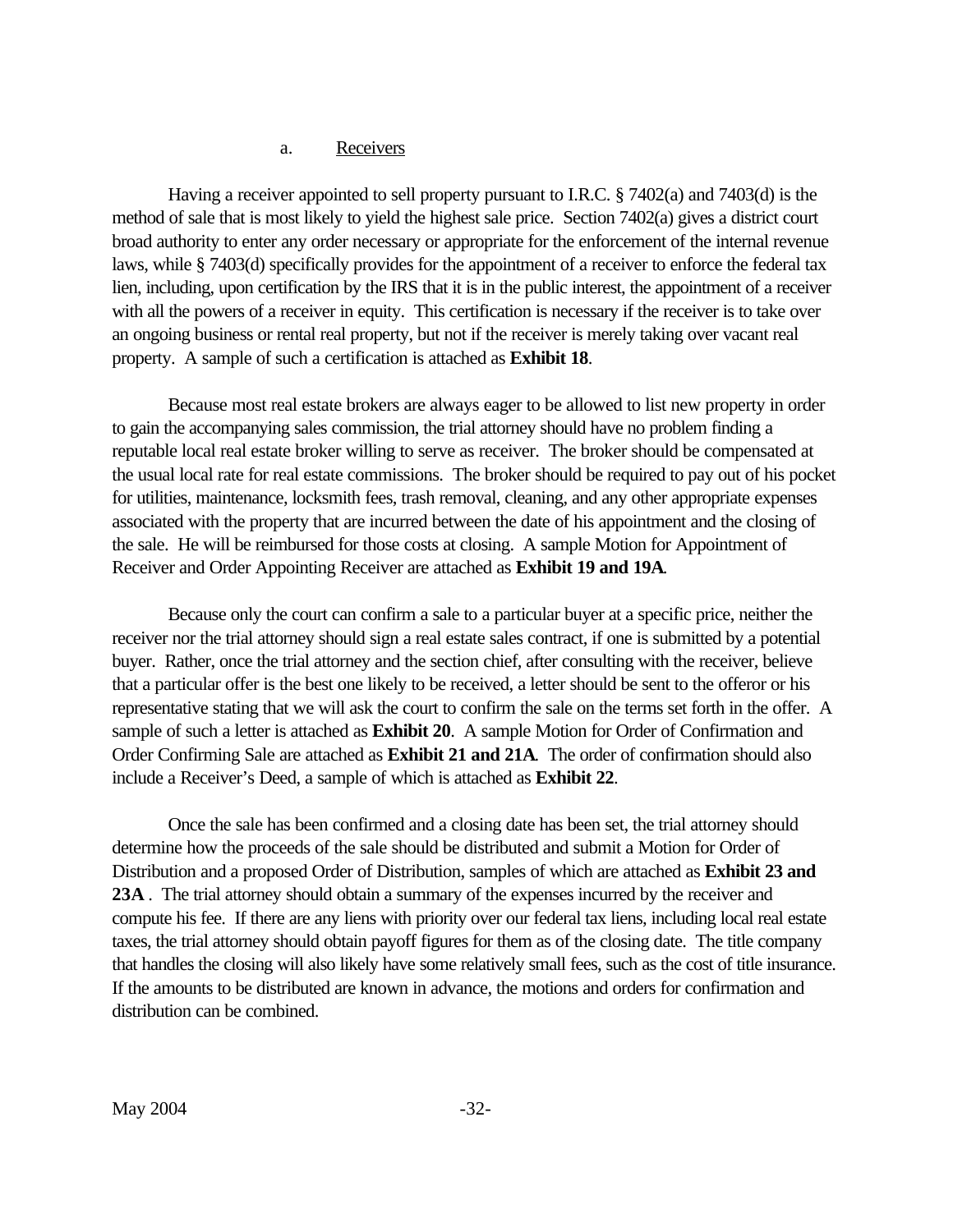<span id="page-39-0"></span>In selling a residence that is not being rented out, it will generally be necessary for the trial attorney to get the current resident to vacate the property. Potential buyers will be reluctant to pay full price if they have any doubts as to whether they will get possession of the property at closing. It will also be easier for the broker to maintain and show the property if it is vacant. If the resident cannot be persuaded to move out voluntarily, it will be necessary to obtain an order to vacate, which should include a provision for the U.S. Marshals Service to enforce the order if necessary. A sample Motion for Order to Vacate and Order to Vacate Real Property are attached as **[Exhibit 24](www.usdoj.gov/tax/readingroom/JCM2004/exh24.pdf) and [24A](www.usdoj.gov/tax/readingroom/JCM2004/exh24a.pdf)**.

A receiver can also be used in a situation where we are foreclosing the federal tax lien against a taxpayer's stock in a closely-held corporation. If the tax lien has attached to a majority of the stock, a general equity receiver can be appointed to take over control of the corporation, collect its income, and liquidate its assets, satisfy its debts, and distribute the net proceeds to the United States and the other shareholders in the proportion of stock ownership. A reputable local attorney experienced in business transactions will probably be willing to serve as receiver if an appropriate commission can be negotiated.

#### b. Auctions and Private Sales Under 28 U.S.C. §§ 2001, 2002, and 2004

Section 2001(a), 28 U.S.C., provides the procedures for a public auction sale of real property, while § 2001(b) specifies the procedures for a private sale. Section 2001(a) provides that a public sale is to be conducted at the courthouse of the county in which the greater part of the property is located, or upon the premises of the property itself. Section 2002 provides that notice of the public sale must be published once a week for at least four weeks in a newspaper regularly issued and of general circulation in the area where the realty is located. Section 2004 deals with the sale of personal property, providing that it shall be sold in the same manner as real property is sold under § 2001. While historically the Tax Division has used the U.S. Marshal's Service to conduct public auction sales, the statutes allow the auction to be conducted by other persons as well.

In a public sale under these provisions, the judge enters an "Order of Sale" directing the auction sale of a specific piece of property, at a specific time and place, under specified terms and conditions, and with notice by newspaper publication. The trial attorney should also probably request the court to establish a minimum bid price for the property being sold. The terms and conditions of sale are discretionary with the court. If the tax liens are superior to those of other creditors, the IRS may make a bid for the property. This requires special authorization, which may take some time to obtain. Judicial confirmation of the auction sale is required. Because notice by publication is not as effective as the multiple listing service used by real estate brokers, the sale of residential real property at public auction is not likely to yield as high a sales price as using a local real estate broker as a receiver.

Property can also be sold privately without an auction under 28 U.S.C. Section 2001(b) sets forth notice, publication, and appraisal requirements which must be satisfied, however, before a private

May 2004 -33-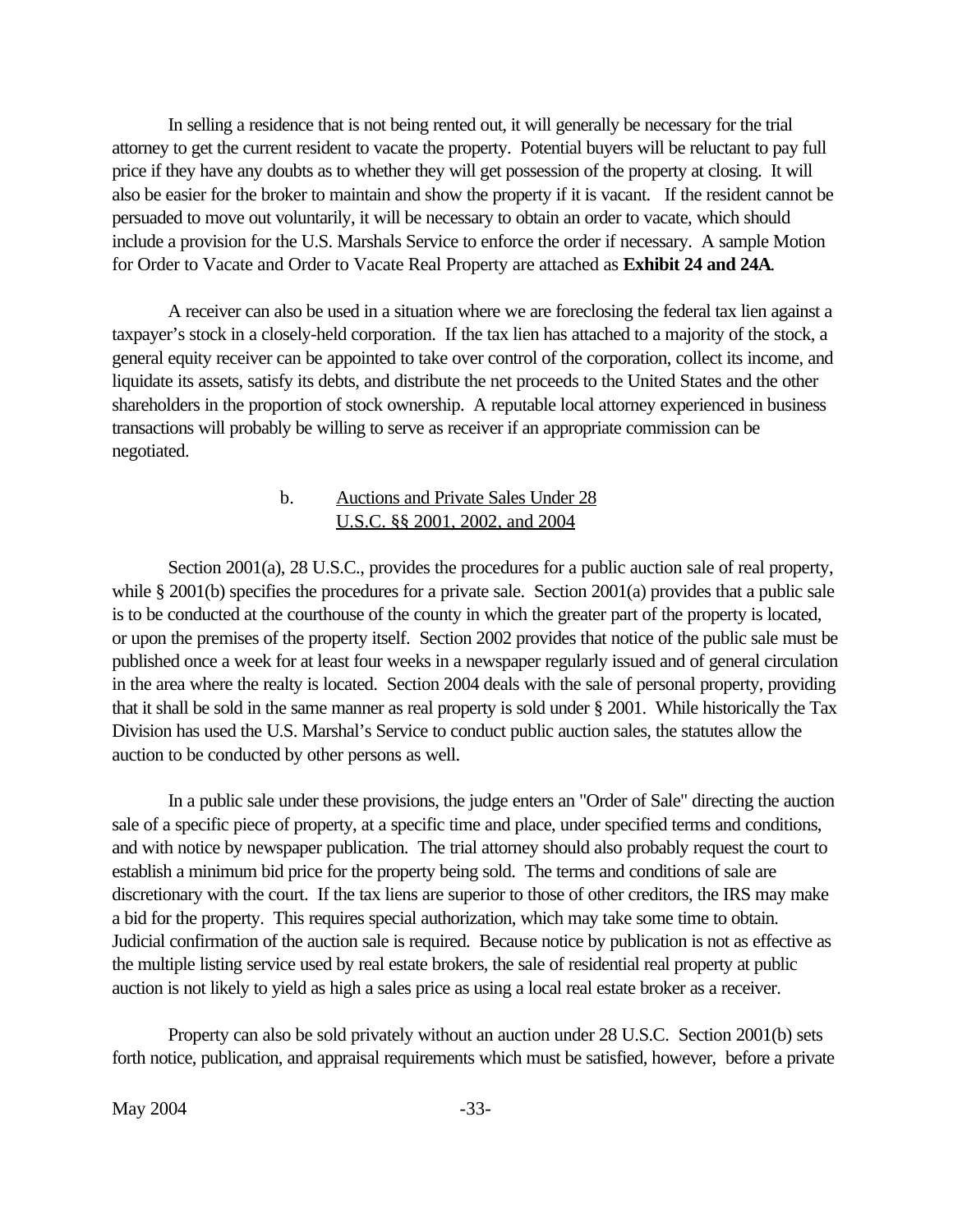<span id="page-40-0"></span>sale can be confirmed by the court. The expense and administrative burden of these procedures weigh against the use of this method. To avoid the burden and expense of these procedures, however, the parties can stipulate to a private sale waiving the notice, publication, and appraisal requirements of § 2001(b). While not specifically authorized by statute, such a procedure is in essence a settlement of the action that is agreed to by all parties.

#### c. PALS

Some attorneys have had the court order property sold pursuant to 28 U.S.C. §§ 2001, 2002, or 2004 by the IRS Property Appraisal/Liquidation Specialist (PALS). A PALS is an IRS employee who specializes in the appraisal, marketing, and sale of both real and personal property. The trial attorney can obtain the name and phone number of the local PALS through Technical Support. Normally, a PALS sells property that was administratively seized by IRS. A PALS can also be used to sell real or personal property as part of a judicial proceeding to collect on a judgment, including meeting the advertising and other requirements of 28 U.S.C. §§2001, 2002. A PALS can also assist in determining a minimum bid for an auction sale by the U.S. Marshal. Unlike a receiver, a PALS will not charge a commission, and advertising and sale costs should come out of the IRS PALS budget rather than from the sales proceeds. As a generalist that may not have unique knowledge of the market for the particular type of property being sold, however, a PALS might not be able to get as high a sales price as a receiver with specialized knowledgeable of the market would. Use of a PALS might be particularly appropriate for selling tangible personal property, such as vehicles, works of art, or a coin collection.

#### d. Selling Securities

Two federal government agencies (listed below) can assist in selling stocks, bonds, notes, and other securities that a trial attorney obtains through enforced collection of a judgment. These agencies have contracts with brokers that can sell the securities.

| United States Department of Treasury       | <b>United States Marshal Service Headquarters</b> |
|--------------------------------------------|---------------------------------------------------|
| Bureau of the Public Debt                  | <b>Assets Forfeiture Office</b>                   |
| Office of Public Debt Accounting           | Suite 402, CS3                                    |
| Hintgen Building, Room 114                 | 3610 Pennsy Drive                                 |
| 200 Third Street                           | Landover, Maryland 20785                          |
| Parkersburg, West Virginia 26101-5312      | contact: Leonard Briskman                         |
| contact: Veronica Lowther                  | Deputy Chief for Business Management              |
| <b>Financial Accounting Branch Manager</b> | Telephone: (202) 305-9414                         |
| Telephone: (304) 480-5161                  |                                                   |
| website address: www.publicdebt.treas.gov  |                                                   |

The trial attorney should fax these three items to the agency:  $(1)$  a copy of the certificate;  $(2)$  a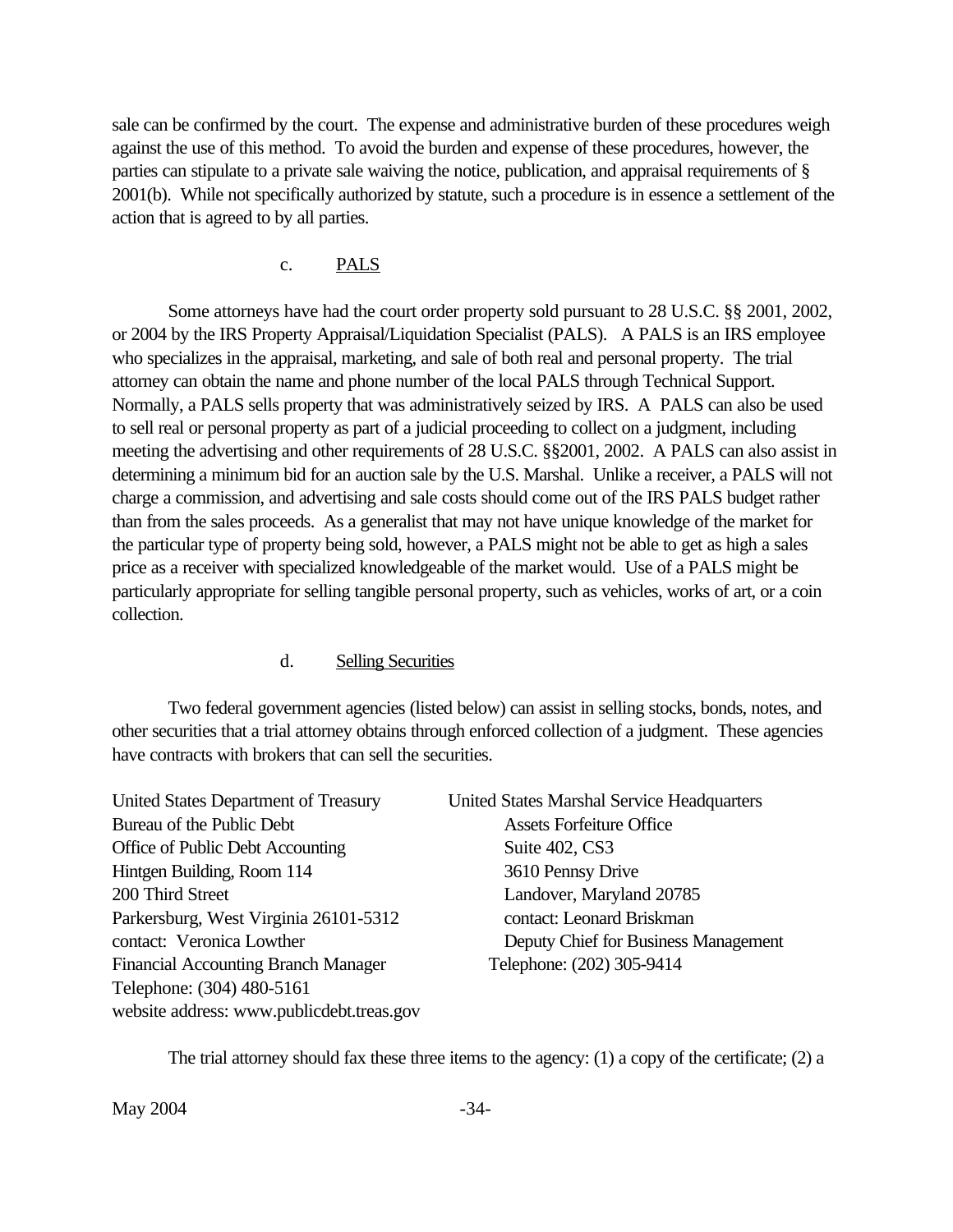<span id="page-41-0"></span>certified copy of any court order or writ showing that the Government has a right to possess it; and (3) a certified copy of any court order permitting the Government to sell it. The agency will likely have the documents reviewed by its legal staff to determine if there will be any problem selling the security.

Once the agency agrees to sell the security, the trial attorney must arrange to deliver the security to the agency. Once the security is sold, the funds should be wired to Agency Location Code 15030001. The trial attorney should also request that the following information be included with the code so that the deposit can be identified as one belonging to the Tax Division: TAX CMN (number).

# 3. The Federal Debt Collection Procedures Act

The Federal Debt Collection Procedures Act of 1990, 28 U.S.C. §§ 3001 through 3308, is an important tool for collecting civil judgments in favor of the United States. An understanding of the Act and its relationship to tax liens and levies, judicial sales, and state judgment execution procedures is essential to the effective collection of tax judgments.

Until the enactment of the Federal Debt Collection Procedures Act, all civil judgments in federal court, including judgments in favor of the United States, were collected pursuant to state judgment execution laws. Variations in these laws and in state exemption laws resulted in great disparities from jurisdiction to jurisdiction in the ability of the United States to collect debts. The Act eliminated many of the procedural disparities by providing uniform prejudgment remedies, judgment execution procedures, and fraudulent transfer rules, for judgments entered in favor of the United States.<sup>73</sup> State limitations on collection from jointly owned property, such as tenancies by the entirety, and state exemption laws have not been preempted, however, and will continue to apply to such judgments. (*See* § IV.D.3, *supra*, for a fuller discussion of state exemption statutes.)

While the Act is generally the exclusive remedy for the collection of judgments in favor of the United States, it provides special treatment for collecting taxes. Pursuant to 28 U.S.C. § 3003(b), the remedies contained in the Internal Revenue Code and state judgment collection remedies are still available for the collection of taxes, in addition to the procedures contained in the Act. Moreover, the Act does not affect either federal tax liens or the procedures relating to "judicial sales," although it does provide new federal provisions for "judgment execution sales." *See* discussion, pp. 36- 39, *supra*.

Judgments in suits that do not involve an assessed tax, and in which the tax lien and levy

<sup>&</sup>lt;sup>73</sup> The Act comprises Subtitle A (28 U.S.C. §§ 3001-3015), Definitions and General Provisions; Subtitle B (28 U.S.C. §§ 3101-3105), Prejudgment Remedies; Subtitle C (28 U.S.C. §§ 3201-3206), Postjudgment Remedies; and Subtitle D (28 U.S.C. §§ 3301-3308), Fraudulent Transfers.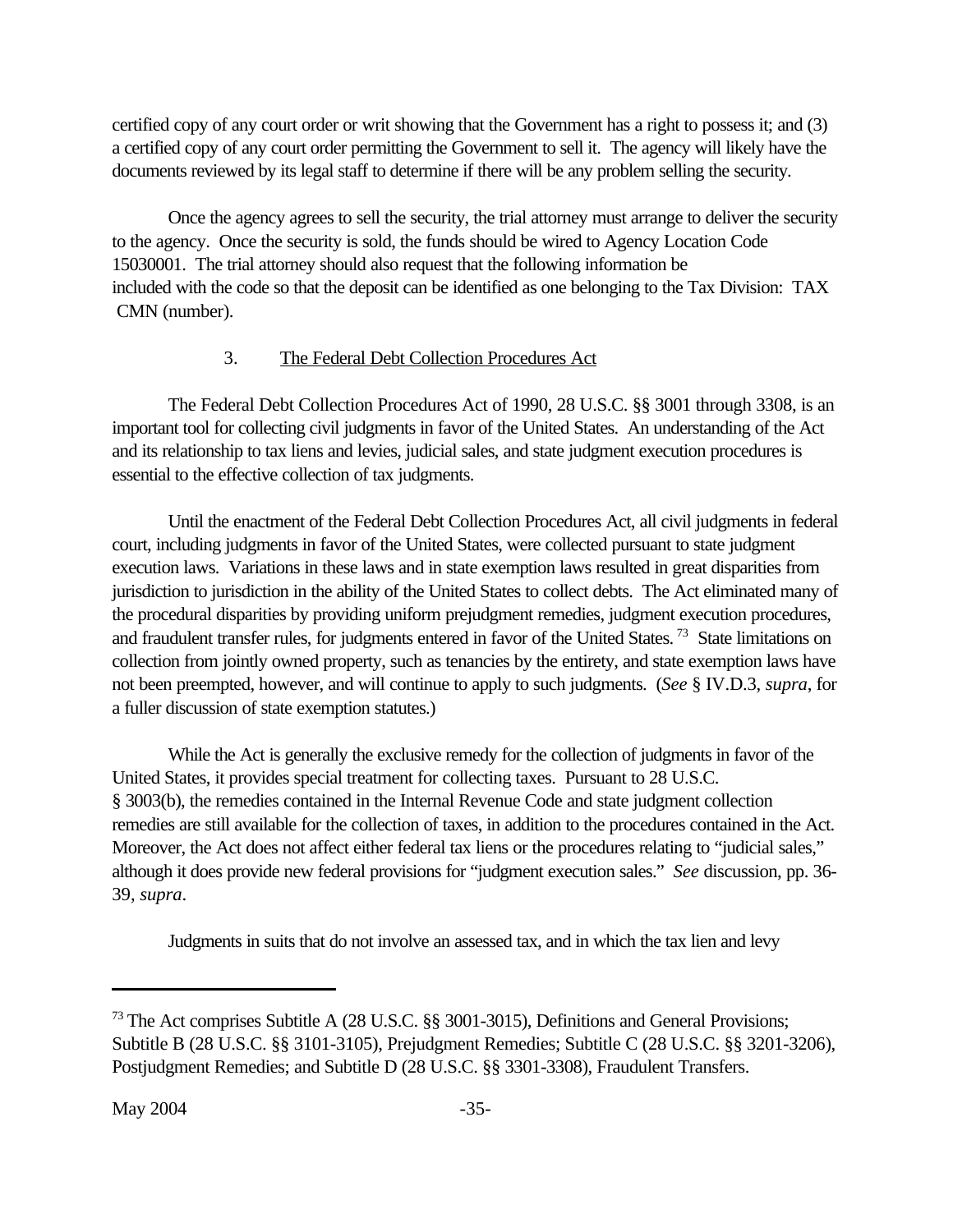<span id="page-42-0"></span>procedures are therefore not available, must be collected under the procedures contained in the Federal Debt Collection Procedures Act (or under procedures provided by state law).

The Federal Debt Collection Procedures Act provides three remedies for enforcing judgments: execution, garnishment, and installment payment orders. The court can issue any other writs under 28 U.S.C. § 1651 to support these remedies.

# a. Notice and Other Preconditions

Section 3202(b), 28 U.S.C., imposes several preconditions and restrictions on the judgment enforcement remedies available under the Act. At the time that an application is made for a writ of execution, a writ of garnishment, or an installment payment order, the United States is required to prepare a form of notice to the taxpayer and submit the notice to the clerk of the court for issuance. A sample notice for a writ of execution or garnishment is attached as **[Exhibit 25](www.usdoj.gov/tax/readingroom/JCM2004/exh25.pdf)**. A sample notice and motion for court-ordered installment payments is attached as **[Exhibit 26](www.usdoj.gov/tax/readingroom/JCM2004/exh26.pdf) and [26A.](www.usdoj.gov/tax/readingroom/JCM2004/exh26a.pdf)**

The notice advises the judgment debtor that property has been seized, identifies the debt owing to the United States, describes potentially applicable exemptions, explains the procedure and time for requesting a hearing, and gives notice of the intent to sell the property. Since state-law exemptions differ from jurisdiction to jurisdiction, the trial attorney should obtain from the appropriate United States Attorney's office a copy of the notice used by that office. The rule for determining which state's exemption law is applicable is set forth in 28 U.S.C. § 3014(a)(2)(A), which provides that the applicable law is the law of the state in which the debtor's domicile was located for the 180 days immediately preceding the date on which the application is filed (or the state in which the domicile was located for a longer portion of such 180-day period than in any other state).

The notice, along with a copy of the motion, must be served on the judgment debtor and on anyone believed, after diligent inquiry, to have an interest in the property to which the writ or application relates.

The judgment debtor must request a hearing within 20 days of receiving the notice, and the property in question cannot be sold before the hearing. The hearing is supposed to be held within five days of the debtor's request. The debtor is only permitted to raise issues concerning: (1) exemption claims; (2) procedural defects relating to issuance of the enforcement remedy; and (3) for default judgments, the validity of the claim and good cause for setting the judgment aside.

# b. Garnishment

Garnishment is a procedure for levying upon property of a debtor that is in the possession, custody, or control of a third party. To obtain a writ of garnishment, the United States must file an application that includes information about the amount due under the judgment and indicates a belief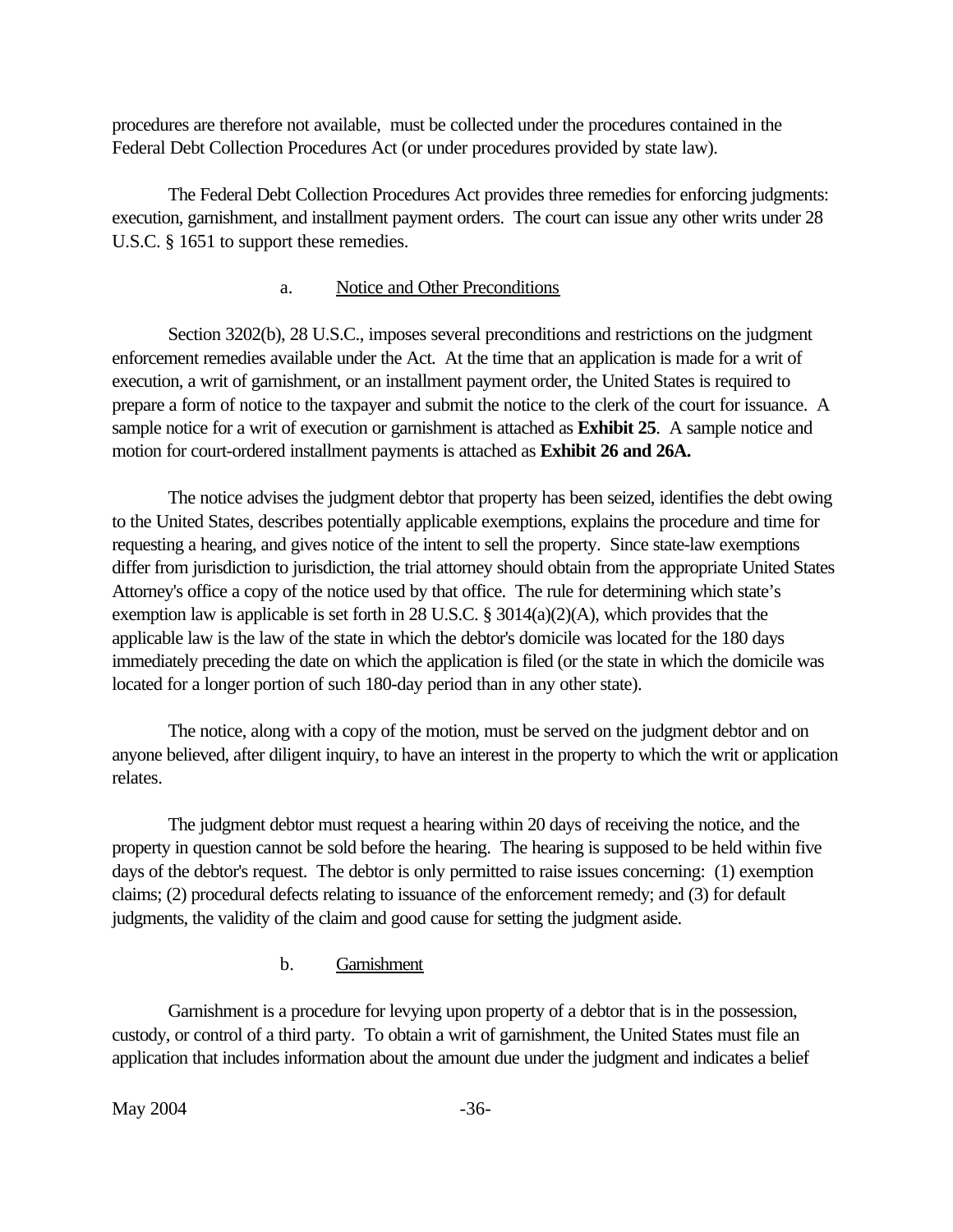<span id="page-43-0"></span>that the garnishee possesses property in which the debtor possesses a substantial nonexempt interest. A wage garnishment is limited to 25% of disposable income. In other words, 75% of disposable income is exempt. A garnishment writ has continuing effect.

The writ is issued by the court ex parte. Notice of the writ is given to both the garnishee and the debtor. The writ directs the garnishee to withhold the property and file an answer with the court. In addition, instructions are given to the garnishee about filing an answer and to the debtor about filing objections to the garnishee's answer and for requesting a hearing.

The garnishee has ten days in which to answer. The answer must list the property of the debtor being held, its value, prior garnishments, and information about future indebtedness of the garnishee to the debtor. The debtor and the United States have 20 days in which to object to the garnishee's answer and to request a hearing. The court is supposed to hold the hearing within ten days.

If a timely request for a hearing is not made, the court will enter an order directing the garnishee as to the disposition of the debtor's nonexempt interest in the property. The United States must give both the debtor and the garnishee an annual accounting of the proceedings. Upon termination of the writ, the United States must give a cumulative written accounting to both the debtor and the garnishee.

#### c. Court-Ordered Installment Payments

Court-ordered installment payments can be a very effective collection tool with a judgment debtor who has income but refuses to make payments towards a tax debt. Court-ordered installment payments can be particularly effective against self-employed debtors such as lawyers, doctors, accountants, and consultants, who are effectively immune from IRS wage levies or FDCPA garnishments.

In many cases, Rule 69 discovery will be necessary in order to gather sufficient information about the debtor's income to justify an installment payment order. To obtain an installment payment order under § 3204, the trial attorney should file a motion with the court demonstrating either that the judgment debtor has substantial earnings from self-employment, or that he is diverting or concealing earnings. An installment payment order cannot be obtained if there is a writ of garnishment in effect for the same earnings and based on the same debt.

A motion for installment payment order should probably request that payments be made monthly, although a shorter period may be appropriate in some cases. Although a motion for an installment payment order can request that payments be made in specified amounts, if the debtor's income fluctuates, it may make more sense to request either that the debtor be required to pay over all of his earnings in excess of a certain floor amount, or that he be required to pay over a percentage of his earnings. That way, if the debtor's earnings are high for a particular month, our debt will be paid off faster; while if the debtor's income is low, he will not find himself involuntarily in contempt of court for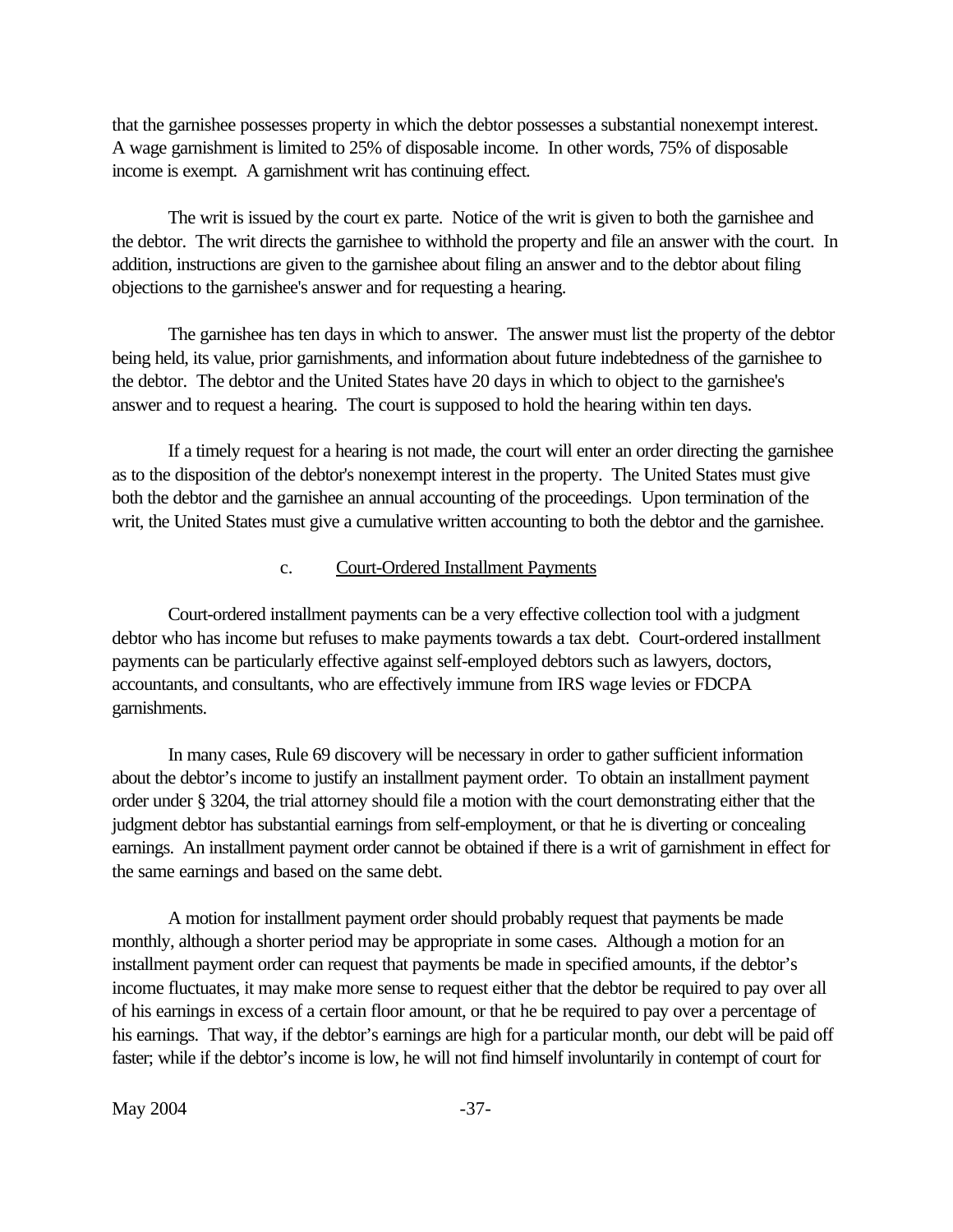<span id="page-44-0"></span>failing to pay over earnings that he did not receive. In any case in which an installment payment order is obtained, the debtor should also be required to provide a sworn statement as to the dates, amount, and sources of all of his receipts for the applicable period. The district court has the power to require him to provide such a statement under I.R.C. § 7402(a). Section 3204(b) specifically provides that either a change in the debtor's financial circumstances, or the discovery of previously undisclosed assets of the debtor, can justify a modification of the amount or frequency of the installment payments, or even require immediate payment of the remaining amount of the debt.

 A sample motion for installment payment order, along with a proposed order setting a hearing, and a proposed order requiring installment payments and disclosure of receipts, is attached as **Exhibit 26**. The motion should be filed with the court that entered the judgment, and notice of the motion must be served on the judgment debtor in the same manner as a summons, or by registered or certified mail. If the debtor has moved to another judicial district, the debtor may seek to have proceedings on the motion transferred to that district pursuant to 28 U.S.C.  $§$  3004(b)(2).

If a judgment debtor fails to comply with an installment payment order, the judgment creditor's remedy is to obtain contempt sanctions from the court. Generally, a court can impose a fine or conditional imprisonment against a judgment debtor for civil contempt. These sanctions are not punitive but are designed to encourage the contemnor to comply with the court's order. Of course, fines will generally be of little use against debtors who already owe the Government substantial tax liabilities. The prospect of incarceration unless and until payment is made, however, is a strong incentive to pay promptly.

Some states (*e.g*., Michigan and New York) have their own statutes authorizing court-ordered installment payments. In most situations you will want to rely on 28 U.S.C. § 3204 because of its uniform applicability in all states. You should, however, check the law of the state where you are seeking the order to see if you might be able to obtain better results using that state's installment payment order statute.

4. Collecting Specific Assets

#### a. IRAs and Other Retirement Funds

Retirement accounts and funds, such as Individual Retirement Accounts and § 401(k) plan funds, are frequently the largest and the only liquid asset in the hands of a judgment debtor. Such funds may not be subject to judicial garnishment or execution, yet the IRS can use its broad levy power under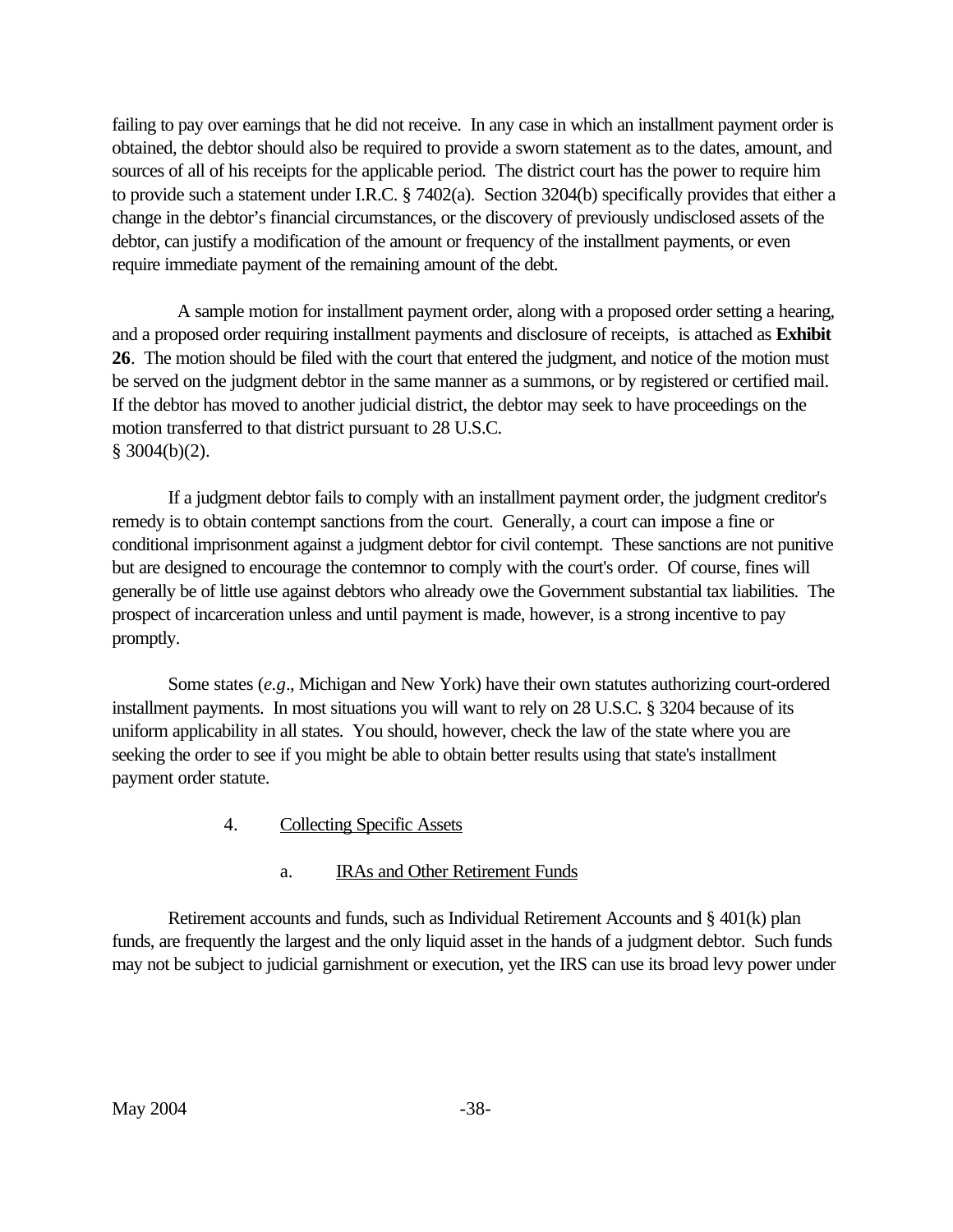<span id="page-45-0"></span>I.R.C. § 6331 to attach retirement accounts, which are not made specifically exempt from levy.<sup>74</sup> The Internal Revenue Manual does provide, however, that retirement plans "will be levied upon judiciously." <sup>75</sup> While the IRS Manual does not define the term "judiciously," its guidelines generally exempt from levy retirement funds with annual benefits of \$6000 or less.<sup>76</sup> Accordingly, the trial attorney should consider asking the IRS to levy on retirement funds (or the income from the funds) only in accordance with the pertinent provisions of the IRS Manual.

### b. Securities and Notes

Service of a notice of levy or a writ of execution on the maker of a note is sufficient to obtain possession of the debt owing on the note. In order to sell an installment note or securities, however,

<sup>75</sup>*See* 2 Administration, CCH Internal Revenue Manual, Part V, Collection Activity, ¶¶ 536(14).22, 536(14).5, which sets forth internal IRS guidelines as to when and how the IRS should levy on retirement funds. Internal Revenue Manual ¶ 536(14).5(1) states:

Qualified pension, profitsharing, stock bonus, IRA plans and retirement plans benefitting self-employed individuals, or interest earned on these plans, are not exempt from levy. However, because the plans are established for the taxpayer's future welfare, they will be levied upon judiciously.

<sup>76</sup>*Id*., ¶ 536(14).22:

Retirement plan benefits (income) receivable from a qualified pension fund or account, generally will not be levied upon if the annual benefits are \$6000 or less (\$500 or less per month).

<sup>74</sup>*See, e.g., First Fed. Sav. and Loan Ass'n v. Goldman*, 644 F. Supp. 101 (W.D. Pa. 1986) (holding that an IRS levy attached to an IRA account because no property or rights to property are exempt from levy other than property specifically exempted by I.R.C. § 6334(a), and retirement funds are not so exempted). I.R.C. § 6334(a)(6) does specifically exempt from levy certain enumerated annuity and pension payments: benefits under the Railroad Retirement Act, the Railroad Unemployment Insurance Act, special pension payments received by a person whose name has been entered on the Army, Navy, Air Force, and Coast Guard Medal of Honor roll, and annuities based on retired or retainer pay under 10 U.S.C. ch. 73. Military retirement benefits generally have been held to be not exempt from an IRS levy. *Melechinsky v. Secretary of the Air Force*, 1983 WL 1609 (D. Conn.).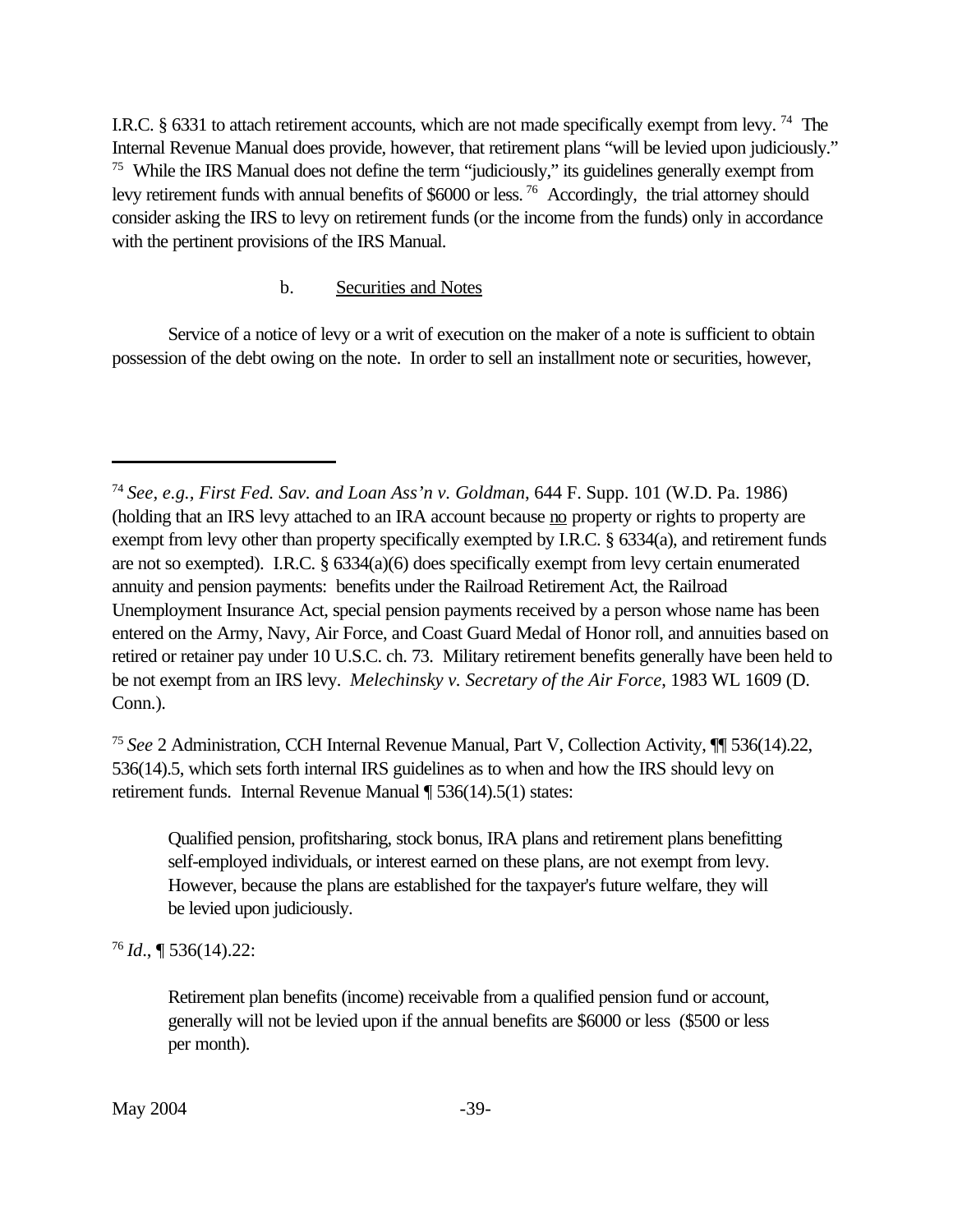<span id="page-46-0"></span>there must be actual physical possession of the stock certificates or paper representing the promise to pay for seizure to be accomplished. *See* Rev. Rul. 75-355, 1975-2 C.B. 478.<sup>77</sup>

The need to physically seize securities and notes is dictated by the ease with which securities, notes, and similar documents pass like money in the channels of business activity. Congress recognized the needs of the marketplace when it accorded the purchasers of securities and holders of security interests in securities a "superpriority" status under certain circumstances. I.R.C. § 6323(b)(1) provides that even though a notice of lien has been filed, the lien is not valid with respect to a security (as defined in § 6323(h)(4)) either as against a purchaser of the security or as against a holder of a security interest (as defined in  $\S$  6323(h)(1)) in a security who, at the time of the purchase or at the time the security interest came into existence, did not have actual notice or knowledge of the existence of the lien. If the trial attorney learns of a planned stock transfer or grant of a security interest, the trial attorney should notify the potential purchaser or holder of the security interest of the existence of the tax liens. This notification should be performed by certified mail, return receipt requested, so as to provide solid proof of actual notice.

When the trial attorney cannot determine who is in possession of stock certificates or installment notes so that they may be levied upon or when ownership of stock or the existence of loans is unclear, I.R.C. §§ 7402(a) and 7403 may provide a means of collection. A court may order the taxpayer to turn over stock certificates and notes to a receiver so that they may subsequently be sold.<sup>78</sup> It should be kept in mind, however, that where the taxpayer owns a controlling interest in the corporation, it may be more advantageous for the receiver to vote the stock to liquidate the corporation so that the assets may be sold to satisfy the judgment.<sup>79</sup>

#### c. Wages

If a taxpayer has employment income, an IRS levy on wages is a very effective way to collect a judgment. Unlike most other IRS levies, the effect of an IRS wage and salary levy is continuous, meaning that the employer must continue to pay the appropriate amount to the IRS each payday without the need for the IRS to continue to serve additional levies each pay period. I.R.C. § 6331(e).

<sup>77</sup>*Cf. In re Frank*, 55-2 U.S. Tax Cas. (CCH) ¶ 9772 (S.D. Cal. 1955). In some circumstances, levy on the transfer agent may be appropriate. *Nelson v. United States*, 1994 WL 247214 (E.D. Mich. 1994).

<sup>78</sup>*United States v. Ross*, 196 F. Supp. 243 (S.D.N.Y. 1961), *aff'd*, 302 F.2d 831 (2d Cir. 1962); *Cf. Florida v. United States*, 285 F.2d 596 (8th Cir. 1960); *Goldfine v. United States*, 300 F.2d 260, 264 (1st Cir. 1962).

<sup>79</sup>*United States v. Lias*, 103 F. Supp. 341, 344 (N.D. W. Va.), *aff'd*, 196 F.2d 90 (4th Cir. 1952).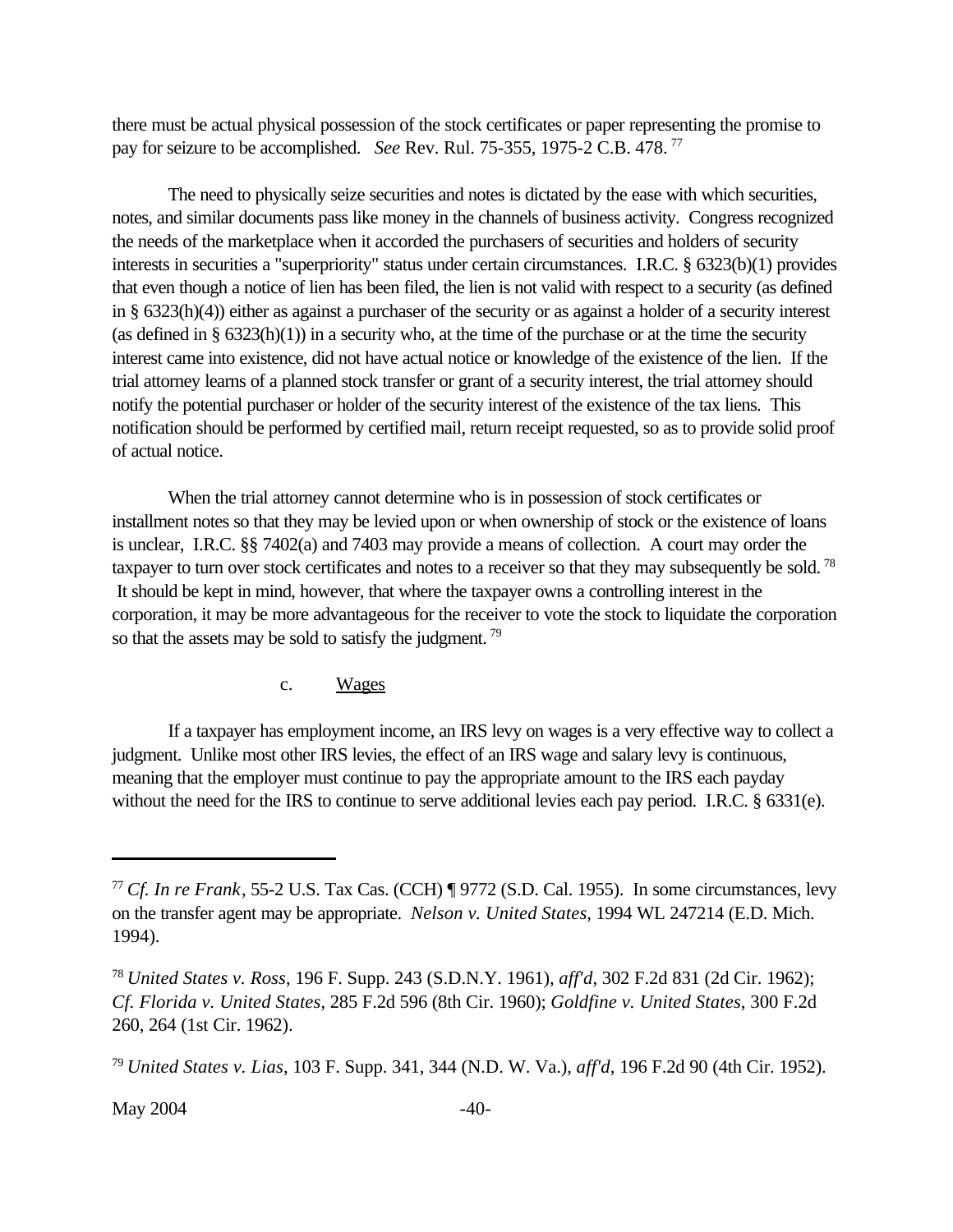<span id="page-47-0"></span>An IRS levy (including a wage levy) requires, except in a situation where collection is in jeopardy, a 30-day notice of intent to levy. I.R.C. § 6331(d). The taxpayer has the right to protest the proposed levy to the IRS Office of Appeals, and even go to court, if Appeals disallows his protest. *See* IV.E.1, *infra*. Section 6334(d) provides for certain exemptions from a wage levy. The formula for determining the exempt amount is based on the standard deduction and the aggregate amount of the deductions for personal exemptions allowed the taxpayer under I.R.C. § 151 in the year in which the levy occurs. The weekly exempt amount is the sum of the standard deduction and of the total amount of deductions for exemptions to which the taxpayer is entitled, divided by 52. Section 6334(d)(2) provides that–unless the taxpayer submits verification to the contrary–the IRS can assume that the taxpayer is married, filing a separate return, and has one exemption.

An alternative to an IRS wage levy is a garnishment of wages pursuant to 28 U.S.C. § 3205. (*See* discussion of garnishment, § IV.E.3.b., *supra.*) Because a court must issue a writ of garnishment and because a garnishment is subject to state exemptions, however, an IRS wage levy may be easier and more effective. See also the discussion of installment payment orders, § IV.E.3.c., *supra*, for an explanation of how to deal with a self-employed debtor.

#### d. Co-owned Property

Frequently a delinquent taxpayer/judgment debtor co-owns property<sup>80</sup> with one or more other persons (most commonly a spouse or other relative) who are not indebted to the Government. In other situations, the delinquent taxpayer may own only a life estate or a remainder interest in the property. Also, in most states the spouse of a judgment debtor has dower, curtesy, or homestead rights in some or all property of the debtor. The federal tax lien, of course, attaches only to the taxpayer's interest in the property and not to any interest held by a non-debtor.

While co-ownership of property between a taxpayer/debtor and a non-debtor complicates the Government's efforts to sell the property in order to collect the delinquent tax, the Government may be able to sell the entire property in a judicial sale and then allocate the sale proceeds between the taxpayer's interest (which goes to the Government) and the interest of the non-debtors who have an interest in the property. (Almost always, a sale of the entire property with an allocation of the sale proceeds commensurate with the co-owners' interests will yield the Government a greater amount than could be obtained by selling only the taxpayer's interest in the property.)

I.R.C. § 7403(a) authorizes the United States to bring an action in Federal District Court to enforce a federal tax lien "or to subject any property, of whatever nature, of the delinquent [taxpayer], or in which he has any right, title, or interest, to the payment of such tax or liability." (Emphasis added.) The Supreme Court, in *United States v. Rodgers*, 461 U.S. 677, 692-94 (1983), held that § 7403, as

<sup>&</sup>lt;sup>80</sup> For example, as tenants-in-common, as joint tenants, or as tenants by the entirety.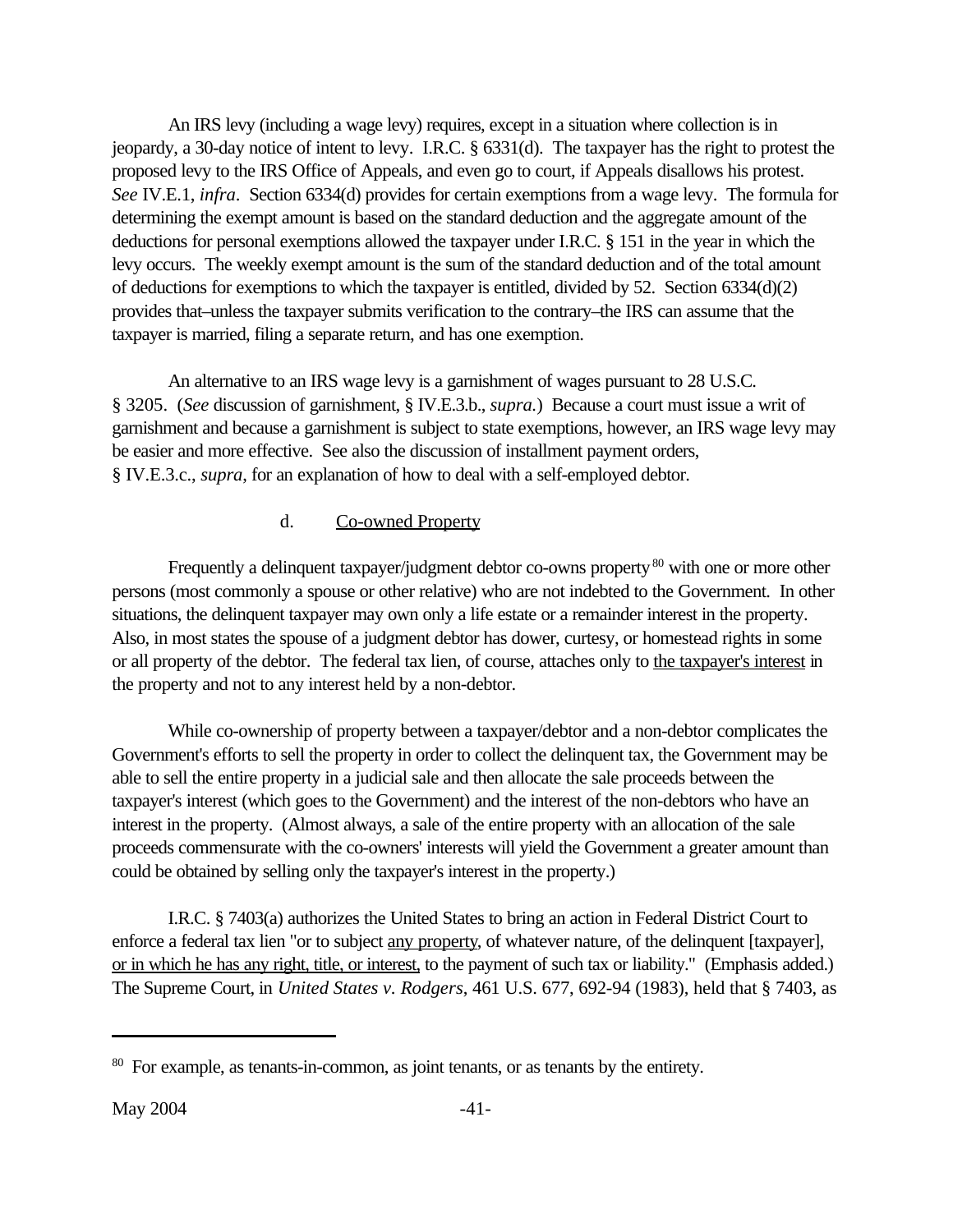<span id="page-48-0"></span>a general rule, allows the Government to sell the entire property in which the delinquent taxpayer has "an interest."<sup>81</sup> The Court noted, however, that § 7403 "does not require a district court to authorize a forced sale under absolutely all circumstances, and ... some limited room is left ... for the exercise of reasoned discretion." *Id*. at 706. The Court provided examples of factors a district court should consider in exercising its limited discretion not to order a sale of the entire property. *Id*. at 709-11. *See United States v. Bierbrauer*, 936 F.2d 373 (8th Cir. 1991), for an analysis of the application of these factors in a particular case.

Before bringing a § 7403 lien foreclosure suit in a situation where non-liable third parties have ownership interests in the property along with the taxpayer, a Tax Division trial attorney should consider the factors listed in *Rodgers*.

#### **V. Settlements**

For guidance on settlements involving collectibility issues, please refer to the Tax Division's Settlement Reference Manual.

#### **VI**. **Reporting Collection Activities to the Case Management System**

It is essential that all pertinent information concerning collection and payment activities be accurately and timely reported on TaxDoc, the Division's automated case management system. A list of TaxDoc activity codes related to judgment collection is in **[Exhibit 27](www.usdoj.gov/tax/readingroom/JCM2004/exh27.pdf)**. First, the monthly collection monitor report (the monitor) provided by the computer to Tax Division managers is only as accurate, up-to-date, and complete as the information being reported. The Division relies on the monitor to ensure that important deadlines in the judgment collection process are not missed. Second, accurate, up-to-date, and complete information reporting ensures that the Division management is aware of the total amount of outstanding judgments and the status of the Division's efforts to collect those judgments.

One of the most important items to be reported on TaxDoc is the amount of incoming payments and whether the payments are pursuant to a settlement or a judgment. Generally, payments received directly by the Tax Division are recorded on the system by the trial section's Data Management Specialist (DMS) shortly after receipt. The system also has codes, however, to record payments received by the IRS or the United States Attorney's office while the case is still open in the Tax

<sup>&</sup>lt;sup>81</sup> The *Rodgers* Court noted that, in an administrative seizure and sale of property by the IRS pursuant to its I.R.C. § 6331 levy power (as opposed to a judicial sale under I.R.C. § 7403), the Government can sell only the interest in the property belonging to the taxpayer. *Rodgers*, 461 U.S. at 696. *See also Mansfield v. Excelsior Ref. Co.*, 135 U.S. 326, 339-41 (1890); *National Bank & Trust Co. of South Bend v. United States*, 589 F.2d 1298, 1303 (7th Cir. 1978); *Herndon v. United States*, 501 F.2d 1219, 1223 (8th Cir. 1974).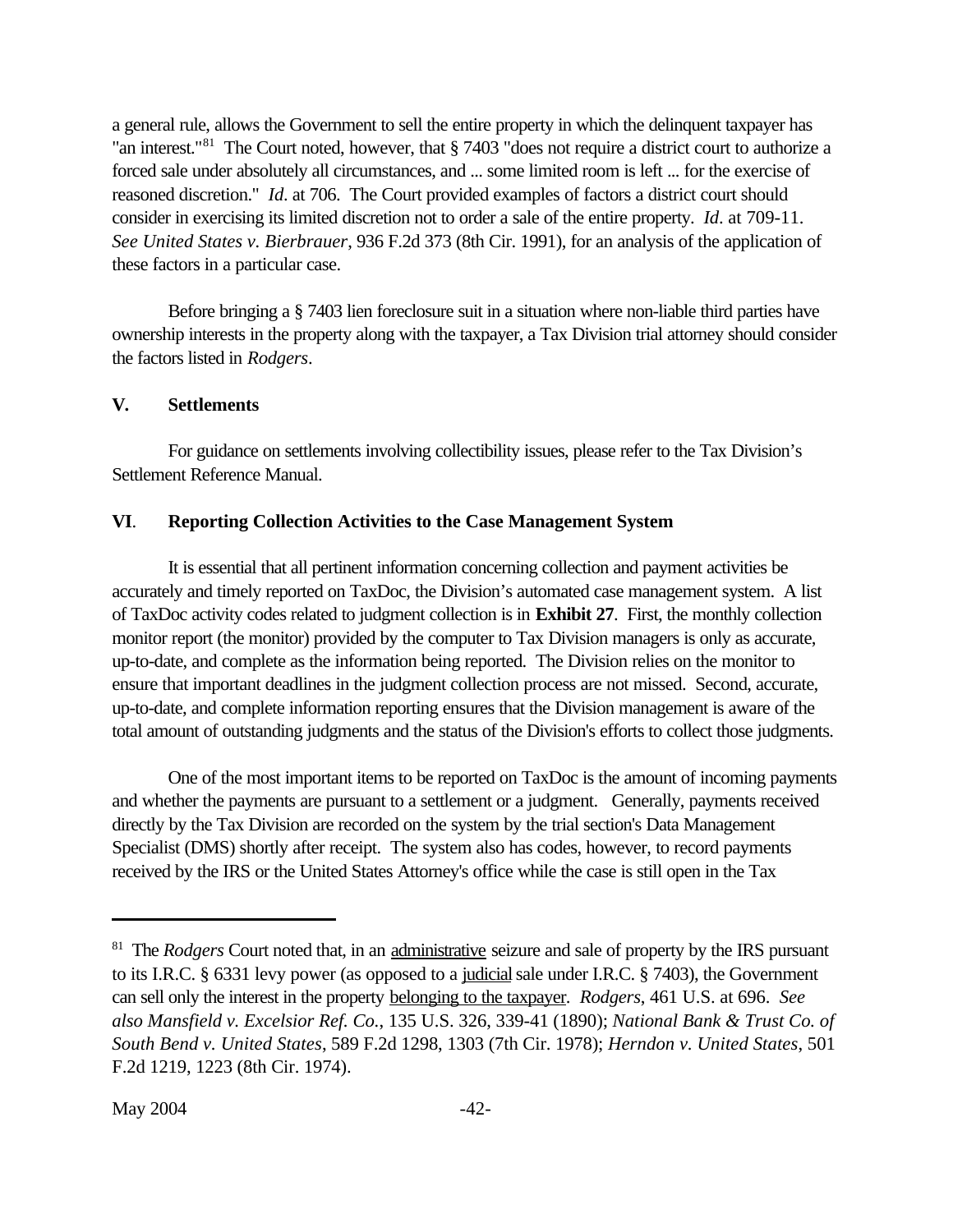<span id="page-49-0"></span>Division. Generally, however, payments made to the IRS or the United States Attorney are not made known to the trial section's DMS, unless and until the trial attorney brings it to the technician's attention. The best way to do this is to send a letter to the IRS or United States Attorney confirming that they have received a payment of the specified amount in the case on a specified date and that the Tax Division is recording the payment. The letter, along with the trial attorney's submission to the DMS of proper payment code, will ensure that the Tax Division's files and TaxDoc reflect the payment.

It is also important that paralegal and attorney time spent on judgment collection efforts be reported properly on TaxDoc. The TaxDoc attorney time sheet has a separate code for time spent on collection activities. This is important for purposes of advising Tax Division management of the amount of attorney time devoted to collection work and can be important for purposes of enabling the Tax Division to obtain adequate budgetary resources to carry out its judgment collection duties successfully.

Similarly, when the Tax Division's collection activity ceases and a case is closed, either because the judgment has been fully collected or because the uncollected judgment is being transferred to the IRS for further collection, it is essential that the proper closing codes be reported on TaxDoc to accurately reflect final disposition of the case.

#### **VII**. **Closing of Cases and Reference of Judgments for Further Collection Activity**

#### **A. When and Where**

A case should be closed as uncollectible in the Tax Division and the judgment referred to the IRS for further collection efforts where the initial collection activity reveals no assets which may be currently and/or readily collected by the Tax Division.

#### **B. Steps to Refer the Judgment to the IRS**

When closing the case, IRS Technical Support (formerly Special Procedures) should be advised that the judgment appears not to be currently and/or readily collectible by the Tax Division and that the Tax Division is closing its file on the case. IRS Technical Support should be requested to:

- (1) Take action on the taxpayer's account to ensure that any overpayments of tax are offset against the judgment liability;
- (2) Attempt to levy on income or assets that are located; such as, for example, serving a continuing levy on wages;
- (3) Notify the Tax Division if assets or income need to be reached by a foreclosure action, a suit to set aside a fraudulent conveyance, or other litigation;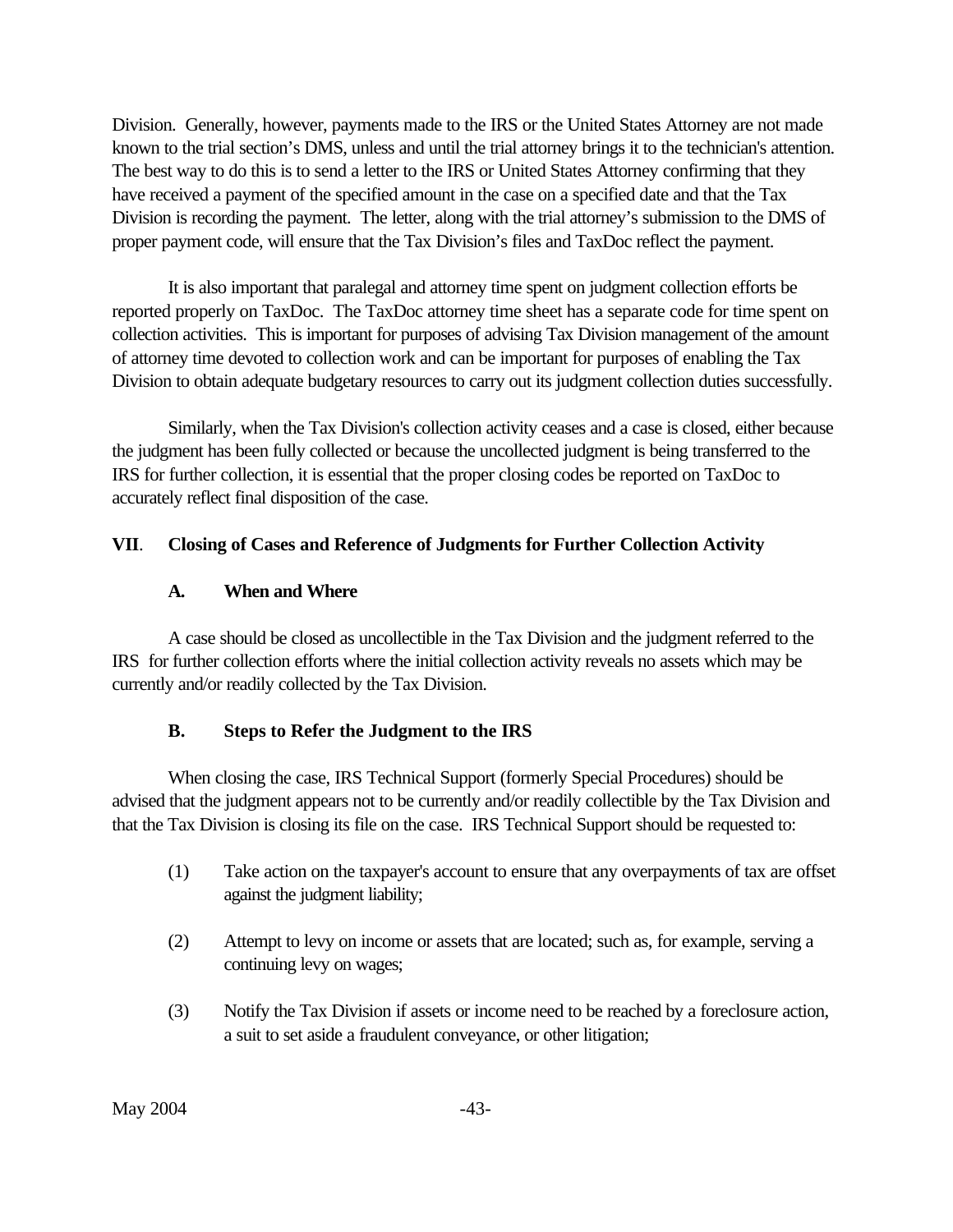- (4) Refile the notice of tax lien, as appropriate;
- (5) Request the Tax Division or United States Attorney to extend the judgment lien, as appropriate;
- (6) Conduct investigations, as appropriate, to determine if any sources exist for satisfying the judgment; and
- (7) Ensure that the federal judgment lien has been perfected on real property of the debtor by filing an abstract of the judgment wherever real property of the debtor is located.
- (8) Assess any court costs, sanctions and attorneys' fee awarded to the United States as permitted under I.R.C. § 6673(b). See **[Exhibit 6](www.usdoj.gov/tax/readingroom/JCM2004/exh6.pdf)** for a sample Form to Direct IRS to Assess and Collect in the Same Manner as a Tax, Sanctions, Attorney Fees, and Court Costs.

A sample letter to IRS Technical Support is attached as **[Exhibit 28](www.usdoj.gov/tax/readingroom/JCM2004/JCMEx28.PDF)**. A list of mailing addresses and telephone numbers for IRS Technical Support offices is attached as **[Exhibit 29](www.usdoj.gov/tax/readingroom/JCM2004/exh29.pdf)**.

When referring the judgment to the IRS, the trial attorney also should advise Technical Support of any special circumstances, such as those listed below, and should ask Technical Support to monitor or investigate and take appropriate action:

- (1) If the taxpayer is a defunct corporation without assets, an IRS investigation of transferee liability may be appropriate and may be requested concurrently with the referral, if a prior request has not been made;
- (2) If the taxpayer has died, and the estate was closed without assets, an IRS investigation of possible assets or transferee liability may be appropriate and may be requested concurrently with the referral, if a prior request has not been made;
- (3) If the taxpayer's whereabouts are unknown, despite a search, or the taxpayer has left the country, then, concurrently with the referral, the IRS should be given any information which will assist it in locating the taxpayer or the taxpayer's assets. The Immigration and Naturalization Service can be requested to institute a border check for the return of the taxpayer. A form letter to the Immigration and Naturalization Service is attached as **[Exhibit 30.](www.usdoj.gov/tax/readingroom/JCM2004/exh30.pdf)**
- (4) If the taxpayer has pauperized himself or herself, will not work for wages, own property, hold a bank account, etc.;